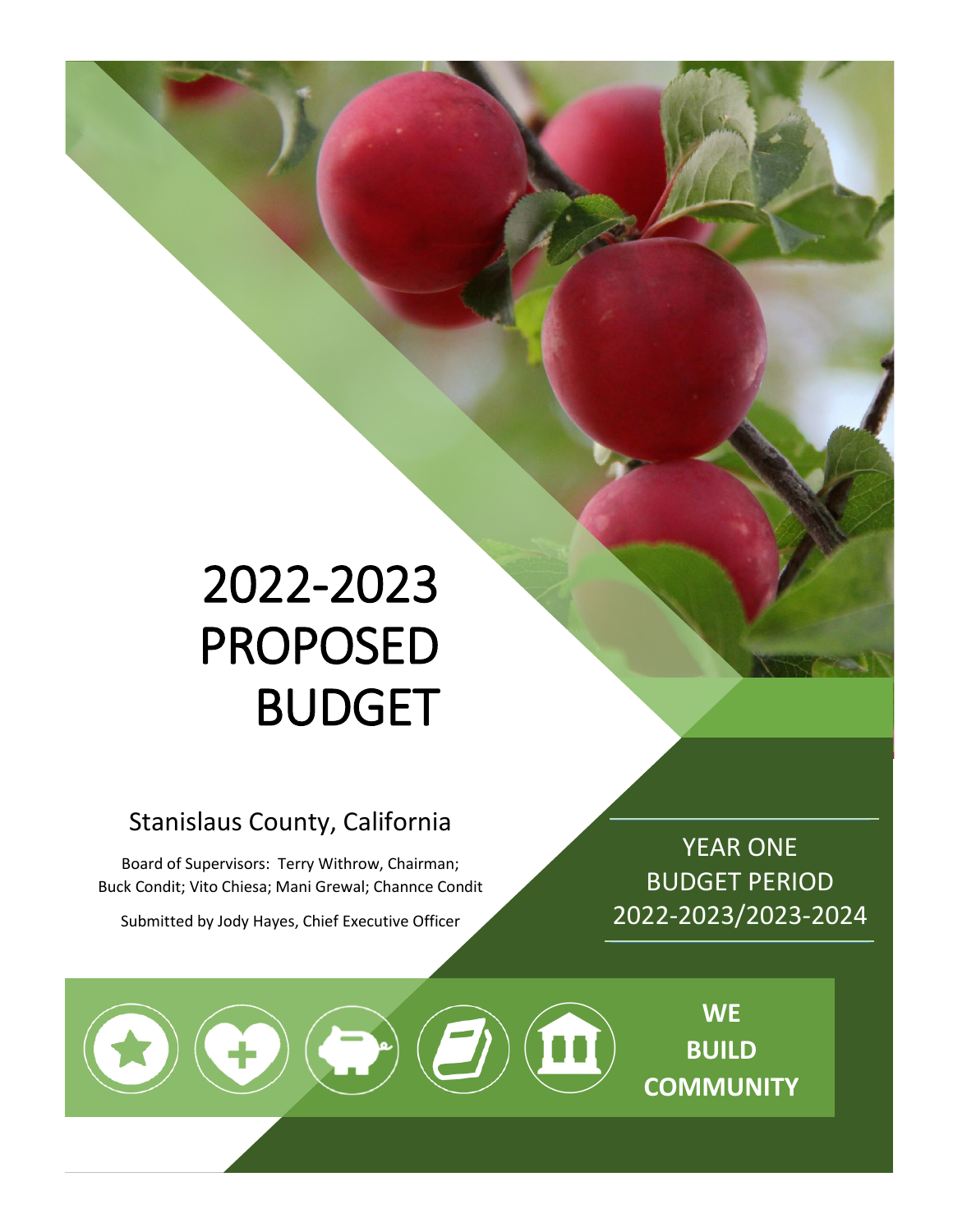### **Table of Contents**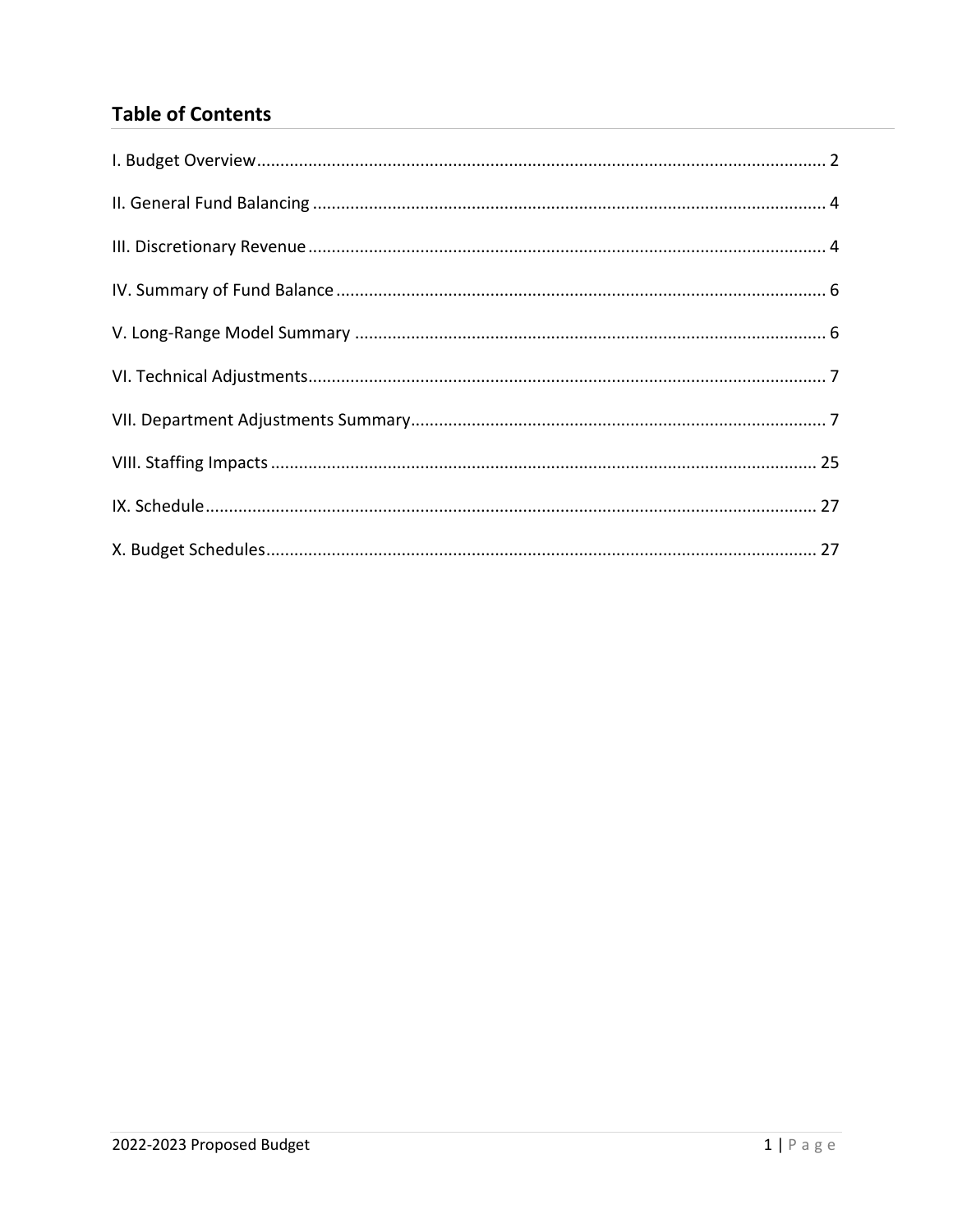## 2022-2023 Proposed Budget

## Budget Year One **2022-2023**/2023-2024

## I. Budget Overview

- <span id="page-2-0"></span>• Consistent with the County Budget Act, Government Code 29000, the 2022-2023 Proposed Budget establishes the preliminary budget for Year One of the County's two-year cycle for Budget Period 2022-2023/2023-2024. As such, the overall budget includes a base budget for all departments along with any recommended adjustments to base as described in this document. The organization continues to operate from a position of significant strength and Board of Supervisors' financial policies continue to generate positive results.
- **Budget in Brief FY 2021-2022 Adopted Final Budget 2022-2023 Proposed Budget Base FY 2022-2023 Recommended Proposed Budget** Total Revenue \$ 1,174,837,213 \$ 1,151,207,950 \$ 1,181,602,392 Use of Fund Balance/Retained Earnings \$ 52,821,251 \$ 73,017,178 \$ 77,008,630 **Gross Costs \$ 1,489,814,338 \$ 1,505,190,191 \$ 1,566,201,222 General Fund Contribution \$ 262,155,874 \$ 280,965,063 \$ 307,590,200** % Funded by General Fund 17.6% 18.7% 19.6% Total Allocated Positions and the control of the 4,587 4,669 4,716
- The overall County Budget is displayed as a Budget in Brief, or "BiB", as follows:

- The 2022-2023 Proposed Base Budget of \$1.5 billion is just 1% over the Adopted Final Budget of the prior year, representing the resource commitment to sustain all current County department service levels with existing allocated positions.
	- Net County Cost at Base Budget is \$281 million.
	- Recommended adjustments for increases to service levels above base total \$61 million and will increase Net County Cost by \$26.6 million.
	- Recommended adjustments include \$8.9 million for technical adjustments due to changes in year-end close processes necessary for Enterprise Resource Planning (ERP) implementation. The technical adjustments will carry forward existing appropriations for multi-year projects and encumbrances to ensure that ongoing projects and services previously approved by the Board of Supervisors will be re-appropriated along with their respective funding sources in Budget Year 2022-2023.
- The Recommended Proposed Budget estimated revenues total approximately \$1.2 billion, which is an increase of \$6.8 million, or 0.6%, above the 2021-2022 Final Budget. This does not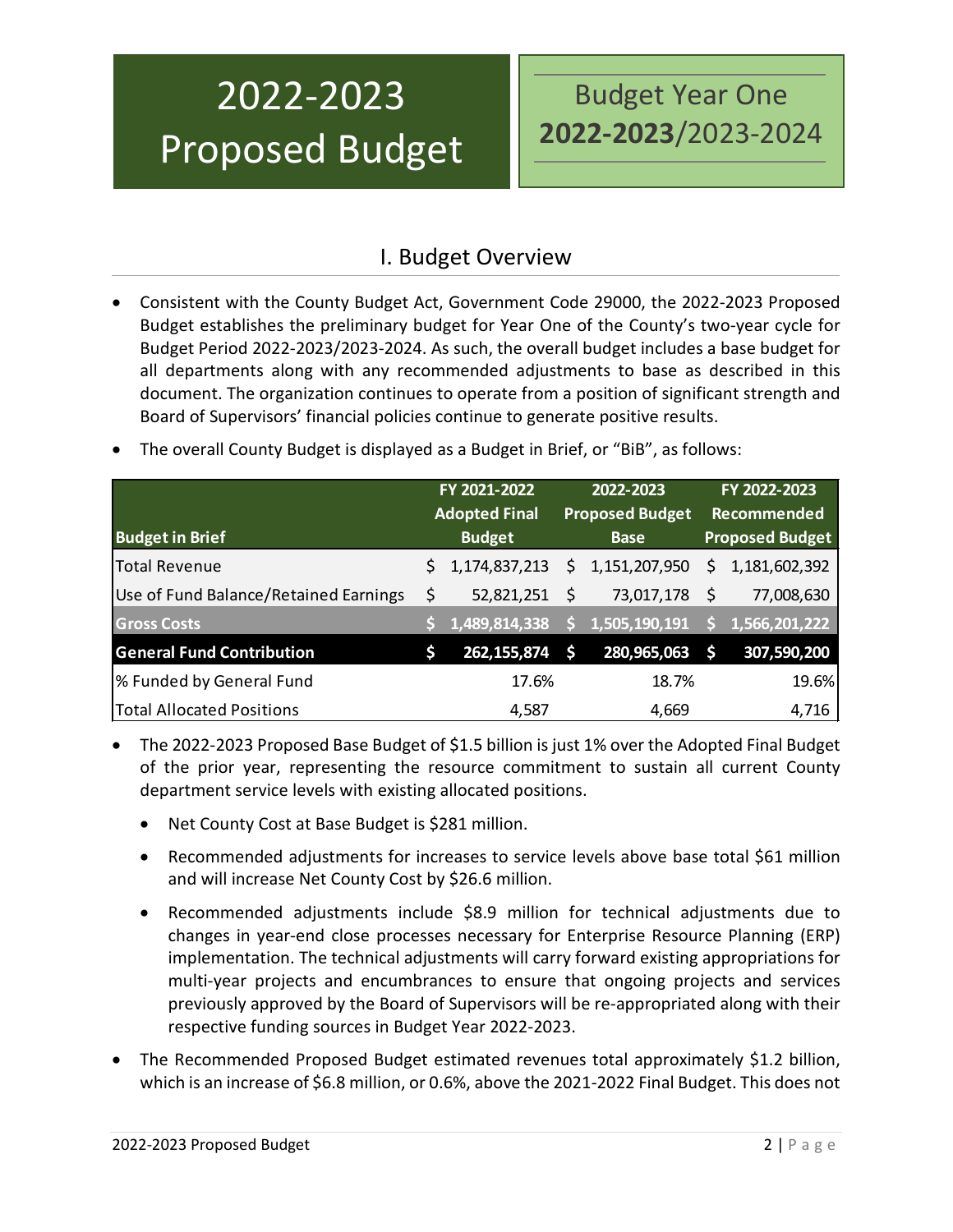include \$278.4 million in Discretionary Revenue which is included within the General Fund Contribution line as a funding source used to balance the budget.

- Total appropriations budgeted for all funds are recommended at \$1.6 billion; this is an increase of \$76.4 million, or 5.1%, above the 2021-2022 Final Budget.
- The Recommended Proposed Budget is balanced with the use of \$77 million in fund balance and retained earnings, which is 45.8%, or \$24.2 million, above that used in the 2021-2022 Final Budget. Reliance on fund balance and retained earnings represents approximately 4.9% of total Gross Costs.
- Net County Cost is identified as "General Fund Contribution" in the Recommended Proposed Budget, at a total of approximately \$307.6 million; this is an increase of 17.3%, or \$45.4 million, over the 2021-2022 Final Budget.
- Staffing adjustments include an overall increase in the allocation count of 129 positions from the 2021-2022 Final Budget level of 4,587, and 47 positions above the current Legal Budget for total authorized allocated positions of 4,716.
	- The net 47 position increase recommended in Proposed Budget will add 30 positions to departments *Supporting Strong and Safe Neighborhoods*, two positions in *Promoting a Healthy Economy*, and 15 positions in the priority are *Delivering Efficient Public Services*.
- The two-year budget process is traditionally based on a robust Proposed Budget and Spending Plan established in Year One, built on zero-based budget projections, department long-range modeling, and focused on a two-year strategy or plan aligned with each department's success measures.
	- Due to the concurrent implementation of the new financial management system, traditional processes have been streamlined to accommodate the redirection of staff time to manage this priority project. This meant that for most departments base budget was established through a series of steps that began with the 2021-2022 Adopted Final Budget, backing out one-time costs and revenues and adding in any ongoing costs and revenues approved by the Board of Supervisors after adoption of the Final Budget. Some departments opted to develop base budget through their own version of the zero-based budget process.
	- All base budgets were analyzed and approved by Chief Executive Office Management Consultants for any impacts to the General Fund to ensure an appropriate starting point for the two-year budget cycle. General Fund support at base resulted in a 7.2% increase over that included in the 2021-2022 Final Budget.
	- The Spending Plan for Year Two, Budget Year 2022-2023, will be established as part of the Final Budget process.
- The 2022-2023 Final Budget will be presented to the Board of Supervisors in September, representing the "real budget" for the organization as it will include a deep dive into key revenue sources, factor State budget impacts as known, and include the Fiscal Year 2021- 2022 year-end results for fund balance in the General Fund.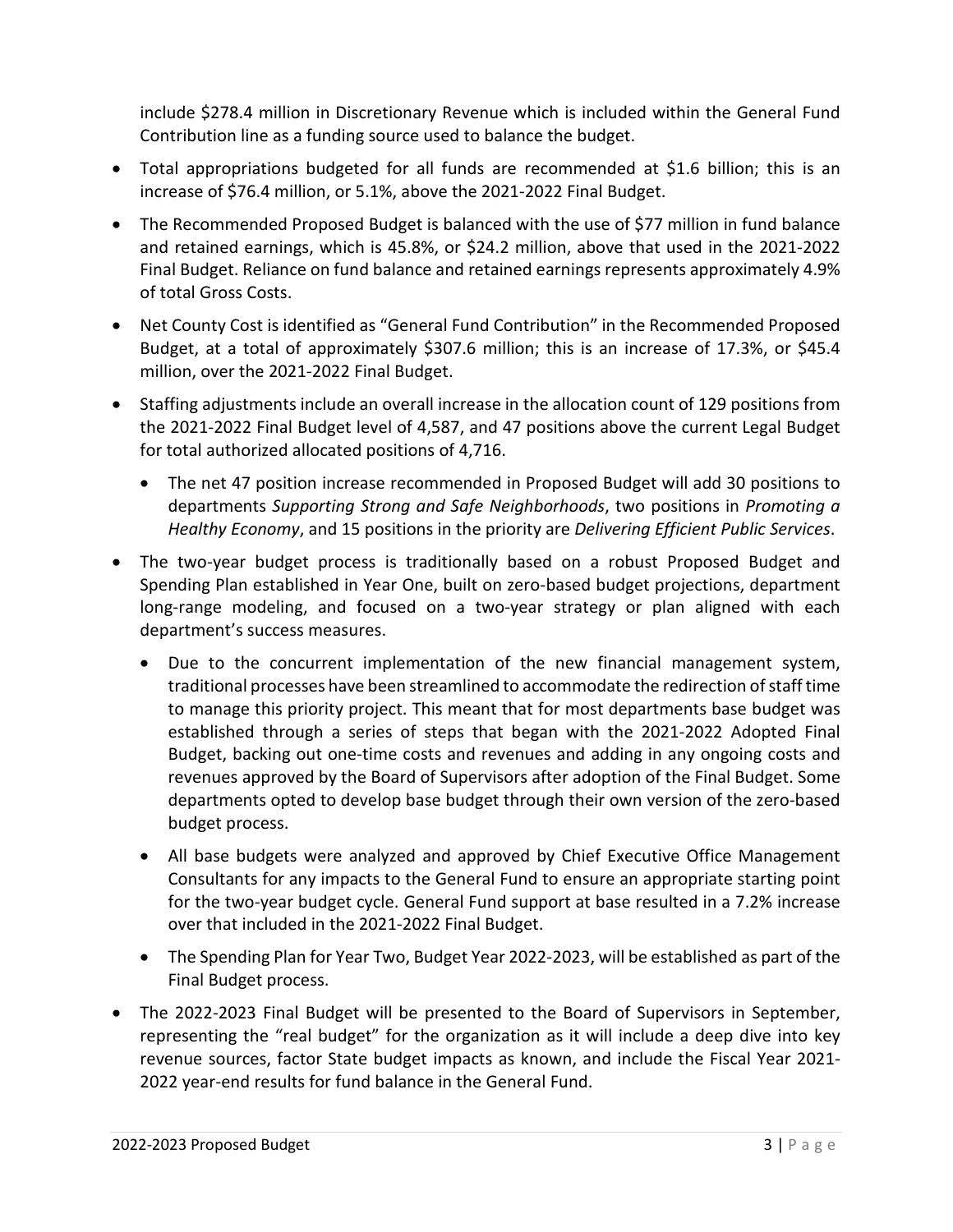<span id="page-4-0"></span>• The Recommended General Fund Budget relies on \$278.4 million in projected Discretionary Revenue and includes \$29.2 million in the use of unassigned fund balance, consistent with multi-year planning in the Long-Range Model.

| <b>General Fund</b>                                                 | FY 2022-2023<br><b>Adopted Final</b><br><b>Budget</b> |    | FY 2021-2022<br><b>Third Quarter</b><br><b>Legal Budget</b> | FY 2022-2023<br><b>Proposed Base</b><br><b>Budget</b> |     | FY 2022-2023<br>Proposed<br><b>Budget</b><br><b>Adjustments</b> | FY 2022-2023<br><b>Recommended</b><br>Proposed<br><b>Budget Budget</b> |
|---------------------------------------------------------------------|-------------------------------------------------------|----|-------------------------------------------------------------|-------------------------------------------------------|-----|-----------------------------------------------------------------|------------------------------------------------------------------------|
| Departmental Appropriations                                         | \$<br>399,771,244                                     | \$ | 457,389,951                                                 | \$<br>407,273,847                                     | \$. | 38,615,957                                                      | 445,889,804<br>\$                                                      |
| Appropriations for Contingencies                                    | 12,008,510                                            | \$ | 5,437,017                                                   | \$<br>12,008,521                                      |     |                                                                 | 12,008,521                                                             |
| <b>Total Appropriations</b>                                         | 411,779,754                                           |    | 462,826,968                                                 | 419,282,368                                           |     | 38,615,957                                                      | 457,898,325                                                            |
| <b>Departmental Revenue</b>                                         | 149,623,880                                           |    | 158,714,698                                                 | 138,317,305                                           |     | 11,990,820                                                      | 150,308,125                                                            |
| <b>Net County Cost</b>                                              | \$262,155,874                                         | \$ | 304, 112, 270                                               | \$<br>280,965,063                                     | \$  | 26,625,137                                                      | 307,590,200<br>\$                                                      |
| Sources of Funding                                                  |                                                       |    |                                                             |                                                       |     |                                                                 |                                                                        |
| <b>Discretionary Revenue</b>                                        | 256,853,949                                           |    | 273,087,949                                                 | 278,370,617                                           |     |                                                                 | 278,370,617                                                            |
| Fund Balance - Assigned Budget Balancing                            | 4,477,419                                             |    | 4,477,419                                                   |                                                       |     |                                                                 |                                                                        |
| Fund Balance - Assigned ADA Improvements                            | 500.000                                               |    | 500.000                                                     |                                                       |     |                                                                 |                                                                        |
| Fund Balance - Assigned Carryover Appropriations (0100)             | 7,682,372                                             |    | 7,682,372                                                   |                                                       |     |                                                                 |                                                                        |
| Fund Balance - Assigned Carryover Appropriations (0107)             |                                                       |    |                                                             |                                                       |     |                                                                 |                                                                        |
| Fund Balance - Assigned CRF Presumptive Eligible (PE) Benefit to GF |                                                       |    | 6,067,928                                                   |                                                       |     |                                                                 |                                                                        |
| Fund Balance - Assigned for Encumbrances (0100)                     |                                                       |    | 3,973,629                                                   |                                                       |     |                                                                 |                                                                        |
| Fund Balance - Assigned for Encumbrances (0107)                     |                                                       |    |                                                             |                                                       |     |                                                                 |                                                                        |
| Fund Balance - Assigned Other - Enterprise Resource Project Plan    |                                                       |    | 6.000.000                                                   |                                                       |     |                                                                 |                                                                        |
| Fund Balance - Assigned Other - Enterprise and Technology Upgrades  |                                                       |    | 111,669                                                     |                                                       |     |                                                                 |                                                                        |
| Fund Balance - Assigned PVCS Carryover Appropriations               | 15,621,787                                            |    | 15,621,787                                                  |                                                       |     |                                                                 |                                                                        |
| Fund Balance - Unassigned (0100)                                    | (323, 627)                                            |    | (13, 557, 020)                                              | 2,449,446                                             |     | 26,625,137                                                      | 29,074,583                                                             |
| Fund Balance - Unassigned (0105)                                    | 143,974                                               |    | 143.974                                                     |                                                       |     |                                                                 |                                                                        |
| Fund Balance - Unassigned (0107)                                    | (22,800,000)                                          |    | 2.563                                                       | 145.000                                               |     |                                                                 | 145.000                                                                |
| <b>Total Sources of Funding</b>                                     | \$262,155,874                                         | S. | 304,112,270                                                 | \$<br>280,965,063                                     | S.  | 26,625,137                                                      | 307,590,200<br>S.                                                      |
| <b>Balance</b>                                                      |                                                       |    |                                                             |                                                       |     |                                                                 |                                                                        |

## III. Discretionary Revenue

<span id="page-4-1"></span>The Proposed Budget includes \$278.4 million in projected Discretionary Revenue, a \$21.5 million or 8.4%, increase above the 2021-2022 Final Budget, and a \$5.3 million, or 1.9%, increase from Fiscal Year 2021-2022 Year-End Projections.

- Property Tax revenue has been projected to grow by 4.47% in Budget Year 2022-2023; however, this has been reduced by \$1.5 million consistent with the proposed new Master Property Tax Sharing Agreement, which will be presented to the Board of Supervisors on June 14, 2022.
- Sales Tax/Public Safety Sales Tax (Prop 172) has been projected using the most current estimates from HdL, the County's Sales Tax Analyst.
- Interest earnings from pooled cash are projected to increase \$900,000 in Budget Year 2022- 2023 per estimates provided by the Treasurer-Tax Collector.
- Public Safety Sales Tax/Prop 172 experienced significant growth in Fiscal Year 2021-2022. A total of \$55.9 million was budgeted in the 2021-2022 Adopted Final Budget and a year-end estimate of \$62.3 million was included in the Third Quarter Financial Report, driven by a larger share of Statewide sales tax pool funds. That growth is forecast to be maintained in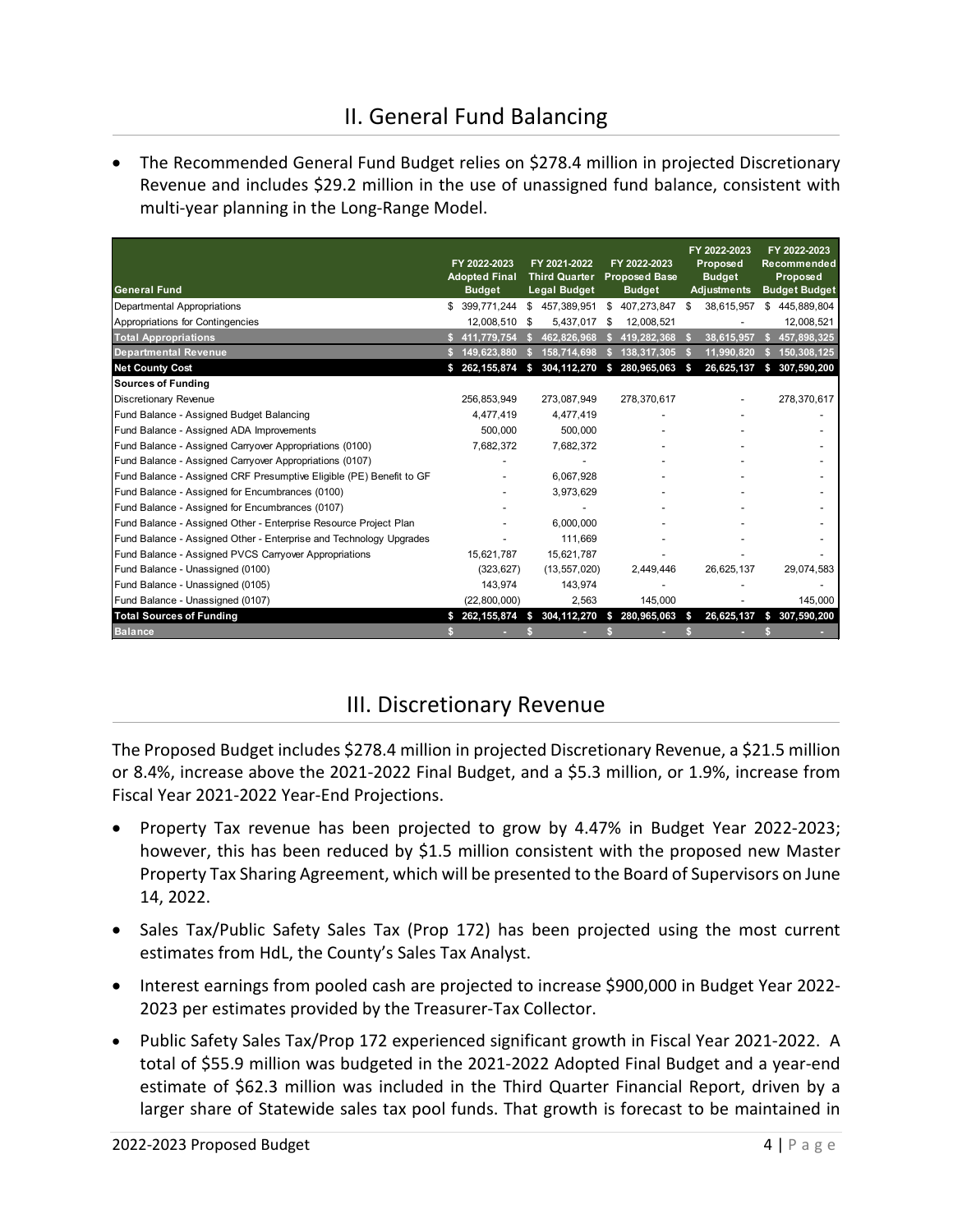Budget Year 2022-2023 along with an increase of \$1.1 million over the Fiscal Year 2021-2022 Third Quarter projection. A total of \$63.4 million is included in the Proposed Budget.

|                                       |                    |                     |     | <b>Fiscal Year</b> | Proposed           |   | <b>Adjustments</b> |
|---------------------------------------|--------------------|---------------------|-----|--------------------|--------------------|---|--------------------|
|                                       | <b>Fiscal Year</b> | <b>Fiscal Year</b>  |     | 2021-2022          | <b>Budget</b>      |   | from Year-End      |
|                                       | 2020-2021          | 2021-2022           |     | Year-End           | 2022-2023          |   | Projected          |
| <b>Discretionary Revenue Category</b> | Actuals*           | <b>Final Budget</b> |     | Projection**       | <b>Projections</b> |   | <b>Budget</b>      |
| Taxes                                 | 186,420,916        | 186,754,000 \$      |     | 192,674,000        | 198,636,687        |   | 5,962,687          |
| Licenses, Permits, and Franchises     | 1,160,216          | 1,100,000           |     | 1,340,000          | 1,100,000          |   | (240,000)          |
| Fines, Forfeitures, and Penalties     | 930.780            | 1.100.000           |     | 1,100,000          | 1,250,000          |   | 150,000            |
| Revenue from the Use of Money         | 2,572,068          | 3,300,000           |     | 4,300,000          | 5,200,001          |   | 900,001            |
| Intergovernmental Revenue             | 53,852,966         | 57,732,000          |     | 65,086,000         | 66,174,000         |   | 1,088,000          |
| <b>Charges for Services</b>           | 3,185,009          | 3,783,949           |     | 3.783.949          | 2.957.903          |   | (826,046)          |
| Miscellaneous Revenue                 | (8,007,510)        |                     |     | 980,000            | ۰                  |   | (980,000)          |
| <b>Other Financing Sources</b>        | 3,487,156          | 3,084,000           |     | 3,824,000          | 3,052,026          |   | (771, 974)         |
| <b>Total Discretionary Revenue</b>    | 243,601,601 \$     | 256,853,949         | - S | 273.087.949        | 278.370.617        | s | 5,282,668          |

*\*Note: A post-close entry was processed in March 2022, which reduced the Fiscal Year 2020-2021 actuals by \$8.2 million for an auditor-defined trust fund correction. This total has previously been reported as \$252.3 million in prior financial reports.*

*\*\*Note: Fiscal Year-end 2021-2022 Discretionary Revenue is projected at \$273.1 million, prior to the receipt of an additional increase of \$6.4 million from penalties*

 *and interest. This information was provided by the Auditor-Controller subsequent to the completion of the Third Quarter Discretionary Revenue analysis.*

The following chart shows the most recent 10-year history for Discretionary Revenue with a trendline to show steady growth outside one-time anomalies that can affect totals from year to year. Annual growth in Discretionary Revenue from Fiscal Year 2013-2014 through that projected in the 2022-2023 Proposed Budget averages 5.5% per year.



**Discretionary Revenue 10-Year History** 

completion of Fiscal Year 2021-2022 Third Quarter analysis, information was received related to Penalties and Delinquent Taxes revenue which is projected to be \$7.4-\$7.5 million; only \$1.1 million is included in the Third Quarter estimate above.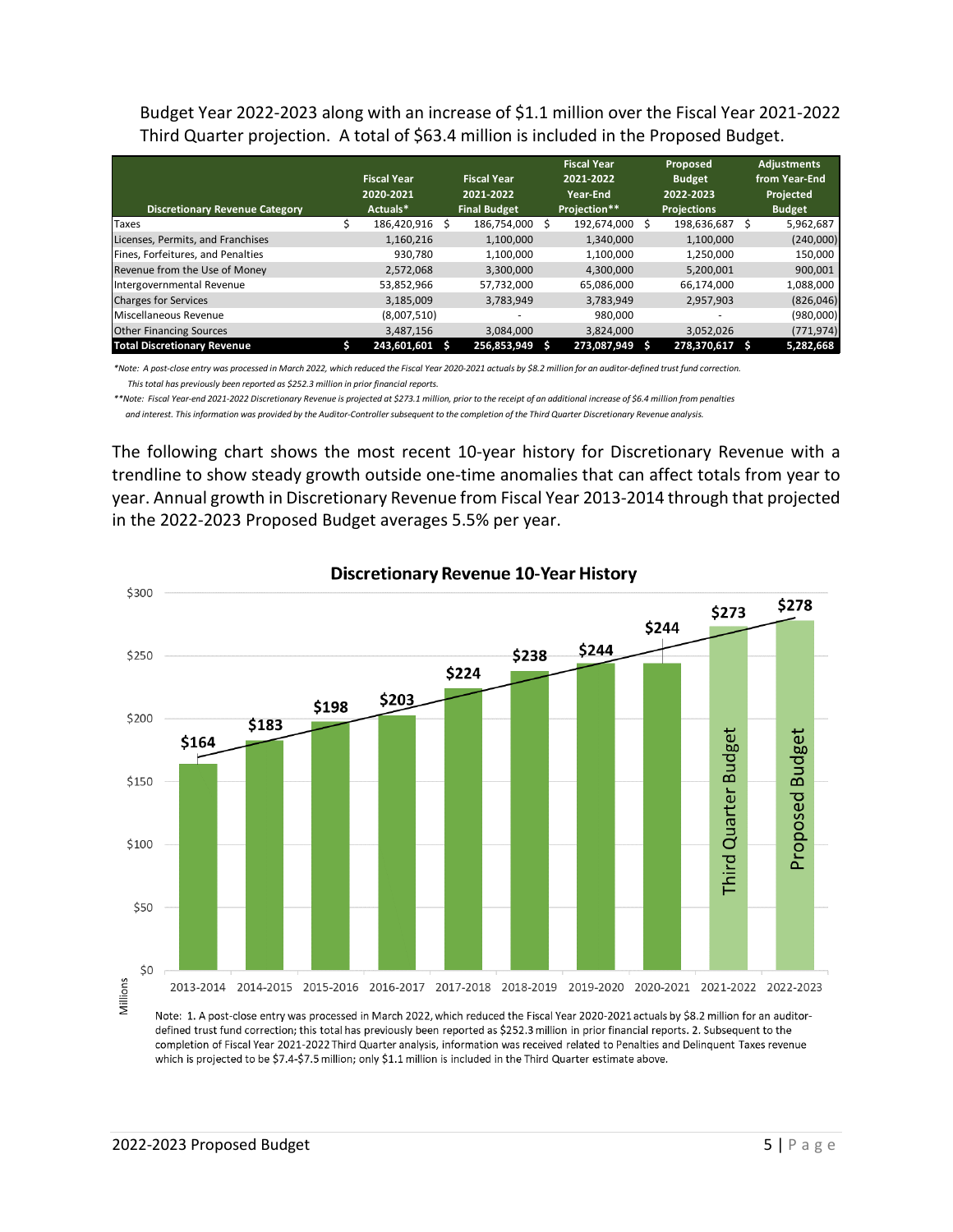## IV. Summary of Fund Balance

<span id="page-6-0"></span>**All Funds** – The beginning fund balance for all funds on July 1, 2022, is estimated to be \$608.8 million. Combined with the 2022-2023 Recommended Proposed Budget estimated revenues, appropriations, and use of fund balance and retained earnings, the projected year-end fund balance on June 30, 2023, is \$502.6 million for all funds.

• **General Fund** – The beginning fund balance in the General Fund on July 1, 2022, is estimated to be \$211.3 million. If all recommended Proposed Budget actions are implemented, the projected year-end fund balance on June 30, 2023, will be \$182 million.

|                         |   |                                                         |                        |   | <b>Summary of Fund Balance by Fund Type</b>                                    |                                                     |                                                         |
|-------------------------|---|---------------------------------------------------------|------------------------|---|--------------------------------------------------------------------------------|-----------------------------------------------------|---------------------------------------------------------|
| <b>Fund Type</b>        |   | <b>Projected Fund</b><br><b>Balance on</b><br>6/30/2022 | Recommended<br>Revenue |   | Recommended<br><b>Proposed Budget Proposed Budget</b><br><b>Appropriations</b> | Recommended<br><b>Use of Fund</b><br><b>Balance</b> | <b>Projected Fund</b><br><b>Balance on</b><br>6/30/2023 |
| lGeneral Fund           | S | 211,268,104                                             | 428,678,742            | S | 457,898,325                                                                    | \$<br>29,219,583                                    | \$<br>182,048,521                                       |
| Special Revenue Funds   |   | 251,593,720                                             | 827,442,421            |   | 885,186,033                                                                    | 57,743,612                                          | 193,850,108                                             |
| Capital Projects Funds  |   | 3,422,042                                               | 3,535,245              |   | 3,775,221                                                                      | 239,976                                             | 3,182,066                                               |
| <b>Enterprise Funds</b> |   | 107,735,942                                             | 59,059,181             |   | 69,958,657                                                                     | 10,899,476                                          | 96,836,466                                              |
| IInternal Service Funds |   | 34,820,789                                              | 141,257,420            |   | 149,382,986                                                                    | 8,125,566                                           | 26,695,223                                              |
| <b>Total</b>            |   | 608,840,597                                             | 1,459,973,009          |   | 1,566,201,222                                                                  | 106,228,213                                         | 502,612,384                                             |

<span id="page-6-1"></span>*Note: This display includes the totality of Discretionary Revenue as revenue, inclusive of the General Fund and within the non-General Fund Departments via Contribution to Other Programs and Mandate Match. The total revenue varies from the BiB view by the value of Discretionary Revenue, which is included in Net County Cost.*

## V. Long-Range Model Summary

The General Fund Long-Range Model (LRM) has been completed through Budget Year 2027-2028.

- Discretionary Revenue is forecast to grow approximately 3% per year over the next five years. Property tax revenue growth is projected at a stable 4% growth for two years, then declines to 3% for two years, and finally down to 2% by Budget Year 2027-2028. Sales tax revenue is projected at 3% growth for the full five-year forecast.
- Annual base General Fund costs are projected to grow 3% beginning in Budget Year 2023- 2024 through Budget Year 2027-2028.
- The LRM continues to factor a 5% vacancy rate factor for all General Fund departments. Current actual staff vacancies are averaging approximately 17.1%. Strategies to address recruitment and retention challenges are ongoing; staff will provide an update to the Board of Supervisors with the Final Budget presentation, along with any related budget and LRM considerations.
- One-time funding solutions, including assignments and strategic reserves, will be used to balance the budget in future years through Budget Year 2027-2028.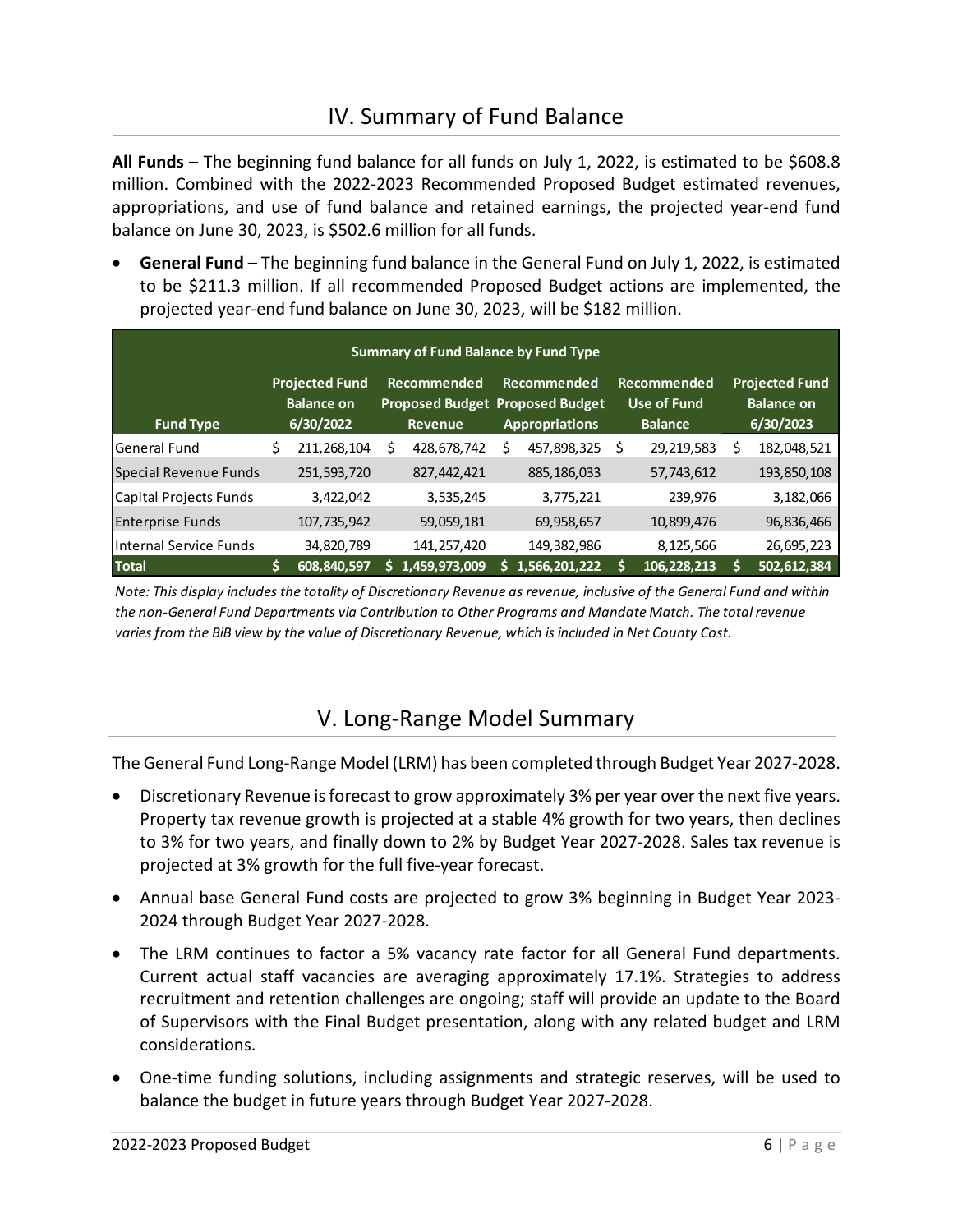## VI. Technical Adjustments

<span id="page-7-0"></span>As noted in the Budget Overview, approximately \$8.9 million in technical adjustments are included in the 2022-2023 Recommended Proposed Budget to accommodate the transfer, or reappropriation, of costs for projects and encumbrances authorized in Fiscal Year 2021-2022. The following table identifies the \$8.9 million in re-appropriations by Board priority area and department, funded by \$673,576 in estimated revenue, the use of \$2.1 million in departmental fund balance and/or retained earnings, and \$6.1 million in Net County Cost (note that the subsequent Department Adjustments Summary sections do not include detailed descriptions for these technical adjustments as they reflect projects previously approved by the Board).

| <b>Department</b>                               |   | <b>Appropriations</b> |     | Revenue |    | Use of<br>Fund Balance/<br><b>Retained Earnings</b> |   | <b>Net</b><br><b>County Cost</b> |
|-------------------------------------------------|---|-----------------------|-----|---------|----|-----------------------------------------------------|---|----------------------------------|
| <b>Supporting Strong and Safe Neighborhoods</b> |   | 4,256,339             |     | 165,223 |    | $506,595$ \$                                        |   | 3,584,521                        |
| <b>District Attorney</b>                        |   | 31,091                |     |         |    | 31,091                                              |   |                                  |
| Probation                                       |   | 311,740               |     | 165,223 |    | 3,855                                               |   | 142,662                          |
| Sheriff                                         |   | 3,913,508             |     |         |    | 471,649                                             |   | 3,441,859                        |
| <b>Supporting Community Health</b>              |   | 6,953                 | -S  |         |    | 6,953                                               | S |                                  |
| <b>Health Services Agency</b>                   |   | 6,953                 |     |         |    | 6,953                                               |   |                                  |
| <b>Delivering Efficient Public Services</b>     |   | 3,590,919             | .s  | 508,353 |    | 730,021                                             |   | 2,352,545                        |
| <b>Board of Supervisors</b>                     |   | 82,249                |     |         |    |                                                     |   | 82,249                           |
| Clerk-Recorder                                  |   | 487,143               |     | 459,143 |    |                                                     |   | 28,000                           |
| <b>General Services Agency</b>                  |   | 3,021,527             |     | 49,210  |    | 730,021                                             |   | 2,242,296                        |
| <b>Delivering Community Infrastructure</b>      |   | 1,094,987             | - 5 |         |    | 894,987                                             |   | 200,000                          |
| Parks and Recreation                            |   | 200,000               |     |         |    |                                                     |   | 200,000                          |
| Planning and Community Development              |   | 27,000                |     |         |    | 27,000                                              |   |                                  |
| <b>Public Works</b>                             |   | 867,987               |     |         |    | 867,987                                             |   |                                  |
| <b>Total Re-appropriations</b>                  | Ś | 8,949,198             | Ŝ   | 673,576 | -S | 2,138,556 \$                                        |   | 6,137,066                        |

## VII. Department Adjustments Summary

<span id="page-7-1"></span>Recommended department adjustments for service levels above the base budget total approximately \$52.1 million and are summarized below by Board priority area, within individual department narrative sections. In addition, \$8.9 million in technical re-appropriations bring total adjustments over base budget to \$61 million.

### *Supporting Strong and Safe Neighborhoods*

The recommendations contained in this report for the priority of *Supporting Strong and Safe Neighborhoods* will increase appropriations by \$26.3 million, of which approximately \$4.3 million is detailed in the Technical Adjustments Section. Budget adjustments are funded by \$9.4 million in estimated revenue, the use of \$1.3 million in fund balance and retained earnings, and \$15.5 million in Net County Cost.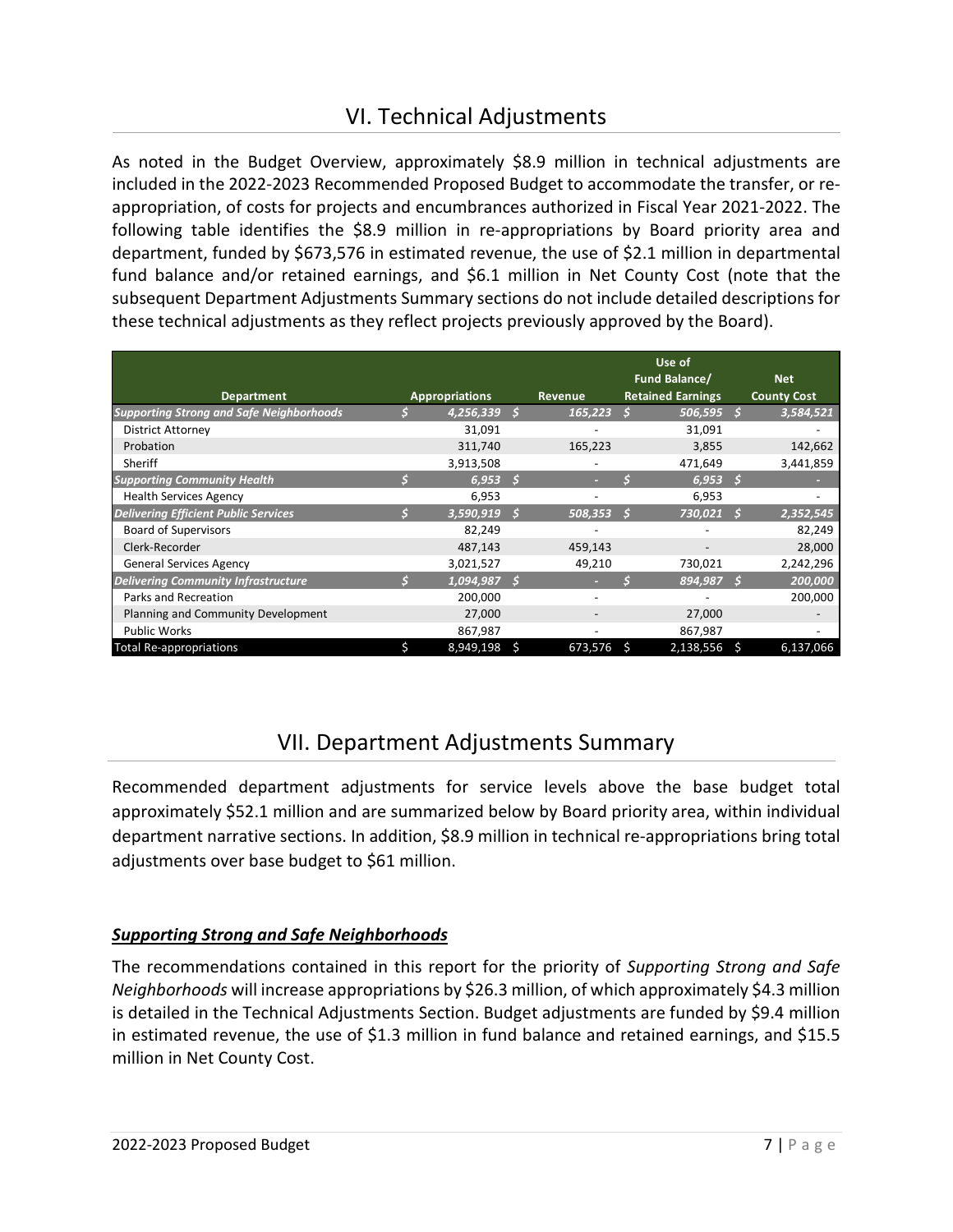#### **District Attorney**

- **Criminal Division** The Department will replace a law enforcement vehicle per the General Services Agency (GSA) – Fleet Services replacement guidelines and extend contracts for three part-time background investigators, continue paper-lite scanning services, and cover legal services to assist with post-conviction work, all funded by \$547,681 in Net County Cost.
- **Real Estate Fraud** Ongoing Net County Cost of \$88,150 is requested to fully fund the division. Recent practice had been to provide a standard set Net County Cost of \$71,227 at Proposed Budget. At midyear, when there was a clearer picture of expected revenue, an adjustment would be made to fully fund the difference with Net County Cost redirected from savings in the Criminal Division, if needed. It is recommended to fully fund the division at Proposed Budget.

#### **Probation**

- **Replacements and License Renewals** The Department will be replacing 30 radios, six vehicles per GSA – Fleet Services replacement guidelines, and information technology equipment that has reached end-of-life support. The Department will also be renewing previously approved software licenses. These requests increase appropriations by \$1.6 million, funded with \$240,000 of fund balance and \$1.4 million in Net County Cost.
- **Position Adjustment** Behavioral Health and Recovery Services (BHRS) previously provided funding for a full-time Deputy Probation Officer using Mental Health Services Act (MHSA) Integrated Forensic Team (IFT) funds. This contract will not be renewed in the new year. To recognize this change, it is recommended to delete one block-budgeted Deputy Probation Officer I/II position. The Department will absorb the work, and there will be no loss of service to the community. This request decreases appropriations and revenue by \$154,085.
- **Reclassification Study**  During recent negotiations, American Federation of State, County and Municipal Employees (AFSCME) requested a classification study of four block-budgeted Assistant Cook I/II positions in the Juvenile Detention Facility. The study has been completed with a recommendation to reclassify four block-budgeted Assistant Cook I/II positions upward to Custodial Cooks to align departmental needs, along with current job duties of the positions, with the appropriate classification.

#### **Public Defender**

• **Indigent Defense Grant** – The Indigent Defense Grant was originally budgeted to fund two block-budgeted Attorney I-V positions. Due to hiring difficulties, the positions have not been filled. It is now recommended to delete these positions and use the funding for an embedded Information Technology Central (ITC) Business Analyst to assist with the implementation of a new case management system. The ITC Business Analyst costs \$148,122 annually and would be funded by grant funds in Budget Year 2022-2023 and Net County Cost in future years. It is also recommended to purchase a vehicle for the new Alternate Defender's Office to maintain the "glass-wall" separation between the two offices. The net impact of these adjustments will be a decrease in appropriations and estimated revenue of \$118,443, leaving available grant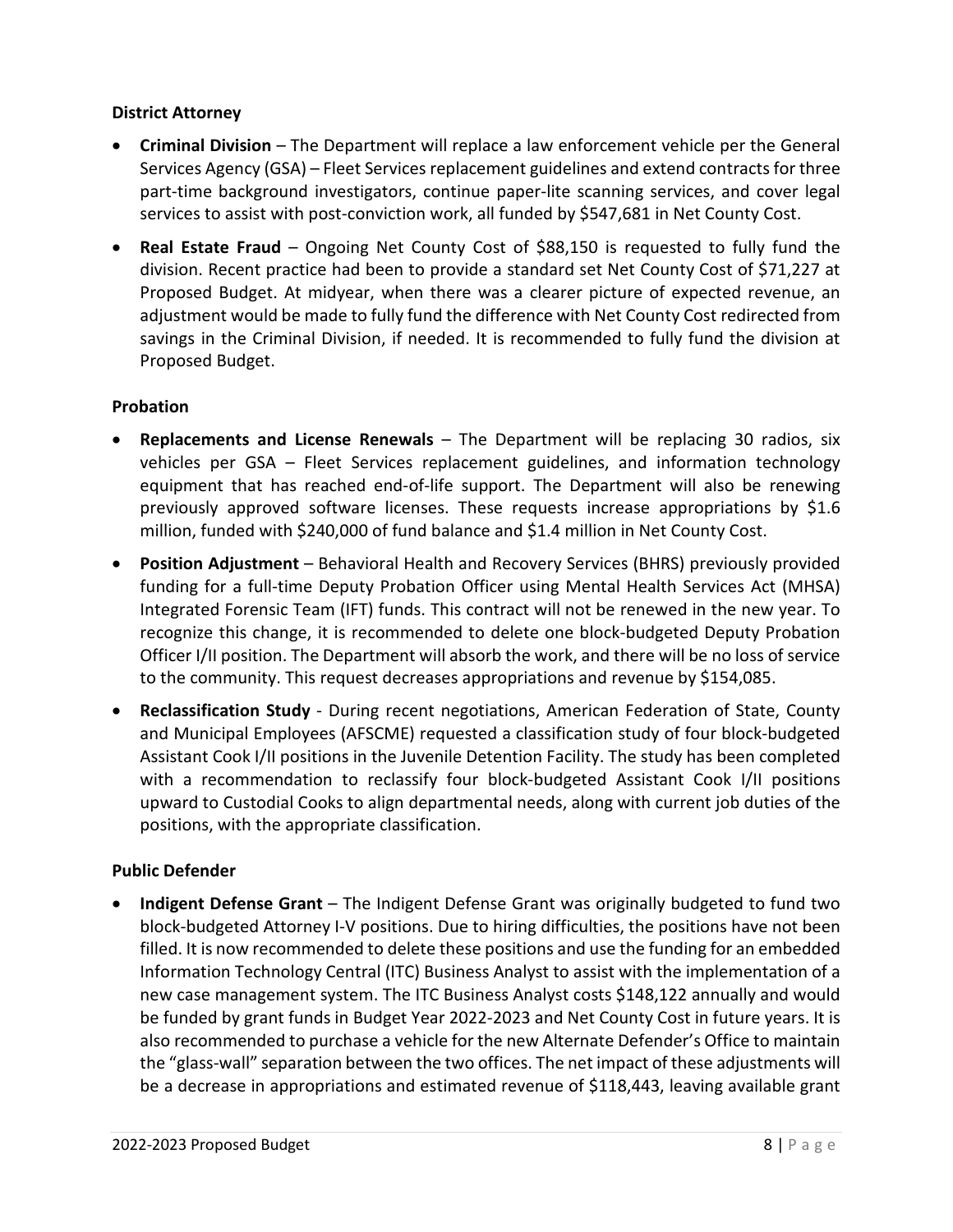funds unbudgeted. A future item will be brought to the Board for consideration regarding the Department's plans for the remaining funds.

• **Community Corrections Partnership (CCP)** – It is recommended to add two new blockbudgeted Caseworker I/II positions to increase rehabilitative successes for justice-involved adults. The Public Defender will be amending a request with CCP to fully fund both positions and add a third position with the 2022-2023 Final Budget. This request increases appropriations by \$203,762, funded with \$193,669 in CCP funds and \$10,093 in Net County Cost. If the request to update the CCP plan to fully fund the positions is not approved, then an adjustment will come at Final Budget to remove the Net County Cost and fund with the Department's base budget.

#### **Sheriff**

The recommendations for Sheriff will increase appropriations by \$19.8 million, funded by \$9.3 million in Department revenue, the use of \$594,354 in fund balance and retained earnings, and \$9.9 million in Net County Cost.

- **Administration** An increase of \$1.1 million in appropriations, funded with Net County Cost, is recommended to replace information technology equipment that has reached end-of-life support and an application that is no longer compatible with modern technology. The adjustment will also fund the following positions:
	- One new block-budgeted Legal Clerk I/II/III position to increase customer service for both internal and external customers at the Operations Center.
	- One new block-budgeted Manager I/II position to develop partnerships and innovative approaches to service delivery for the procurement, warehouse, and salvage functions.
	- One new Manager III position for increased supervision and management of the Records Division.
	- One new Software Developer/Analyst III position to focus on automating tasks within the Sheriff's office.
- **Adult Detention Expansion**
	- A technical adjustment of \$226,234, funded with \$199,813 in revenue and \$26,421 in Net County Cost, is recommended to right size Jail Medical appropriations.
	- It is recommended to fund Year 1 of Phase III of the Adult Detention Expansion with \$1.7 million in appropriations, using \$414,540 in CCP revenue and \$1.2 million in Net County Cost. Only operational funding is provided at this time; while the totality of funding is included in the Proposed Budget, the associated 12 positions will be recommended within a request to be submitted with the CCP plan agenda item.
- **CAL ID Program** It is recommended to increase appropriations by \$40,000 using fund balance to replace a van that qualifies for replacement per GSA – Fleet Services replacement guidelines.
- **Contract Cities** It is recommended to add one new block-budgeted Deputy Sheriff I/II position to provide School Resource Officer functions for the Riverbank Unified School District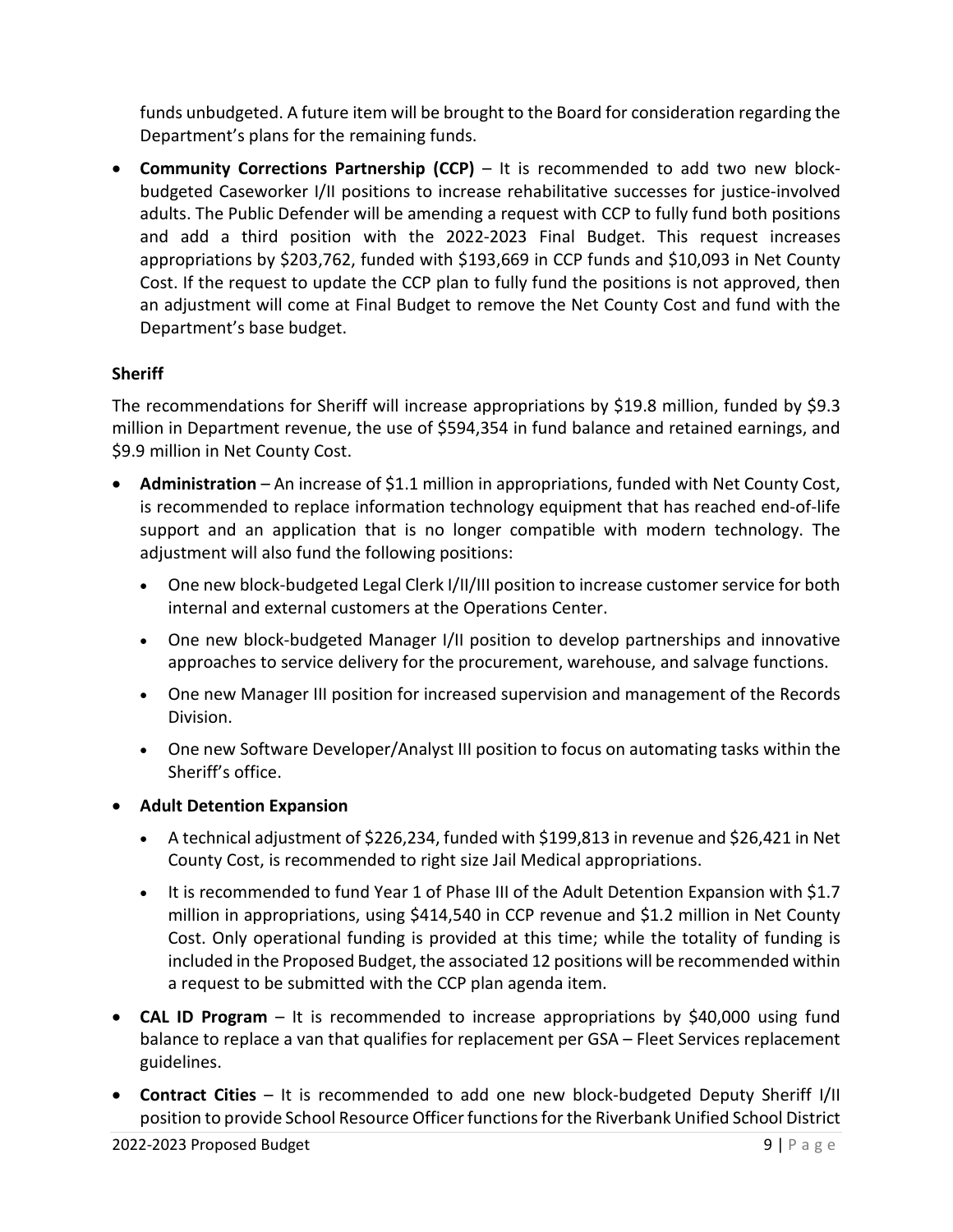as well as law enforcement services for the City of Riverbank. An increase of \$235,402 in appropriations, funded with Department revenue, is recommended to support this recommendation.

- **Detention** The recommendations for Detention will increase appropriations by \$8.9 million and are funded by \$7.1 million in CCP revenue and \$1.8 million in Net County Cost.
	- To meet California Board of State Community Correction and California Building Code Title 24 requirements, it is recommended to increase appropriations by \$1.6 million, funded with CCP revenue, to support the construction of a new recreation yard at the detention center along with four new Deputy Sheriff-Custodial positions.
	- An increase in appropriations of \$1.9 million, funded with CCP revenue, is recommended to support the addition of an upper-tier barrier for the safety of inmates and staff. Each housing unit throughout the Public Safety Center (PSC) with an upper tier has a walkway complete with railing; this recommendation would add a barrier from the top of the handrail up to the ceiling.
	- An increase in appropriations of \$3.1 million, funded with CCP revenue, is recommended to expand vocational training. These funds will be used to purchase heavy equipment for current vocational training opportunities, and to expand existing vocational training opportunities to help inmates find meaningful employment in the industries of agriculture, carpentry, welding, and landscaping. This request will also provide two new Deputy Sheriff-Custodial positions to staff the expanded agricultural program.
	- A technical adjustment to increase appropriations by \$1.4 million is recommended to support jail medical costs. This adjustment will be funded with Net County Cost.
	- It is recommended to increase appropriations by \$617,360, funded with CCP revenue, to establish a corrections treatment team, increase support for inmates with mental health issues, and increase capabilities for medical escorts. These positions will provide inmates with the care, resources, counseling, and training they need. This request will add three Deputy Sheriff Custodial positions.
	- To provide increased supervision for the Correctional Investigation Unit and clerical staff, it is recommended to increase appropriations by \$264,947, funded with Net County Cost, to support one Sergeant-Custodial position and one block-budgeted Supervising Legal Clerk I/II position.
	- An increase of \$66,500 in appropriations is recommended for the replacement of a vehicle per GSA – Fleet Services replacement guidelines, funded with Net County Cost.
- **Driver Training Program** An increase of \$49,150 in appropriations, funded by fund balance, is recommended to purchase a new van to transport the portable restroom trailer.
- **Emergency Medical Services** An increase of \$153,250 in appropriations, funded with fund balance drawing on Emergency Medical Services System Enhancement Funds, is recommended to purchase two new vehicles.
- **Office of Emergency Services Grants** A technical adjustment to reestablish the remaining budget for the Assembly Bill (AB) 109 Emergency Communications and Equipment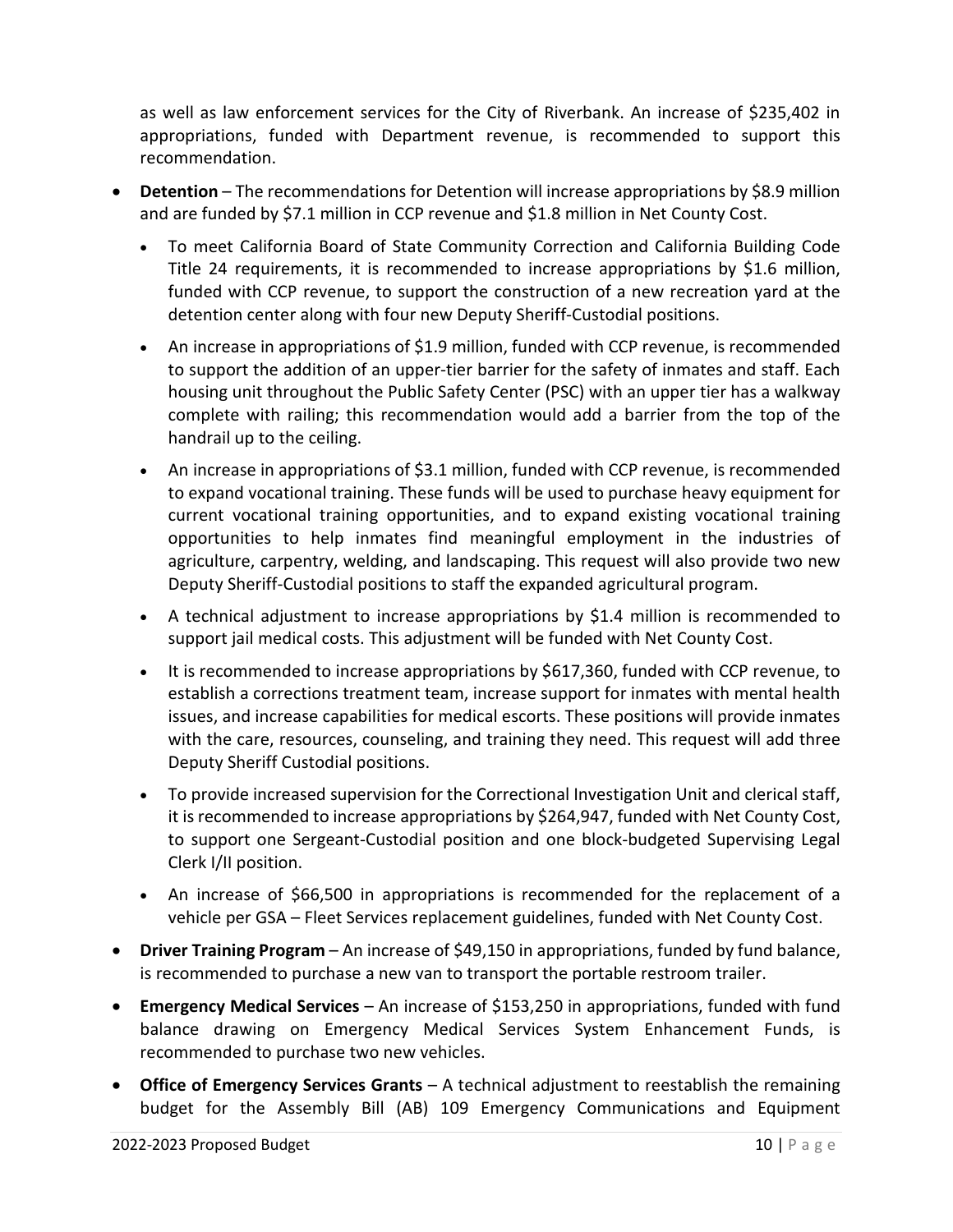Infrastructure Grant previously approved by the Board on November 26, 2019, is recommended. This adjustment will increase appropriations by \$351,954 and will be funded using fund balance.

- **Office of Emergency Services Homeland Security Grants** A technical adjustment to reestablish the remaining budget for Fiscal Year 2020-2021 and Fiscal Year 2021-2022 Homeland Security grants previously approved on September 21, 2021, and April 26, 2022, respectively, is recommended. This adjustment will increase appropriations by \$567,384 and will be funded by Department revenue.
- **Office of Emergency Services/Fire Warden** An increase in appropriations of \$138,685, funded by Net County Cost, is recommended to support the addition of a community preparedness program. The program will support the addition of one Staff Services Analyst position, which will replace a part-time Staff Services Technician position, to implement and run a program that will provide classes and workshops on personal and family preparedness.
- **Operations** The recommendations for Operations will increase appropriations by \$6.4 million, funded by \$780,470 in Department revenue and \$5.6 million in Net County Cost.
	- An increase in appropriations of \$169,500, funded by Net County Cost, is recommended for Special Weapons and Tactics (SWAT) and bomb team safety equipment.
	- An increase in appropriations of \$50,000, funded by Net County Cost, is recommended for Salida Substation operating costs consistent with plans established with project approval by the Board of Supervisors.
	- An increase in appropriations of \$45,000, funded by Net County Cost, is recommended to support the regular patrol of rivers. This request will fund one rigid inflatable boat to patrol local rivers four days a week, providing law enforcement and rescue services. Two new block-budgeted Deputy Sheriff I/II positions are listed below in support of this program.
	- An increase in appropriations of \$1 million, funded with Department revenue, is recommended to fund cannabis enforcement and overhead costs.
	- Replacement of 27 public safety vehicles based on age/mileage requirements with an increase of \$2.1 million in appropriations is recommended, funded by Net County Cost.
	- A technical adjustment to decrease appropriations and Department revenue by \$223,869 is recommended to recognize the discontinuation of the Department of Justice Tobacco Grant. This adjustment will result in the deletion of two Community Service Officer positions.
	- An increase in appropriations of \$3.3 million, funded by Net County Cost, is recommended to fund the following positions:
		- o Two new Crime Analyst positions to increase intelligence for the Real-Time Crime Center/Fusion Center.
		- $\circ$  Five new block-budgeted Deputy Sheriff I/II positions and one new Sergeant position to support the Community Resources and Sheriff's Investigation units due to the rise in violent crimes and Fentanyl use.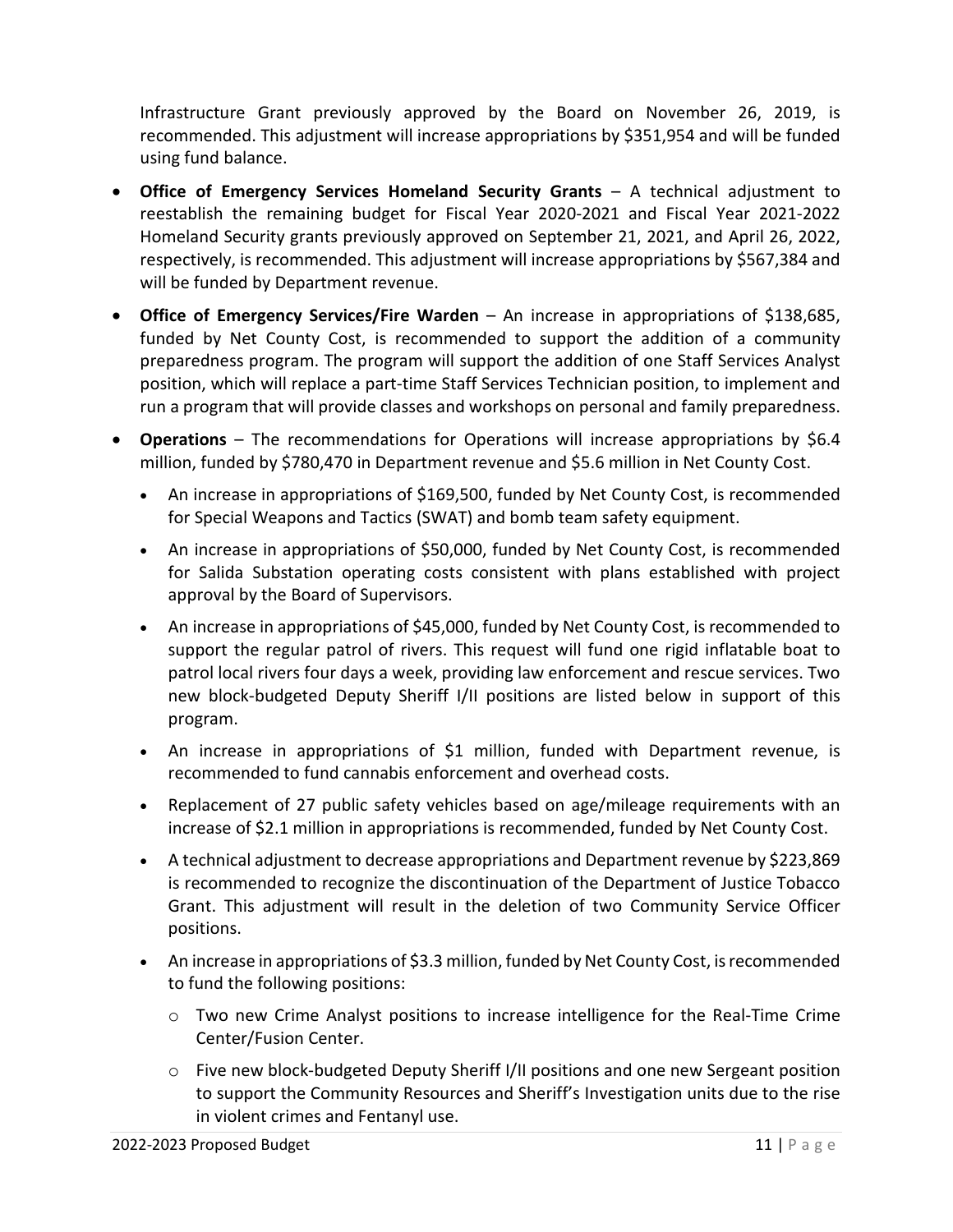- $\circ$  Two new Sergeant positions to support the patrol swing shift, which is currently only supported by Sergeants on graveyard.
- $\circ$  Two new block-budgeted Legal Clerk I/II/III positions to provide increased customer service and clerical support at the Salida Substation and the Investigations Unit.
- o One new Lieutenant position to support the administrative duties of patrol. Currently, Sergeants have been overburdened with administrative tasks when the focus should be on the patrol unit.
- $\circ$  One new Forensic Computer Examiner position for the Sheriff's Investigation Unit.
- o Two block-budgeted Deputy Sheriff I/II positions for the Special Vehicles Off Road Unit to start regular local river patrols that will provide law enforcement and rescue services on the rivers.
- **Reclassification Studies I**t is recommended to reclassify one vacant Administrative Secretary position to Community Services Officer to align departmental needs and associated anticipated job duties of the position with the appropriate classification. Further, in response to a request for a classification study submitted in the 2021-2022 Final Budget, it is recommended to reclassify six Security Officer positions to Community Services Officer to allow the Department to use the Community Services Officer classification to a greater extent.

#### *Supporting Community Health*

The recommendations contained in this report for the priority of *Supporting Community Health* will increase appropriations by \$13.6 million, of which \$6,953 is detailed in the Technical Adjustments Section. Budget adjustments are funded by a \$12.9 million increase in estimated revenue, an increase of \$6,953 in the use of fund balance, resulting in a \$631,802 increase in Net County Cost.

#### **Aging and Veterans Services**

The recommendations for Aging and Veterans Services (AVS) will increase appropriations by \$779,468, funded by \$629,272 in estimated revenue, and \$150,196 in Net County Cost.

• **Area Agency on Aging** – The Department is receiving additional funding from the California Department of Aging to support Older American Act (OAA) Programs including senior meals, family caregiver support, and administration. While supporting the same OAA programs, the funding is derived from two one-time sources; \$397,705 in Federal American Rescue Plan Act (ARPA) funding provided to the State and a \$117,416 increase in OAA baseline funding, both of which are being allocated to local Area Agencies on Aging, requiring a County Match of \$112,669. Total appropriations will increase by \$627,790, of which \$188,996 will be used to purchase two new hot/cold storage trucks for senior meals, one replacement van for senior meals, and one new vehicle to support the Title IIIB/Family Caregiver program.

With growth in the OAA programs, there is a need for additional support for contract procurement, contractor program and fiscal monitoring, and compliance with State-required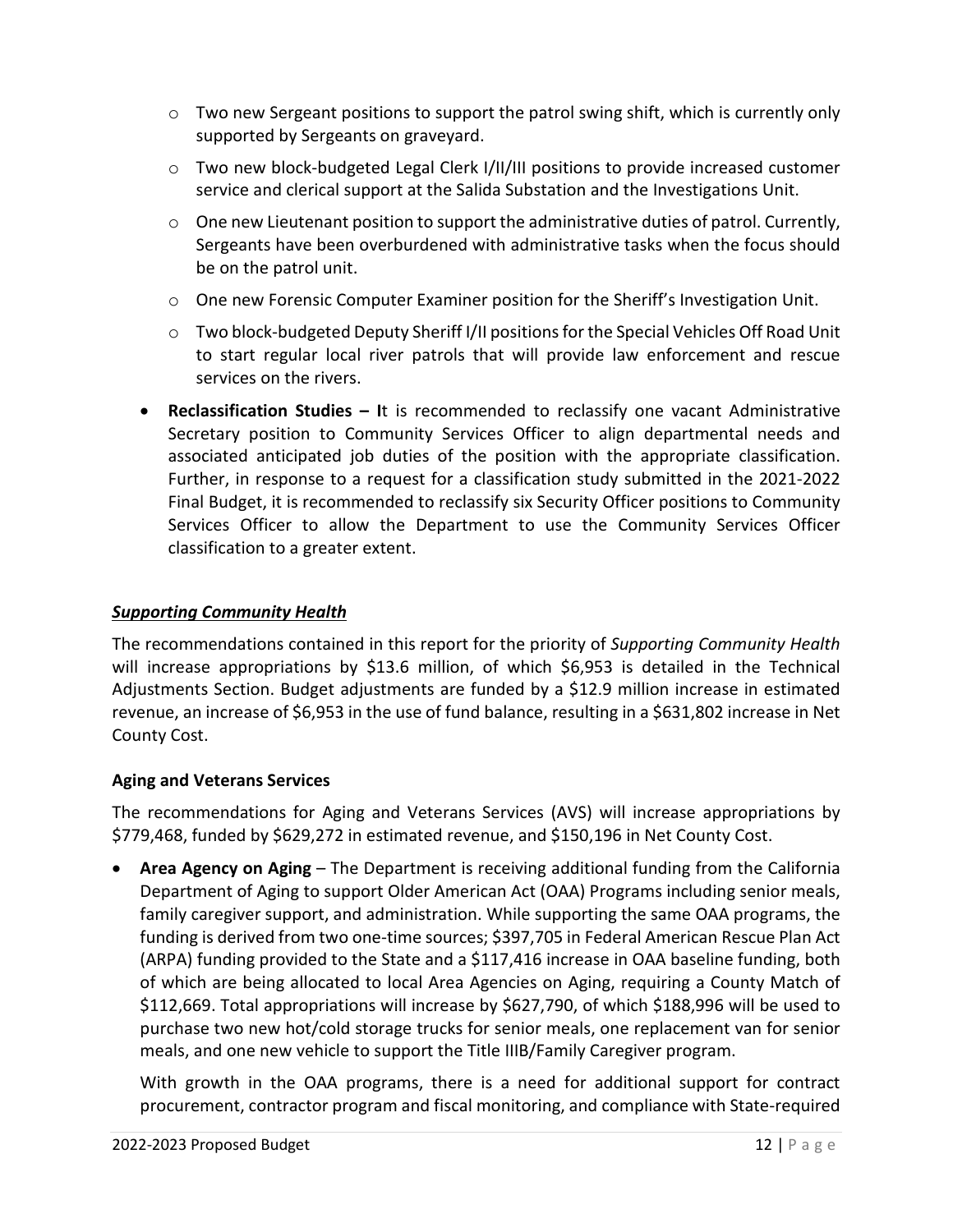monitoring and reporting. It is recommended to add one new Staff Services Coordinator position, increasing appropriations by \$114,151, funded by an ongoing increase in State General Fund Baseline funding.

• **Veterans Services** – A new Social Worker III position was approved in the 2021-2022 Midyear Financial Report to support homeless veterans. It is recommended to add one new vehicle that will be used by the Social Worker and Veterans Services staff to conduct home visits and to transport homeless veterans to appointments and meetings; the vehicle will cost approximately \$37,527, funded by Net County Cost.

#### **Behavioral Health and Recovery Services**

The recommendations for Behavioral Health and Recovery Services (BHRS) will increase appropriations by \$10.6 million, funded by \$10.8 million in estimated revenue, resulting in a \$178,177 decrease in Net County Cost.

- **Base Budget** The State is providing historic levels of support to local BHRS agencies through several funding opportunities, many of which are multi-year and grant-like. The Department has been awarded a number of these grants in Fiscal Year 2021-2022 leading to significant increases to base budget versus the 2021-2022 Adopted Final Budget. Additionally, the Department is estimating a significant increase in overall revenue, including an increase of \$3.1 million in 1991 Realignment Revenue (Base + Growth), \$2.6 million in 2011 Realignment Revenue (Base + Growth), and \$11.1 million in Mental Health Services Act (MHSA) funding (1% tax on income over \$1 million). The increase in projected revenue, in addition to reimbursable services, will support increased base costs and all recommended increases to service levels.
- **Position Reallocations**  For transparency in budgeting and allocating staff positions, the Department provided narrative details with organizational charts to support multiple technical position transfers.
	- To align with the Department's Strategic Plan, which focuses on mandated services for those with severe mental illness, BHRS is discontinuing mild to moderate mental health services to Juvenile Hall residents and StanWORKs clients at the Community Services Agency (CSA). These services will be provided by other Mental Health resources: the Board approved contract services with Wellpath for Juvenile Hall residents (Res. No. 2022- 0159) and an item for contract services with the Center for Human Services for StanWORKs clients is being brought to the Board on June 14, 2022.
	- Additionally, there were three positions dedicated to implementation of the Strategic Plan which is now complete. To reallocate positions previously supporting Juvenile Hall, StanWORKs, and the Strategic Plan to other programs, technical budget adjustments of \$1.7 million in appropriations and estimated revenue are recommended resulting in a \$178,177 reduction in the reliance on Net County Cost.
	- One block-budgeted Behavioral Health Specialist I/II position allocated to Juvenile Hall will be reallocated to the Behavioral Health Wellness Center; the remaining position reallocations will occur with the 2022-2023 Final Budget to ensure all necessary notifications are provided to staff and affiliated labor unions. There are 20 total positions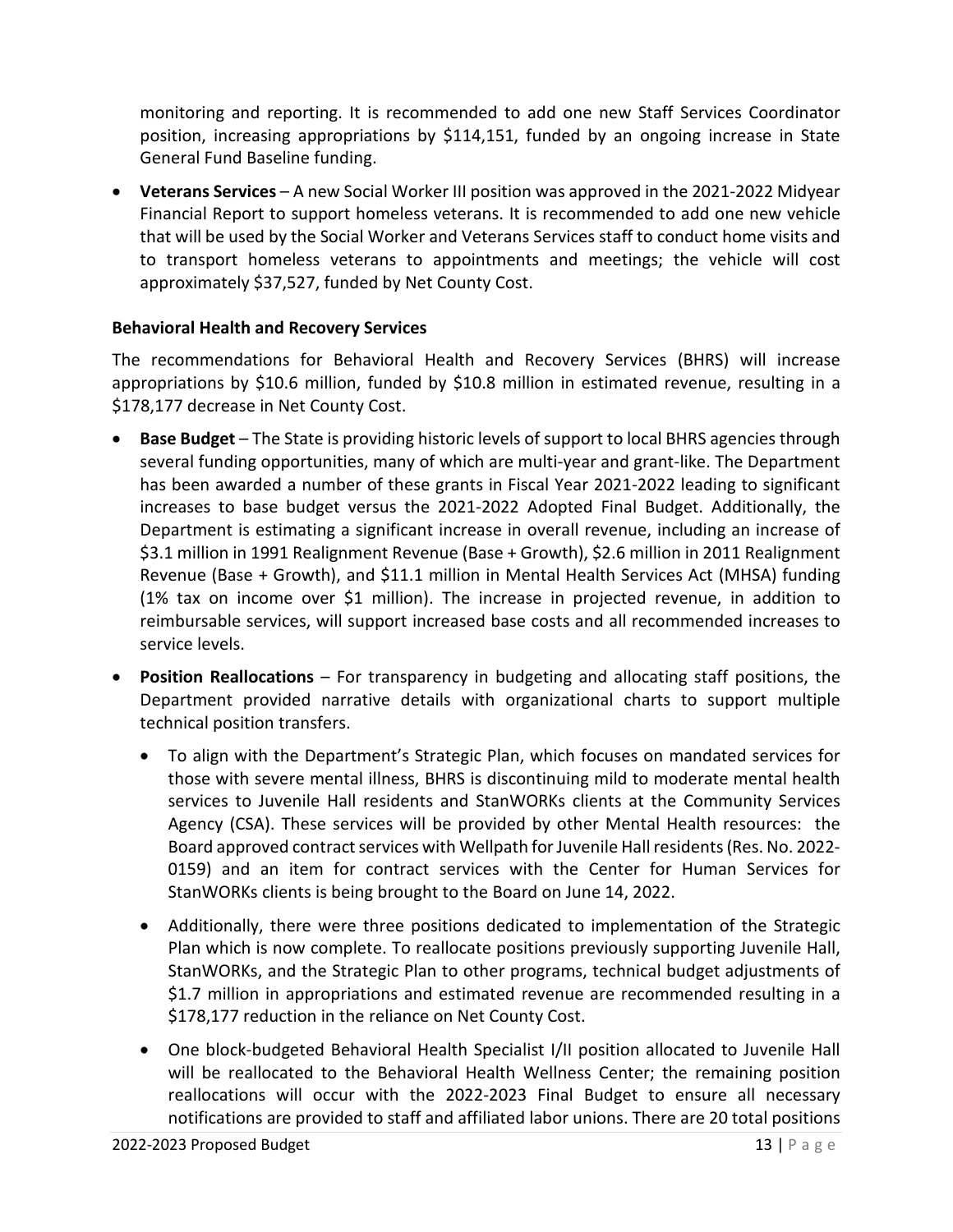being reallocated, of which 10 are vacant; current program service needs will be evaluated and if no longer needed, some/all the vacant positions may be deleted with Final Budget.

#### • **Children's System of Care**

- To expand the availability of outpatient services to children, an increase of \$189,240 in appropriations is recommended to add one new block-budgeted Manager I/II/III position to meet a variety of needs including new foster care mandates, California Advancing and Innovating Medi-Cal (CalAIM) requirements, further develop partnerships with schools, and monitor crisis and hospitalizations.
- To comply with the Family First Prevention Services Act, which strives to place youth in the least-restrictive most family-like situation, a \$200,000 increase in Wraparound services for out-of-County foster youth is recommended.
- Expanded contract services for Therapeutic Foster Care (TFC) is required to comply with AB 403 - Continuum of Care Reform; therefore, \$682,244 is recommended to ensure foster youth are placed with trained and intensely supervised and supported TFC parents.

#### • **Access to Care**

- Caseloads and assessment times are greater than optimal; therefore, it is recommended to expand Children's Behavioral Health Assessment contract services by \$2.5 million and Adult's Behavioral Health Assessment contract services by \$3.6 million.
- Timely access to services is critical; therefore, \$200,000 is recommended to fund a promotional campaign across all systems of care to make beneficiaries aware of available services and how to access them.
- To expand availability of medication services at Medication Clinics, one new blockbudgeted Manager I/II/III is needed, with the cost split between Adult's and Children's Systems of Care.

#### • **Substance Use Disorder Services**

- A recommended increase to appropriations and estimated revenue of \$400,000 will expand contracted Medication Assistance Treatment (MAT) services required under the Drug Medi-Cal Organized Delivery System (DMC-ODS) by conducting physician education to normalize prescribing MAT medications.
- An increase in appropriations and estimated revenue of \$64,000 is recommended to expand Fentanyl screening contract services in support of all Substance Use Disorder (SUD) programs administering tests.
- An increase in appropriations and estimated revenue of \$97,054 is recommended to utilize cannabis program funding for youth SUD services. In Fiscal Year 2021-2022, a total of \$100,000 was appropriated for these services but were not fully utilized due to staffing challenges. This adjustment re-appropriates the unused funds.
- **Expand Mobile Crisis Response Team** –The Board approved two new Mental Health Cliniciansto serve as part of the Mobile Crisis Response Team partnering with Modesto Police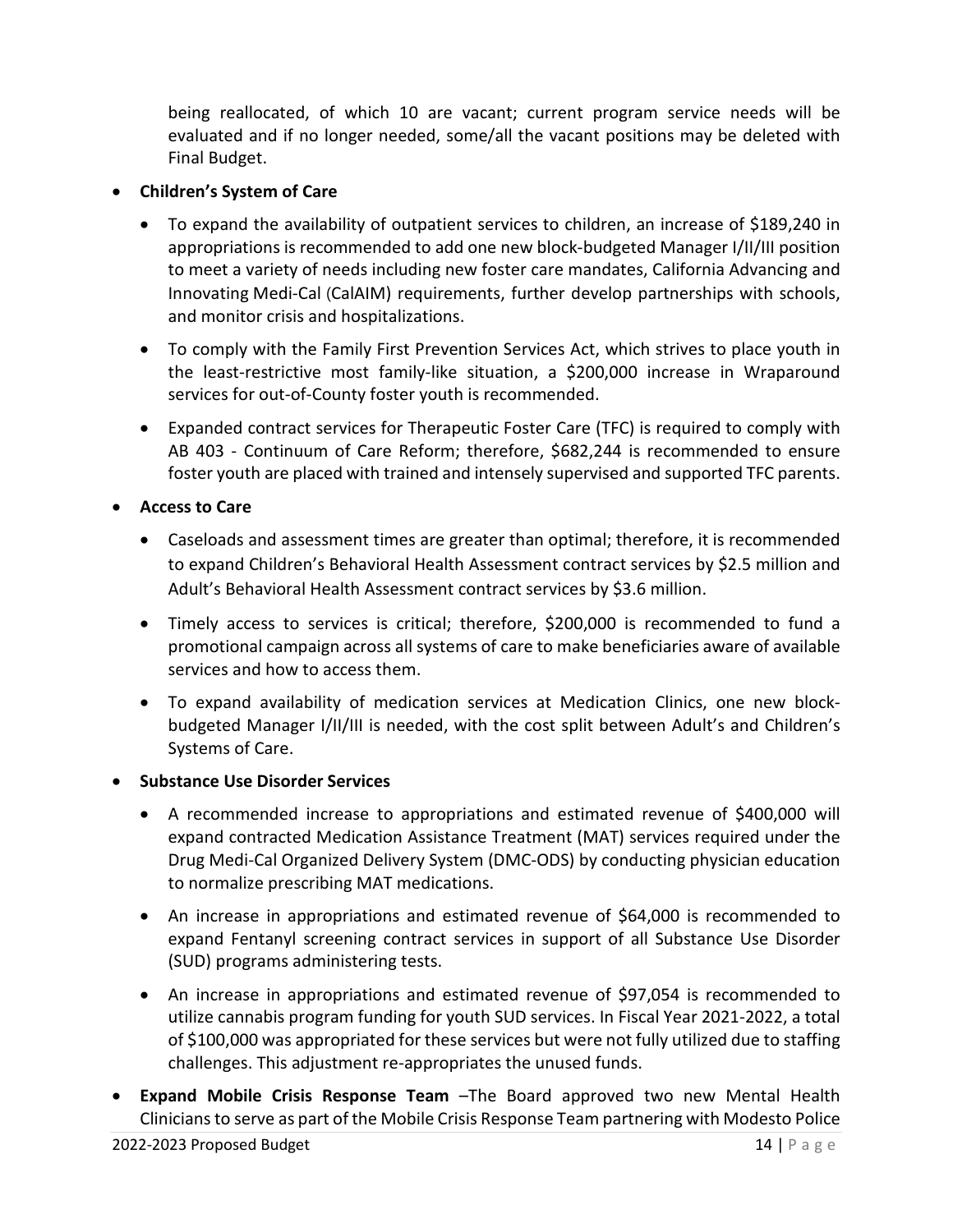Department with funding to be included in the Proposed Budget (Res. No. 2022- 0223); therefore, it is recommended to increase appropriations and revenue by \$400,000.

- **Building Administrative Infrastructure and Capabilities** In the Strategic Plan, expansion of information technology capacity was included to support telehealth, improve response times, and improve customer service. Additionally, BHRS has several complex technology-based initiatives on the horizon, including CalAIM payment reform, implementation of the new electronic health record (EHR) system, and the County Oracle Enterprise Resource Planning and Enterprise Performance Management Project implementation which are going to require additional resources and information technology capacity. The following recommendations will support the these needs for the Department:
	- Add six new positions, increasing appropriations and estimated revenue by \$899,720; this is funded through the Department's cost applied allocation across all systems of care. This includes two new block-budgeted Application Specialist I/II positions, one new blockbudgeted Systems Engineer I/II position, and the transfer in of two Software Developer/Analyst III positions currently providing embedded services to BHRS through Information Technology Central. One Staff Services Coordinator position is needed to support implementation of the CalAIM initiatives and the new EHR.
	- The new EHR has a total cost of \$3 million, of which \$2.4 million will be funded by Mental Health Services Act (MHSA) funding and is being recommended with Proposed Budget. BHRS would like to fund the remaining \$600,000 with Public Facility Fees (PFF) and is going through the PFF process to obtain this funding. An additional \$500,000 is needed for infrastructure to improve network uptime and security to fund a hardware refresh to improve connectivity in support of the new EHR and is recommended with Proposed Budget, also funded by MHSA funding.

#### **Child Support Services**

- **Increased Allocation** Based on the Governor's 2022-2023 Proposed State Budget, the Department anticipates receiving approximately \$1.1 million in additional funding for Budget Year 2022-2023. Most of the additional funding will be used to support the increased costs of doing business at current service levels; however, it is recommended that three new positions be added with a net cost of \$330,209. Two new block-budgeted Child Support Officer I/II positions will support case management and one new Senior Systems Engineer position will support State and Federal compliance and serve as the Department's Information Security Officer.
- **Unneeded Positions** The Department is deleting ten positions that are no longer needed and have been vacant and unfunded for some time. This includes:
	- (1) Administrative Clerk I position
- (1) Legal Clerk IV position
- (1) Application Specialist III position
- (3) Administrative Clerk II positions
- (4) block-budgeted Legal Clerk I/II/III positions
- **Classification Change –** Additionally, it is recommended to change the classification title of Child Support Officer to Child Support Specialist to promote a positive image within the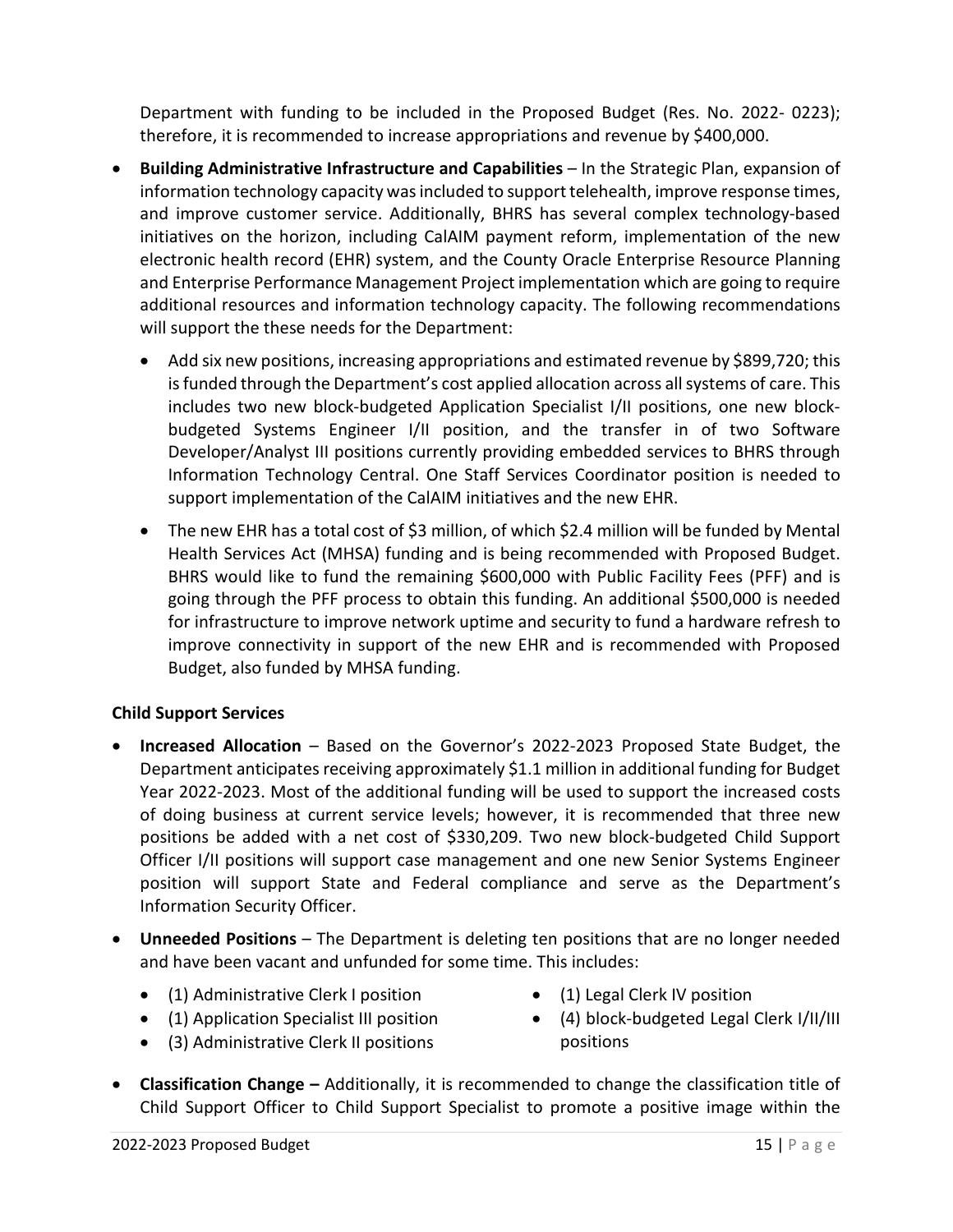Community; six of the eight comparable counties utilize the classification of Child Support Specialist.

#### **Community Services Agency**

The recommendations for the Community Services Agency (CSA) will increase appropriations by \$1.9 million, funded by \$1.2 million in estimated revenue, resulting in a \$659,783 increase in Net County Cost.

- **Housing and Homeless**  An increase in Fixed Assets and corresponding estimated revenue by \$10,000 will allow for the purchase of a Lobby Management System Kiosk for the Access Center to record analytical data about clients being served, funded by Federal and State Social Services funding and State Homeless Housing, Assistance and Prevention (HHAP) grant funds.
- **Adult Protective Services** Adult Protective Services (APS) is receiving additional COVID-19 pandemic funding in the amount of \$30,970 to enhance, improve, and expand the ability of APS to meet the needs of clients; funding expires September 2022.
- **Foster Care Youth** The Department is receiving \$1.2 million in both new and expanded State and Federal funding for services to foster care youth and those previously in foster care.
	- New Complex Care multi-year funding in the amount of \$242,057 will support the urgent and exceptional needs of children and non-minor dependents in foster care under supervision, including those who may be placed in an out-of-State residential facility.
	- New Family First Transition Act (FFTA) provides flexible funding in the amount of \$735,932 to assist counties with the implementation of the Families First Prevention Services Act (FFPSA). FFPSA is a prevention services program that allows states to access Title IV-E Federal Financial Participation funding for specified evidence-based mental health, substance abuse, and in-home parent skill-based services to children at imminent risk of entry to foster care, their parents, or kin caregivers, and pregnant or parenting youth in foster care. The Department will be working with a consultant to develop a comprehensive prevention plan to receive the Title IV-E funding from the State at a cost of \$15,000, with remaining funding used to support the plan.
	- Expanded Transitional Housing Program Plus funding in the amount of \$73,600 will be used to expand contract services to assist young adults aged 18 to 24 years of age to find and maintain housing and achieve self-sufficiency, with priority given to those formerly in the foster care or probation systems.
	- Expanded Wraparound Non-Minor Dependent funding in the amount of \$110,870 will provide parent mentors to work with parenting youth to teach basic child development and parenting skills.
- **In-Home Supportive Services Provider Wages**  An increase in appropriations of \$647,724 is due to the 4% inflation factor for the In-Home Supportive Services (IHSS) Maintenance of Effort (MOE) and a projected decrease in Vehicle License Fee (VLF) revenue by \$12,059, resulting in an increase of \$659,783 in Net County Cost.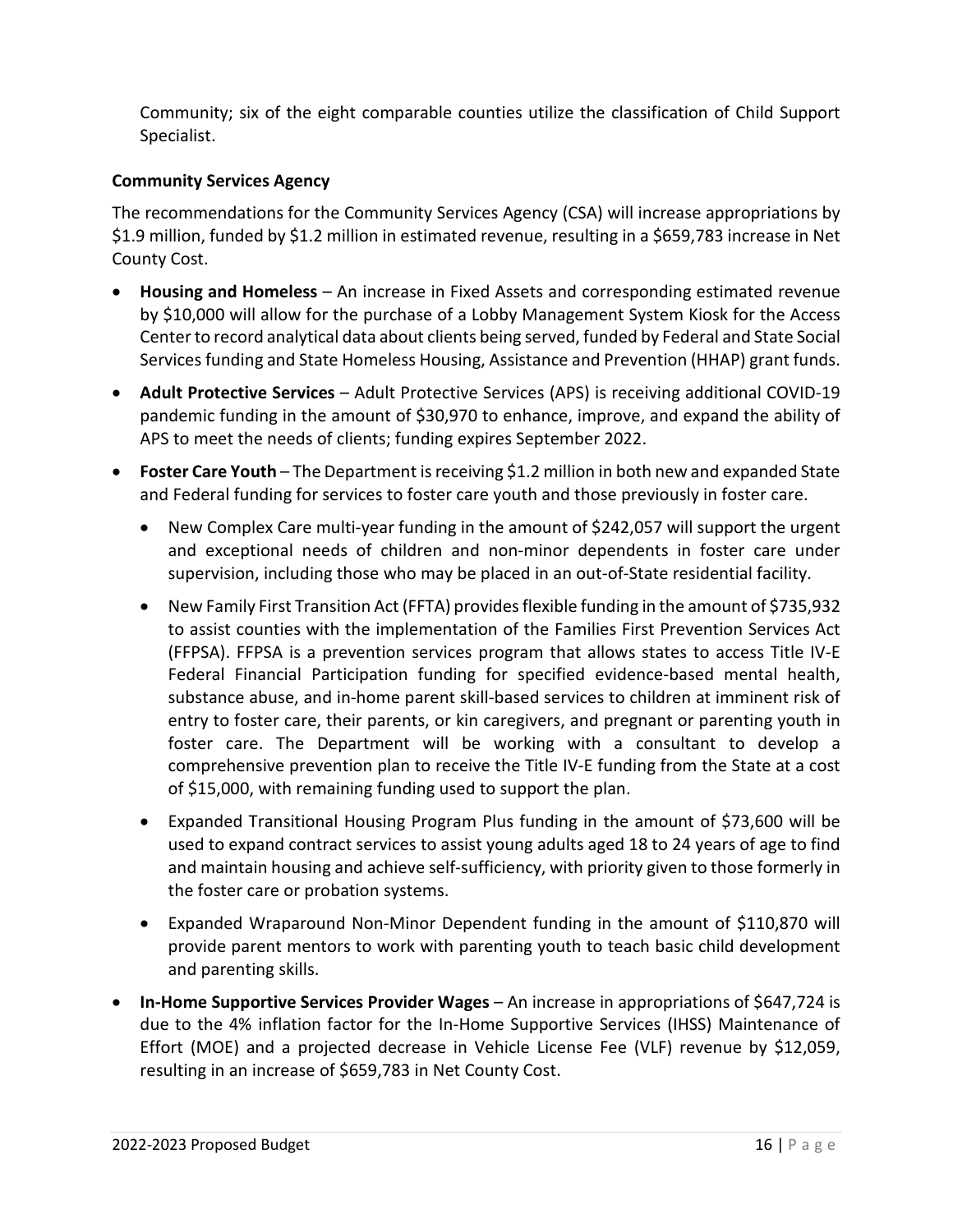#### **Health Services Agency**

• **Management Restructure** - Prior to the COVID-19 pandemic, the Health Services Agency (HSA) underwent a strategic visioning process in 2018 and 2019 which included the consolidation of the County clinics from eight to five (Res. No 2019-0464). With the demands of the COVID-19 pandemic subsiding, HSA is re-focusing on the strategic vision and the entirety of the agency's program scope. HSA leadership has reassessed the management structure for the agency identifying gaps caused by management attrition, current programmatic and performance improvement needs, and growing initiatives such as the CalAIM initiative, Health Equity performance improvement, and the Community Health Improvement Plan (CHIP) activities. HSA is restructuring management to best align with current needs and growing opportunities and challenges, resulting in modified scopes of responsibilities and reclassifications of currently vacant positions.

The recommended changes result in no net change to the Department's position allocation, are cost neutral, and offer promotional opportunities. With these changes, the agency will be appropriately resourced, poised to fulfill existing grant-funded scopes of work, able to secure available new funding, and improve desired performance outcomes for the community in alignment with Board of Supervisors' priorities. The following adjustments are recommended:

- Delete five positions One Administrative Clerk II position, one Administrative Clerk III position, one Chief Deputy Director position, and one Manager II position in Administration, along with one Medical Records Clerk position in Clinics and Ancillary Services.
- Add five positions One Assistant Director position, one Administrative Clerk III position, and one block-budgeted Staff Nurse I/II position in Administration, as well as one Administrative Clerk III position and one Manager III position in Public Health.
- Reclassify two positions in Administration, converting one Assistant Director position to Manager IV and one Manager IV position to Manager III.
- **Reclassification Study** A request for classification studies was submitted in the 2021-2022 Midyear Financial Report. The studies have been completed and it is recommended to reclassify upward one Account Clerk II position to Account Clerk III and a Staff Services Technician to Supervising Account Administrative Clerk I.

### *Developing a Healthy Economy*

The recommendations contained in this report for the priority of *Developing a Healthy Economy* will increase appropriations by \$157,402, funded by an increase in estimated revenue of \$49,400, resulting in a \$108,002 increase in Net County Cost.

#### **Agricultural Commissioner**

• It is recommended to replace one vehicle that qualifies for replacement per GSA – Fleet Services replacement guidelines, with an increase in appropriations in Fixed Assets by \$31,802, funded by Net County Cost. This vehicle will support the Department in conducting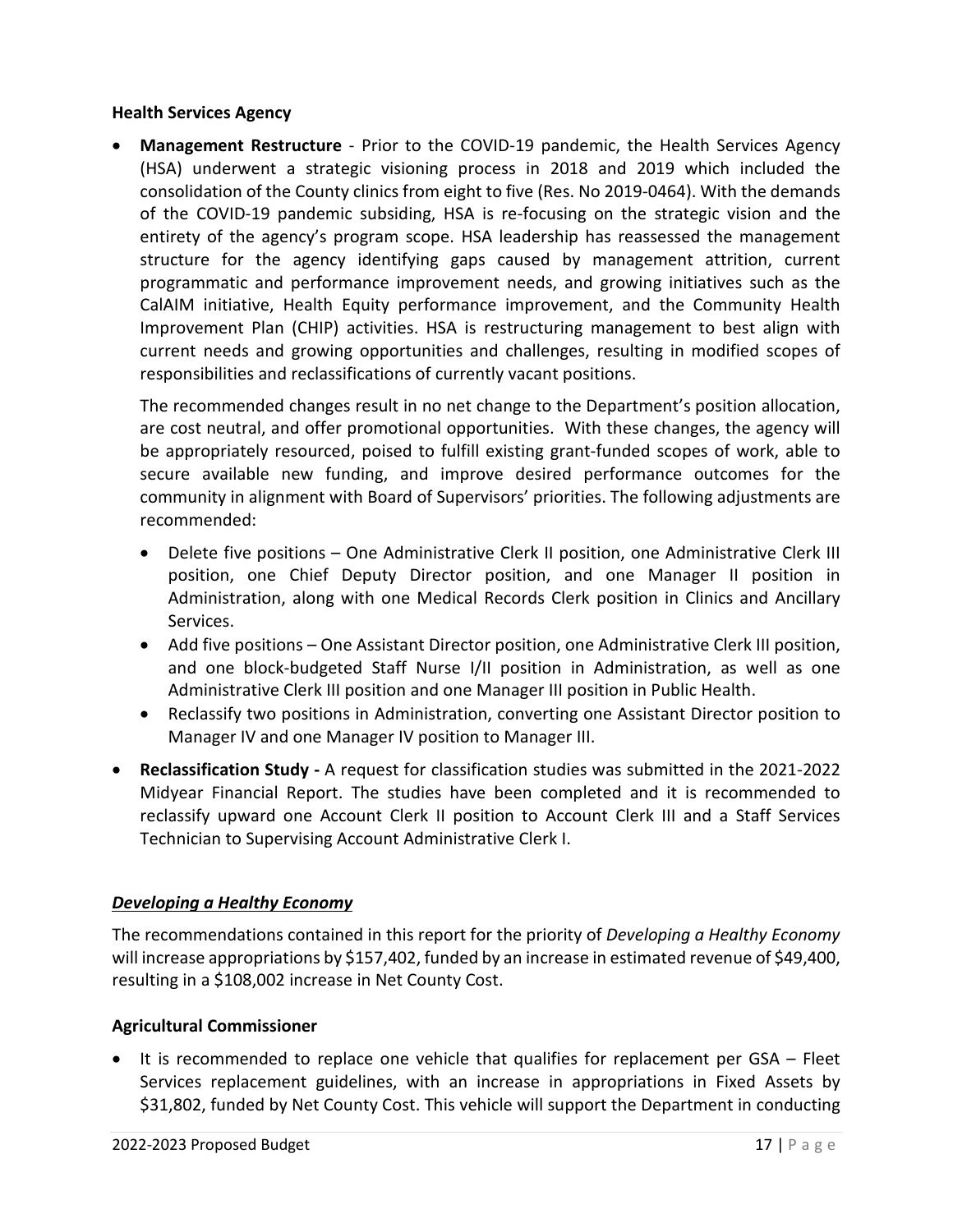pesticide use enforcement inspections, pest exclusion and pest detection activities, and issuing export documents.

• Clerical support is needed to restore staffing to pre-reduction-in-force levels impacted during Fiscal Year 2008-2009. It is recommended to increase estimated revenue and appropriations by \$49,400 to add one full-time Administrative Clerk II position to replace extra help staff, funded by Department fee revenue and the use of existing appropriations in the base budget. The annual cost for the position is estimated at \$76,200 with a Net County Cost of \$26,800.

#### **UC Cooperative Extension**

• Clerical support is needed to restore staffing to pre-reduction-in-force levels, impacted during Fiscal Year 2008-2009. It is recommended to increase appropriations by \$76,200 to fund one full-time Administrative Clerk II position, funded by Net County Cost.

#### **Workforce Development**

• The Department does not have any adjustments above base budget.

#### *First-Rate Learning*

The recommendations contained in this report for the priority of *First-Rate Learning* will increase appropriations by \$542,919, funded by an increase in estimated revenue of \$800,000, resulting in a \$632,081 decrease in the use of departmental Fund Balance and an increase of \$375,000 in Net County Cost.

#### **Library**

- It is recommended to increase estimated revenue by \$257,081 and decrease use of departmental fund balance by \$257,081 to align with current sales tax projections. HdL, the County's Sales Tax Analyst, estimates Budget Year 2022-2023 revenue of \$1.2 million while the Department conservatively estimates revenue increases of \$800,000.
- Library extra help staff was reduced by 80% during COVID-19. It is recommended to increase estimated revenue and appropriations by \$262,919 for extra help staff to support Department operations. This increase will restore the Department extra help staffing levels to approximately 50% of that experienced pre-COVID-19.
- It is recommended to increase estimated revenue and appropriations by \$200,000 to procure a consultant to develop a strategic plan. This one-time cost, funded by increased sales tax revenue, would be utilized to create a framework to guide decisions that align with long-term community and County interests.
- To provide long-term financial stability for Library operations, it is recommended to increase Net County Cost and decrease the use of departmental fund balance by \$375,000, restoring the General Fund annual contribution to the Fiscal Year 2008-2009 level of \$863,000.
- Cargo vans are used to transport books, supplies, furniture and equipment throughout the County's 13 Library locations. It is recommended to increase estimated revenue and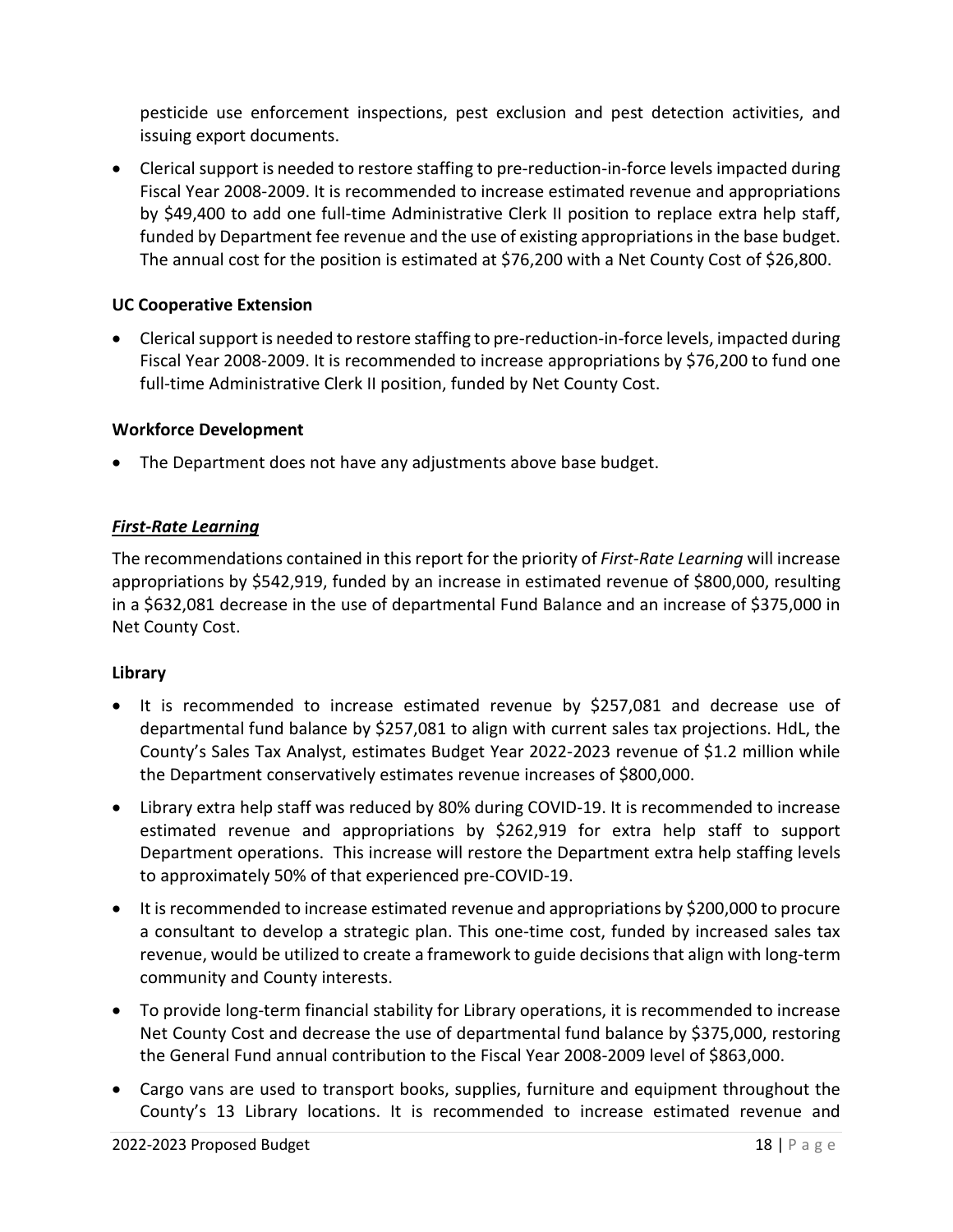appropriations by \$80,000 to replace two cargo vansthat qualify for replacement per the GSA – Fleet Services replacement guidelines.

#### *Delivering Efficient Public Services*

The recommendations contained in this report for the priority of *Delivering Efficient Public Services* include an increase in appropriations of \$15.7 million, of which \$3.6 million is detailed in the Technical Adjustments Section. Budget adjustments are funded by an increase in estimated revenue of \$2.5 million, resulting in an increase of \$1.2 million in the use of fund balance and retained earnings, and an \$11.9 million increase in Net County Cost.

#### **Assessor**

• The Board approved (Res. No. 2022- 0249) to implement a two-year pilot use of the Just Appraised Inc. software, a deed-reading application that will provide an interface between recorded documents and the Assessor's current Megabyte document processing system. To support this pilot program, it is recommended to increase appropriations by \$2,000 for two new virtual servers, funded by Net County Cost.

#### **Auditor-Controller**

- It is recommended to add one new Confidential Assistant (CA) IV position to the Payroll Division to support various payroll functions, supervise two CA III positions, provide training, and ensure compliance with Human Resources, Employee Benefits, and Time and Labor deadlines. The total cost of the position is \$108,500, funded by \$66,607 (60%) in Cost Allocation Plan (CAP) revenue and \$41,893 (40%) in Net County Cost.
- The Auditor-Controller continues to partner with the Chief Executive Office and Information Technology Central in the LEAP Project. LEAP stands for Leadership, Empowerment, Accountability and Performance and refers to the enterprise solution for financial and budget management currently in process and on target for October 1, 2022, implementation.

#### **Board of Supervisors**

The Department does not have any adjustments above base budget.

#### **Chief Executive Office**

- The recommendations will increase appropriations by \$259,800, funded by \$104,000 (40%) in CAP revenue and \$155,800 (60%) in Net County Cost to support three new positions.
	- One block-budgeted Manager I/II/III position will establish diversity, equity, and inclusion as a core function within the Chief Executive Office (CEO), building upon the foundation of work that exists within the County through Human Relations, department cultural competency programs, and the long-standing Equal Rights Commission. In recognition of Executive Order 13985, dated January 20, 2021, Advancing Racial Equity and Support for Underserved Communities through the Federal Government, this position will be responsible for providing leadership, technical expertise, and project management across programs and systems to contribute to building a diverse and inclusive organization committed to advancing equity. The initial focus of the position will be to identify, coordinate, and leverage strategies to advance equity using a data-driven approach.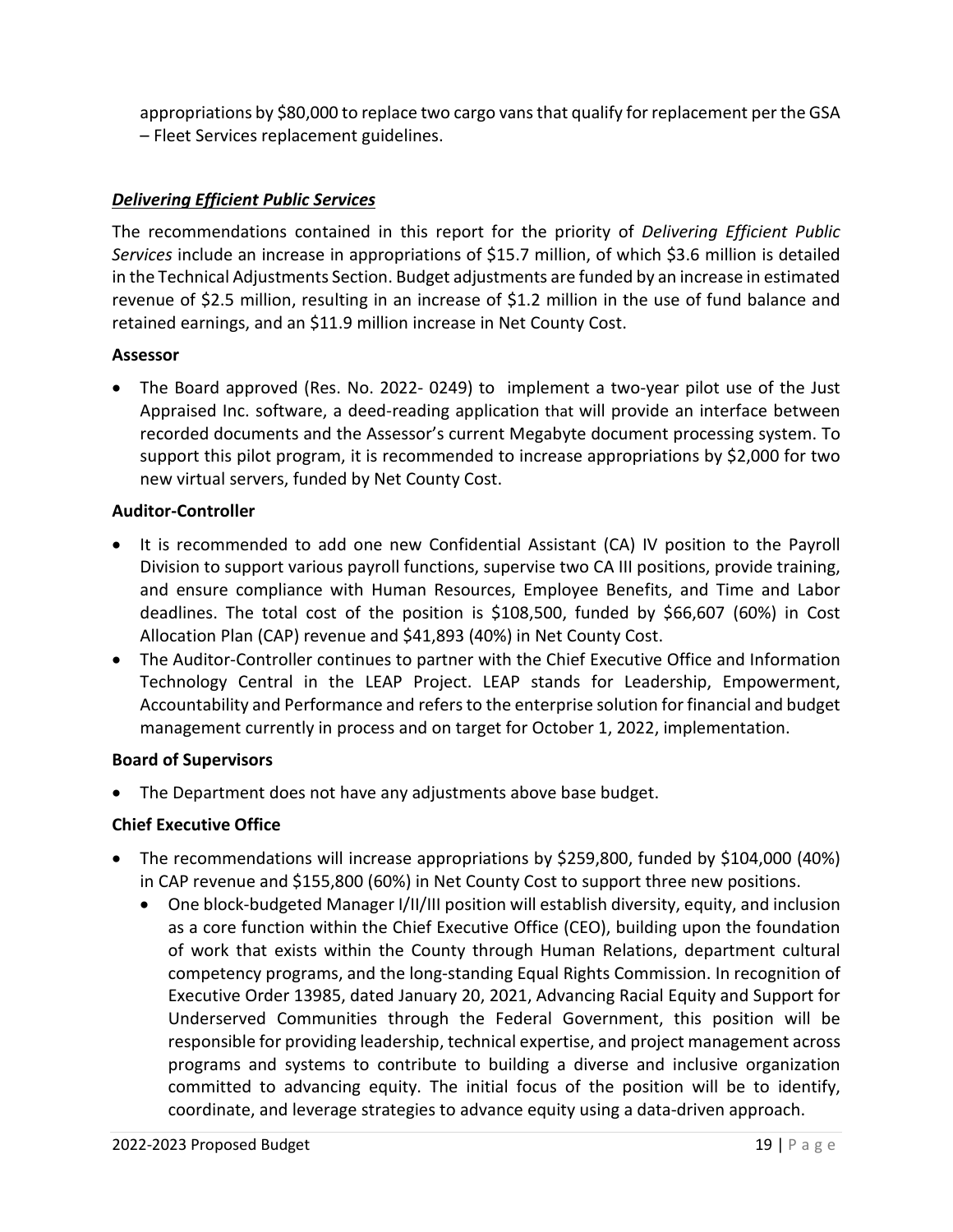- One Confidential Assistant IV position will support the Budget Team and enhance backup coverage to executive support for CEO Senior Leadership.
- One Confidential Assistant III position will support the Economic Development Team and the front office.

#### **Chief Executive Office – Human Relations**

- The recommendations will increase appropriations by \$709,300, funded by \$277,977 (39%) in CAP revenue and \$431,323 (61%) in Net County Cost. These adjustments will support the following new positions, contracted services, and advertising services:
	- One new block-budgeted Manager I/II/III position to support Operations and Benefits, funded 94% by health benefits budgets through CAP charges and 6% Net County Cost.
	- One new block-budgeted Manager I/II/III position to support the Recruitment Team, funded 60% by departments through CAP charges and 40% Net County Cost.
	- Two new Confidential Assistant III positions to support Operations and Benefits, funded 60% by departments through CAP charges and 40% Net County Cost.
	- One new Confidential Assistant IV position to support the CEO Human Relations Assistant Director, policy issues, and backlog, funded 60% by departments through CAP charges and 40% Net County Cost.
	- Additional contracted services and advertising services, funded by Net County Cost.

#### **Clerk-Recorder**

• **Elections –** Recommended adjustments to base budget total \$2.8 million in appropriations, funded by \$1 million in estimated revenue and \$1.8 million in Net County Cost. The adjustments are needed to fund activities and costs related to the November 2022 Gubernatorial General Election. Funding will go toward the production and mailing of postcards, voter information guides and ballots, which includes expenses for printing, postage, and translation services. Funding will also support the operation of approximately 30 Vote Centers throughout the County and service to ballot drop box locations. This includes expenses for staffing, site surveys for Americans with Disabilities Act (ADA) compliance, drayage (hauling) services, supplies, car rental, and rental fees.

#### **County Counsel**

• An increase in appropriations of \$18,000, funded with Net County Cost, is recommended to transition one of County Counsel's physical legal reference collections into a digital collection. This will improve efficiencies within the Department by allowing staff to remotely access the materials. The ongoing subscription cost is approximately \$25,000 but will be offset by removing approximately \$7,000 for the physical collection updates.

#### **County Operations**

- **Cannabis**  An increase in appropriations of \$97,054 will support BHRS youth SUD services, utilizing fund balance.
- **Crows Landing Industrial Business Park –** Beginning in Budget Year 2022-2023, the legal budget unit for the Crows Landing Industrial Business Park project will be a Capital Project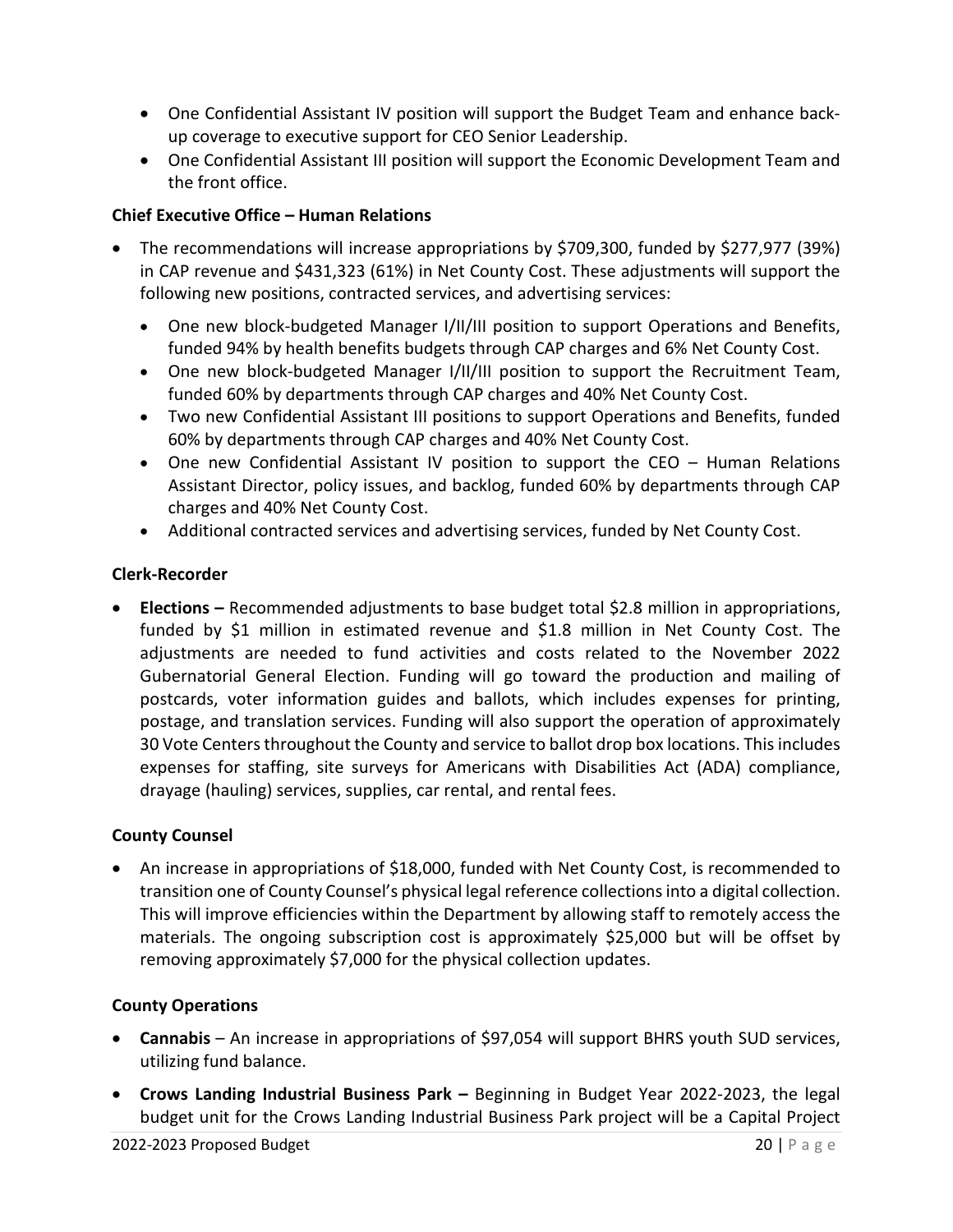fund. An adjustment of \$3 million in appropriations, funded by \$299,245 in estimated revenue and \$2.7 million in Net County Cost, is recommended to establish this new legal budget unit. Appropriations will continue to fund existing contracts for airport consulting services, design and engineering for Phase 1A, and staffing costs associated with the project.

- Mandated County Match A net increase in appropriations of \$594,275 will provide County Match for the following departments and programs, mentioned previously in individual department sections:
	- Increase \$15,168 for AVS for one-time-only funding match requirement.
	- Increase \$97,501 for AVS ARPA funding match requirement.
	- Increase \$659,783 for IHSS Provider Wages MOE Inflation Factor and VLF revenue loss.
	- Decrease \$178,177 in BHRS County Match due to discontinued Juvenile Hall services.
- **General Fund Contributions to Other Programs**  A net increase in appropriations of \$3.2 million is recommended to provide General Fund Contributions for the following departments and programs, mentioned previously in individual department sections:
	- Increase \$88,150 for the District Attorney Real Estate Fraud division.
	- Increase \$375,000 to restore Library Net County Cost.
	- Increase \$2.7 million to establish the County Capital Project Crows Landing Industrial Business Park budget unit.

Consistent with County Policy, the annual contribution to the Fire Districts negatively impacted by the Educational Revenue Augmentation Fund (ERAF) shift has been factored into the base budget. Approximately \$1.3 million will be issued to benefitting districts in recognition of the 2021-2022 ERAF shift of revenue required by the State of California.

#### **General Services Agency**

- **Administration**
	- It is recommended to add one new Confidential Assistant III position to support Human Resources and payroll duties. The annual cost of the position is \$91,000 and will be funded with departmental revenue.
	- The Department has worked to restructure its legal budget units beginning in Budget Year 2022-2023. To align staffing with the new budget structure, eight positions are being transferred out of GSA – Administration, with seven positions going to GSA – Capital Facilities and one position to GSA – Tenth Street Place. This is a technical adjustment with no impact to the Department's overall position allocation. Funding for these positions is included in the respective divisions' base budgets.
- **Capital Facilities** 
	- It is recommended to increase appropriations by \$500,000, funded by Net County Cost, for projects to comply with the Americans with Disabilities Act (ADA) standards. Adjustments also include \$63,000 in appropriations for a Project Management Information System (e-Builder). This adjustment is initially funded with Net County Cost.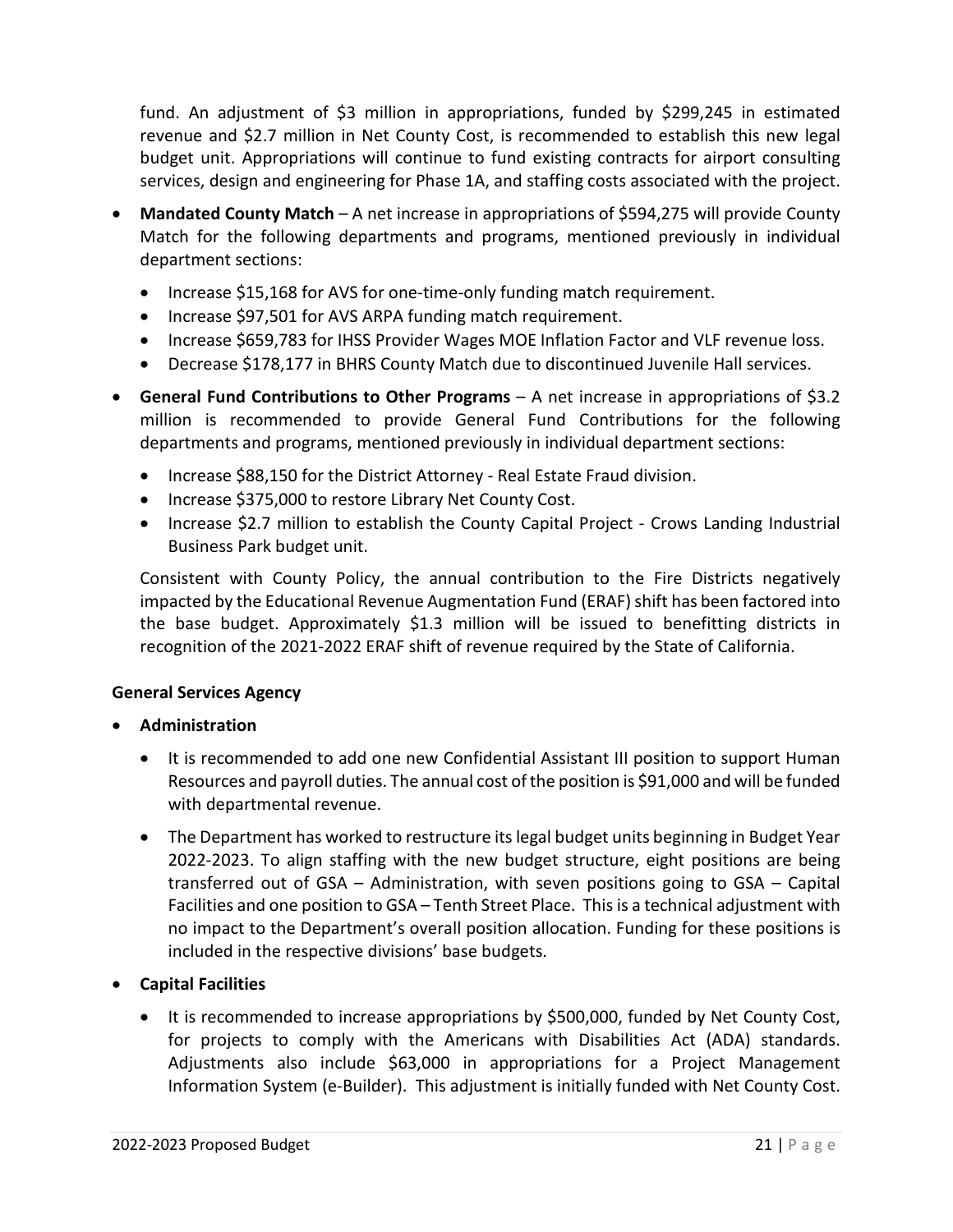- Two new positions are being recommended. One Staff Services Coordinator position will manage the construction administration process of the Capital Facilities Division. One Manager IV position will serve as the County's Property Manager. The combined cost of the two positions is \$291,115 and will be funded with \$197,869 in estimated revenue and \$93,246 in Net County Cost.
- **Fleet Services** It is recommended to increase appropriations and estimated revenue by \$40,000 to upgrade the fleet management software.
- **Fixed Assets | Vehicles** It is recommended to increase appropriations by \$284,000, funded by \$64,000 in Net County Cost and \$220,000 in retained earnings, to replace five vehicles in Facilities Maintenance and add two vehicles in Capital Facilities. Fleet Services includes \$55,000 in appropriations, funded with retained earnings, to purchase a tire carousel.

#### **Information Technology Central**

- **Legal Budget Unit Change** The Base Budget for Information Technology Central (ITC) is \$15.3 million, funded with \$13.7 million in estimated revenue and \$1.6 million in retained earnings. Historically, ITC used two different legal budget units to manage operations: Information Technology Central and Information Technology Central – Telecommunications. Beginning in Budget Year 2022-2023, ITC will be budgeting its entire budget in the Information Technology Central legal budget unit and will no longer use its Telecommunications legal budget unit.
- **Staffing** 
	- It is recommended to add two Application Specialist III positions to provide embedded services to County Counsel, Public Defender, Chief Executive Office, and Treasurer-Tax Collector. Salary and Benefit costs for the two positions total \$238,325 and will be funded with departmental revenue.
	- It is also recommended to add one Manager III to serve as the Help Desk and Business Relationship Manager. Salary and Benefit costs for this position are \$116,540 and will be funded with retained earnings in Budget Year 2022-2023 and Department revenue in future budget years.
	- In Fiscal Year 2019-2020, two Software Developer III positions were transferred from BHRS to ITC to provide embedded services to BHRS. BHRS has determined, largely due to their new Electronic Health Record project, that these positions are needed full-time. Therefore, it is recommended to transfer two Software Developer III positions to BHRS.

#### **Treasurer-Tax Collector**

• The Department does not have any adjustments above base budget.

#### **Delivering Community Infrastructure**

The recommendations contained in this report for the priority of *Delivering Community Infrastructure* include an increase in appropriations of \$4.8 million, of which approximately \$1.1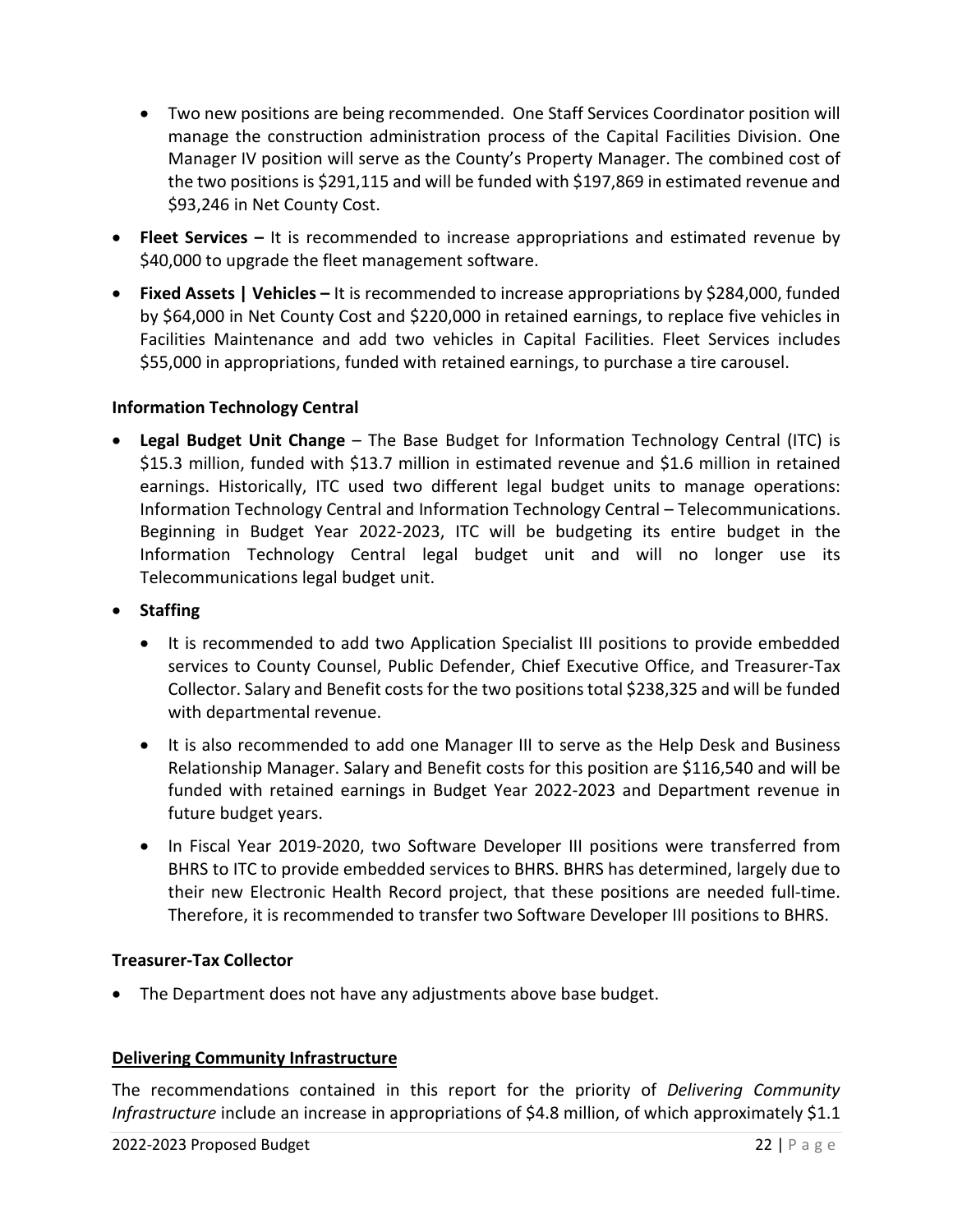million is detailed in the Technical Adjustments Section. Budget adjustments are funded by an increase in estimated revenue of \$902,380, resulting in a \$2.1 million increase in use of departmental fund balance and retained earnings, and a \$1.8 million increase in Net County Cost.

#### **Environmental Resources**

- **Environmental Resources –** An increase in Fixed Asset appropriations of \$35,000, not included in base budget, will replace aged information technology servers and computer equipment.
- **Code Enforcement** It is recommended to increase appropriations by \$1 million, funded by Net County Cost, to be used to address blight in the unincorporated area. Staff will return to the Board of Supervisors with a strategy prior to expending funds.
- **Fink Road Landfill –** To ensure compliance with the San Joaquin Valley Air Pollution Control District, the Department needs to replace the existing landfill gas flare with a new ultra-low NOx flare at a cost of \$1 million. This will be funded with retained earnings.
- **Groundwater Program –** When the Groundwater Program legal budget was established two years ago, the Department anticipated intergovernmental revenue in the form of costreimbursement for activities related to the California Environmental Quality Act (CEQA). This revenue has not materialized, and it is recommended to right-size the budget's estimated revenue by reducing it by \$62,000 with a corresponding increase in Net County Cost.

#### **Parks and Recreation**

- **Per-Capita Grant Funding –** A \$909,500 adjustment in appropriations and estimated revenue is needed to recognize State Proposition 68 Per Capita Grant Funding for renovation projects at Oregon Drive Park (Airport Neighborhood), Burbank-Paradise Park (West Modesto), Salida Park, and Leroy F. Fitzsimmons Memorial Park (Grayson).
- **Maintenance Plan –** It is recommended to increase appropriations by \$100,000, funded with Net County Cost, to hire a consultant to develop a deferred maintenance plan for park facilities and assets.
- **Fixed Assets | Vehicles –** The Department has included \$205,000 in Fixed Assets, funded with Net County Cost, to replace five vehicles that meet the age and mileage requirements for replacement. Adjustments also include \$43,000 for a van to implement mobile recreation activities funded by cannabis revenue, and \$15,000 for one new utility vehicle to be used at the Off-Highway Vehicle parks, funded with a combination of \$11,100 in State grant revenue and \$3,900 in departmental fund balance. Historically, the Department has included funding in its budget to address any repairs, maintenance, and equipment replacement that can unexpectedly arise and need immediate attention. For Budget Year 2022-2023, it is recommended to include \$100,000 in Fixed Assets for this need, funded by Net County Cost.

#### **Planning and Community Development**

• **Planning and Community Development –** Four new positions were added to the Department in March 2022, funded by Net County Cost. It is recommended to increase appropriations by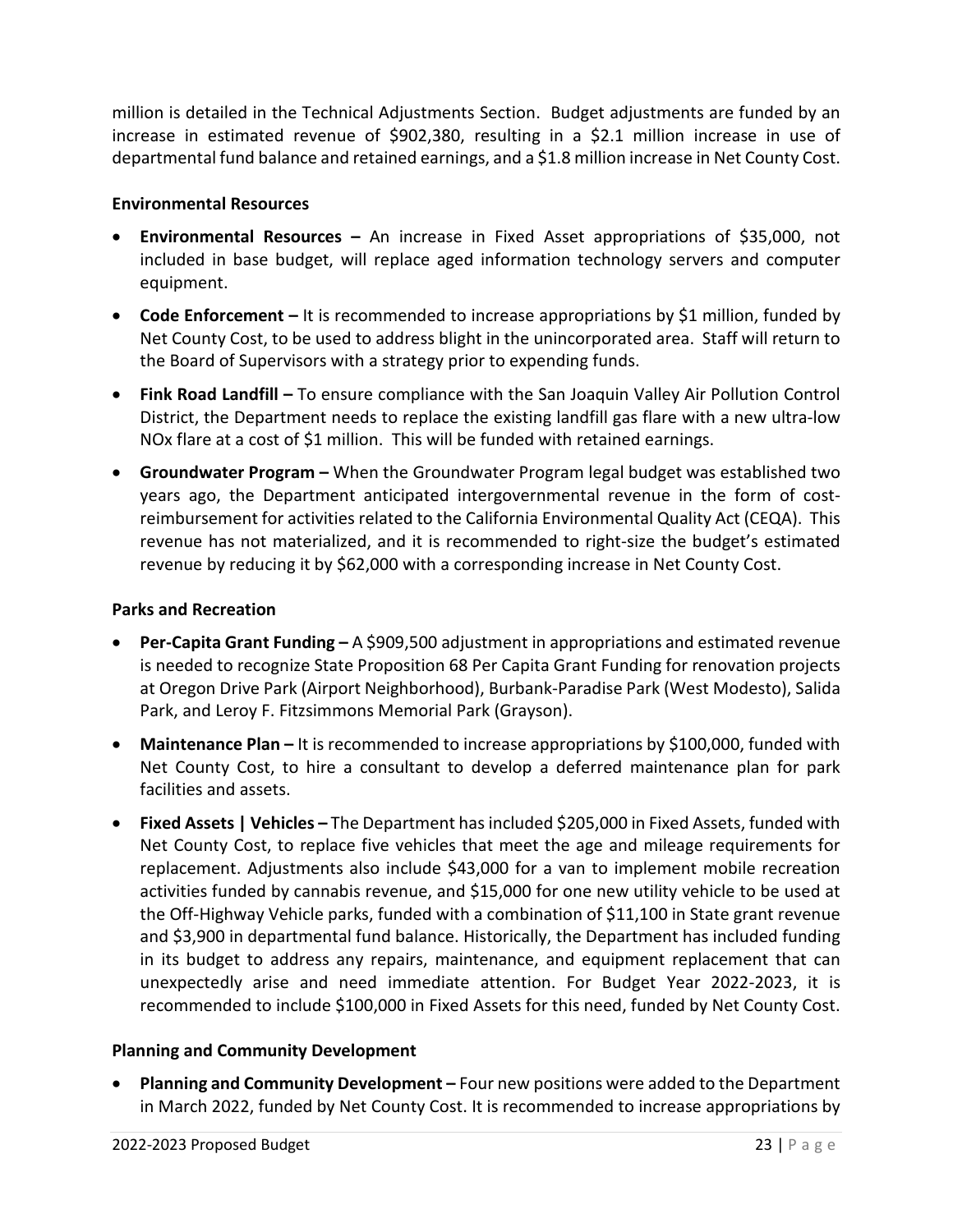\$66,500 to purchase new computers, office furniture, and construct new cubicles to accommodate the new positions. Additionally, it is recommended to increase appropriations by \$70,000 to provide contract services for On-Call Land Use Planning Support, Land Use Legal Support and Environmental Services, funded by Net County Cost.

- **Building Permits –** Part-time extra help staff are needed for clerical support to assist customers and process building permit documents at an increase of \$20,000, funded by Department fund balance.
- **Dangerous Building Abatement –** It is recommended to increase appropriations by \$10,000 for clean-up of dangerous buildings and properties, funded by an increase of \$780 in revenue and \$9,220 in use of Department fund balance.
- **General Plan Maintenance –** It is recommended to increase appropriations by \$125,000 to support the 6<sup>th</sup> Cycle Housing Update, funded by Department fund balance. The Department will request \$125,000 in Budget Year 2023-2024 to complete work on the update.

#### **Public Works**

- **Roads and Bridges** A request for a classification study of the Engineering and Surveyor series was submitted in the 2019-2020 Midyear Financial Report. The study has been completed and it is recommended to add seven new classifications:
	- Engineer I
	- Engineer II
	- Engineer III
	- Civil Engineer
- Assistant County Surveyor
- Associate County Surveyor
- Surveyor

It is also recommended to reclassify four Associate Civil Engineer/Associate Surveyor positions to Civil Engineer; eight Assistant Engineer/Surveyor positions to block-budgeted Engineer I/II/III, one vacant Assistant Engineer/Surveyor position to Surveyor, one Associate Civil Engineer/Associate Surveyor position to Associate County Surveyor, and one Assistant Engineer/Assistant Surveyor position to Assistant County Surveyor. In addition, it is also recommended to change the classification names of Engineering Technician to Engineering/ Surveying Technician and Engineering Aide to Engineering/Surveying Aide.

#### • **Budget Year 2022-2023 Projects:**

#### **Measure L Projects Senate Bill 1**

- 
- Golden State/Golf/Berkeley
- Annual Traffic Safety Improvements
- Kilburn @ Orestimba Creek Bridge
- Las Palmas over San Joaquin River
- Highway Safety Improvement Program (HSIP) Cycle 8 – Corridor Striping
- HSIP Cycle 8 Curves and Striping

- Traffic Signal/Intelligent Transportation System 2023 Countywide Centerline and Edge-line **Striping** 
	- 2023 Countywide Annual Chip Seal
	- 2023 Bridge Maintenance
	- Urban Pavement Preservation
	- 9<sup>th</sup> Street Pavement Rehabilitation
	- Del Puerto Canyon Road Improvements Phase I
	- Milton Road Bridge over Rock Creek Tributary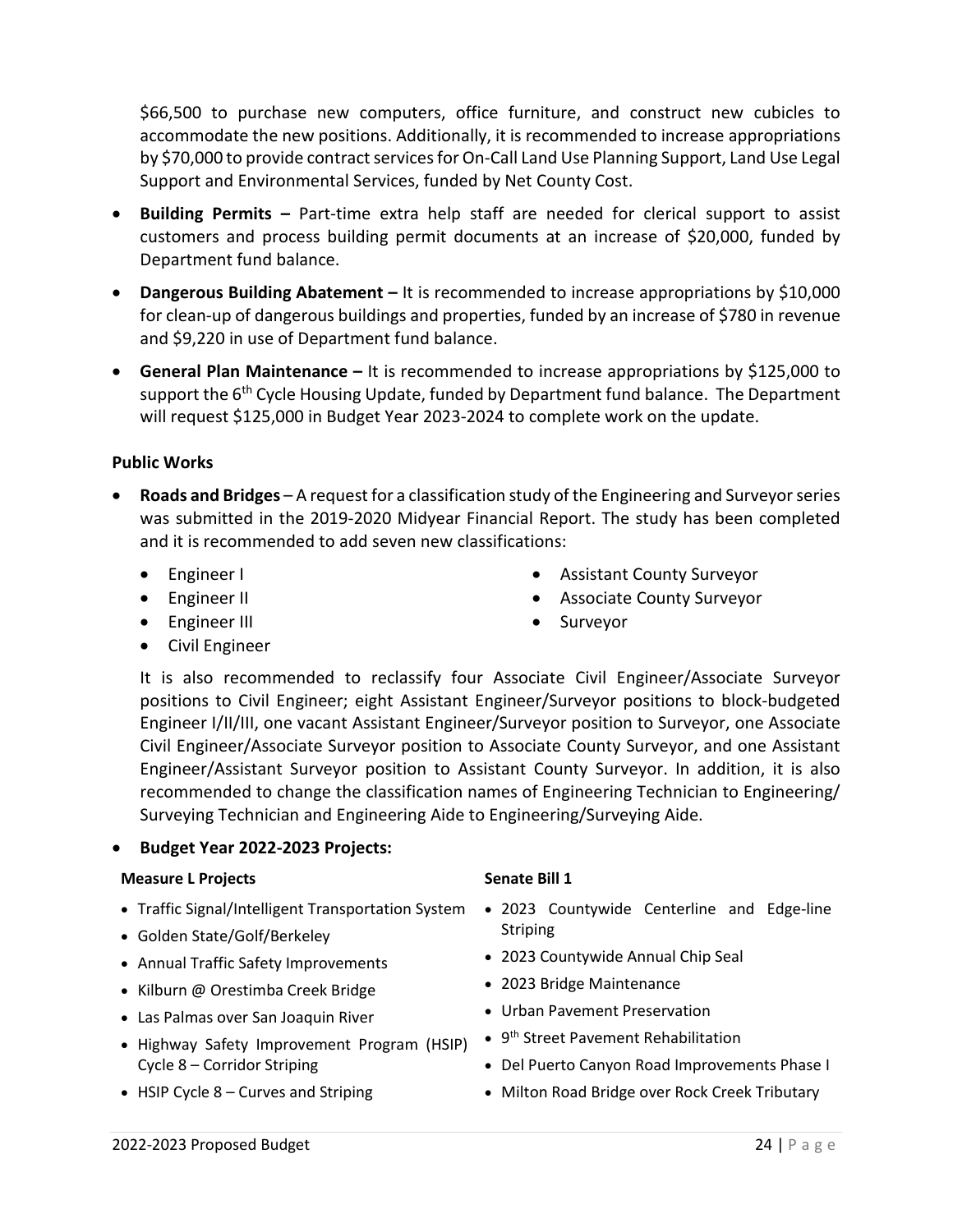- Crows Landing Bridge @ San Joaquin River
- 2023 Countywide Annual Chip Seal
- Urban Pavement Preservation
- ADA Curb Ramps
- Airport Neighborhood Active Transportation Connectivity (ATC)
- Bret Harte Elementary ATC
- Robinson Road Elementary ATC
- Annual Chip Seal
- Crows Landing  $@7<sup>th</sup>$  Street Signal
- Crows Landing River @ Marshall Rd Signals

#### **County's Public Facilities Fee for Transportation**

- Faith Home Rd. and Garner Rd. Expressway
- McHenry Ave. Ladd Rd. to San Joaquin County line Widening
- North County Transportation Corridor Phase I
- Claribel Rd @ Langworth Rd. Intersection Improvements
- <span id="page-25-0"></span>• Keyes Rd Ramp Signalization
- Seventh Street Bridge over Tuolumne River
- Montpelier Road Bridge over TID Main Canal
- Oakdale-Waterford Highway Bridge over Claribel Lateral
- Milton Road Bridge over Hood Creek
- Hickman Road Bridge Replacement
- Crows Landing Road Bridge Replacement
- Quincy Road Bridge over TID Lateral No 3
- Las Palmas over San Joaquin
- Carpenter and Mitchell Deck Repairs
- Bradbury Road Pavement Rehabilitation
- Sisk Road Pavement Rehabilitation
- Garner Road Pavement Rehabilitation
- Paradise Road Pavement Rehabilitation
- Tenaya Drive Pavement Rehabilitation
- North County Corridor Safety Grade **Separation**

## VIII. Staffing Impacts

The County position allocation count was 4,664 at third quarter. The new position allocation count will be 4,716 with the implementation of the recommendations included in the 2022-2023 Proposed Budget.

The chart below summarizes the changes in the position allocation since the 2021-2022 Third Quarter Financial Report along with recommended changes for the 2022-2023 Proposed Budget:

| <b>Summary of Changes Affecting Position Allocation Count</b>                                                                                                                                                                                                                                                                       |       |
|-------------------------------------------------------------------------------------------------------------------------------------------------------------------------------------------------------------------------------------------------------------------------------------------------------------------------------------|-------|
| Total Authorized Positions as of 2021-2022 Adopted Third Quarter Financial Report                                                                                                                                                                                                                                                   | 4,664 |
| Separate Board Agenda Item (February 01, 2022, Item 2022-0056): Sheriff: Added one<br>(1) Administrative Clerk III, one (1) Emergency Medical Services Coordinator I position,<br>one (1) Manager IV position, one (1) Staff Services Analyst position, and one (1) Staff<br>Services Technician position. (Effective June 4, 2022) |       |
| <b>Current Position Allocation</b>                                                                                                                                                                                                                                                                                                  | 4.669 |
| 2022-2023 Proposed Budget Recommendation                                                                                                                                                                                                                                                                                            | -47   |
| Total Authorized Positions with Approval of the 2022-2023 Proposed Budget                                                                                                                                                                                                                                                           | 4     |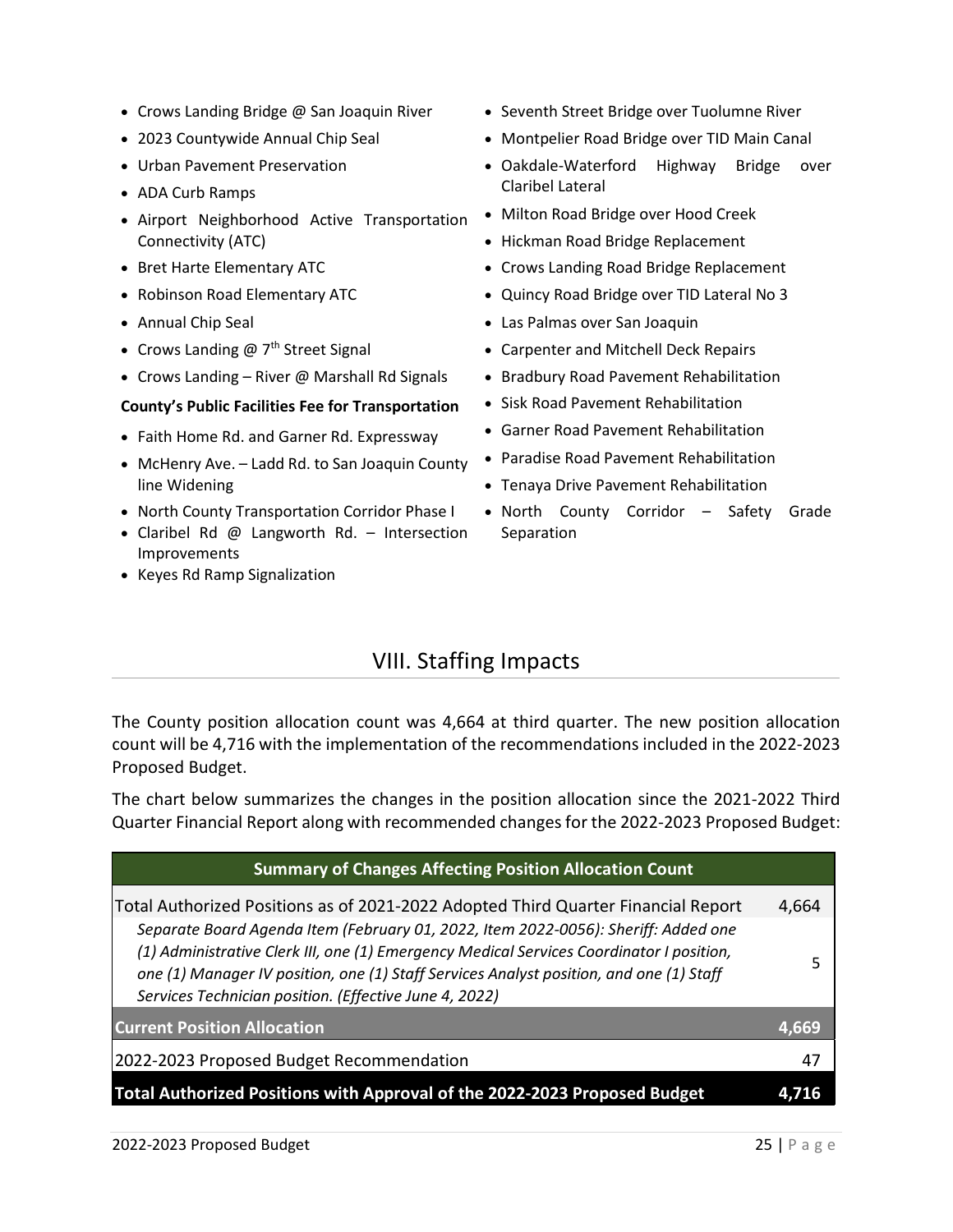The 2022-2023 Proposed Budget staffing recommendations include a net increase of 47 positions to the allocated position count:

- Add 67 new positions Delete 20 positions.
	-

| <b>Board Priority</b>        | <b>Department</b>                      | <b>Add New</b><br>Position(s) | <b>Delete</b><br>Position(s) | Total        |
|------------------------------|----------------------------------------|-------------------------------|------------------------------|--------------|
| <b>Supporting Strong and</b> | Probation                              |                               |                              | $-1$         |
|                              | <b>Public Defender</b>                 | $\overline{\mathcal{L}}$      |                              | 0            |
| Safe Neighborhoods           | Sheriff                                | 33                            | $\mathcal{P}$                | 31           |
|                              | Aging and Veterans Services            | $\mathbf{1}$                  |                              | $\mathbf{1}$ |
| Supporting                   | Behavioral Health and Recovery Service | 6                             |                              | 6            |
| <b>Community Health</b>      | <b>Child Support Services</b>          | 3                             | 10                           | $-7$         |
|                              | <b>Health Services Agency</b>          | 5                             | 5                            | <sup>0</sup> |
| Developing                   | Agricultural Commissioner              | 1                             |                              | 1            |
| a Healthy Economy            | <b>UC Cooperative Extension</b>        | 1                             |                              |              |
|                              | Auditor                                | 1                             |                              | $\mathbf{1}$ |
|                              | <b>Chief Executive Office</b>          | 8                             |                              | 8            |
| Delivering Efficient         | Clerk Recorder                         |                               |                              | 0            |
| <b>Public Services</b>       | <b>General Services Agency</b>         | 3                             |                              | ੨            |
|                              | <b>Information Technology Central</b>  | 3                             |                              | 3            |
| <b>Grand Total</b>           |                                        | 67                            | 20                           | 47           |

Technical recommendations to staffing include:

- Addition of seven new classifications:
	- Civil Engineer
	- Engineer I
	- Engineer II
	- Engineer III
- Classification studies for six positions
- Reclassification of 31 positions
- Transfer of 16 positions between budget units
- Surveyor
- Associate County Surveyor
- Assistant County Surveyor

| <b>Board Priority</b>       | <b>Department</b>                       | <b>Add New</b><br><b>Classification</b> | <b>Classification</b><br><b>Study</b> | <b>Reclassify</b><br>Upward/<br><b>Downward</b> | <b>Transfer</b><br>ln. | <b>Transfer</b><br>Out |
|-----------------------------|-----------------------------------------|-----------------------------------------|---------------------------------------|-------------------------------------------------|------------------------|------------------------|
| Supporting Strong and       | Probation                               |                                         |                                       |                                                 |                        |                        |
| Safe Neighborhoods          | <b>Sheriff</b>                          |                                         | 3                                     |                                                 | 5                      | 5                      |
| Supporting                  | Behavioral Health and Recovery Services |                                         |                                       |                                                 |                        |                        |
| <b>Community Health</b>     | <b>Child Support Services</b>           |                                         |                                       |                                                 |                        |                        |
|                             | <b>Health Services Agency</b>           |                                         |                                       | 4                                               |                        |                        |
| Delivering Efficient Public | Auditor                                 |                                         |                                       |                                                 |                        |                        |
| <b>Services</b>             | <b>General Services Agency</b>          |                                         |                                       |                                                 | 8                      |                        |
|                             | Information Technology Central          |                                         |                                       |                                                 |                        |                        |
| <b>Delivering Community</b> | <b>Environmental Resources</b>          |                                         |                                       |                                                 |                        |                        |
| Infrastructure              | <b>Public Works</b>                     |                                         |                                       | 16                                              |                        |                        |
| <b>Grand Total</b>          |                                         |                                         | 6                                     | 31                                              | 16                     | 16                     |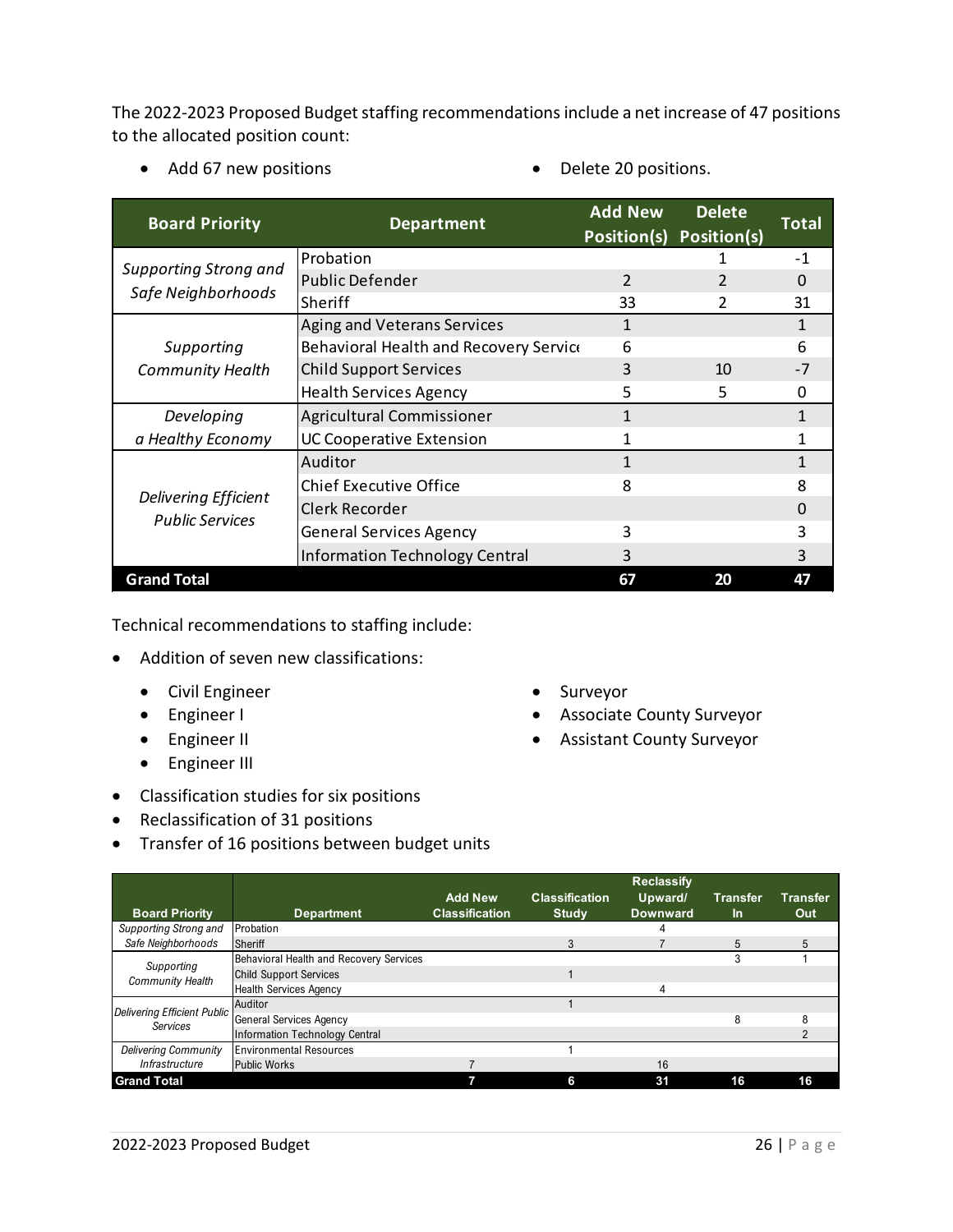The following line chart depicts a comparison of the number of full-time allocated positions, the number of full-time employees, and the vacancy rate since July 2010. The recommended 2022- 2023 Proposed Budget position allocation of 4,716 has been added to show the continued growth in allocated positions, primarily due to mandated programs and the increased need to provide community services.

The average vacancy rate from 2012 to 2022 Countywide is currently 10.2%. Vacancy rates have continued to increase throughout the pandemic and may be a sign of an increase in the standard "structural vacancy" rate that can be expected as an organization.



## IX. Schedule

<span id="page-27-0"></span>Upcoming reports to the Board include Proposed Budget and Final Budget, as follows:

|                                    | 2022-2023<br><b>Proposed Budget</b> | 2022-2023<br><b>Final Budget</b> |
|------------------------------------|-------------------------------------|----------------------------------|
| Budget available on County website | June 3, 2022                        | September 7, 2022                |
| Board of Supervisors Hearing       | June 14, 2022                       | September 20, 2022               |

## X. Budget Schedules

<span id="page-27-1"></span>Several budget processes were streamlined for the 2022-2023 Proposed Budget, including the document in which the County traditionally details the preliminary budget for the upcoming fiscal year. The preceding abbreviated version of the standard budget book has been prepared to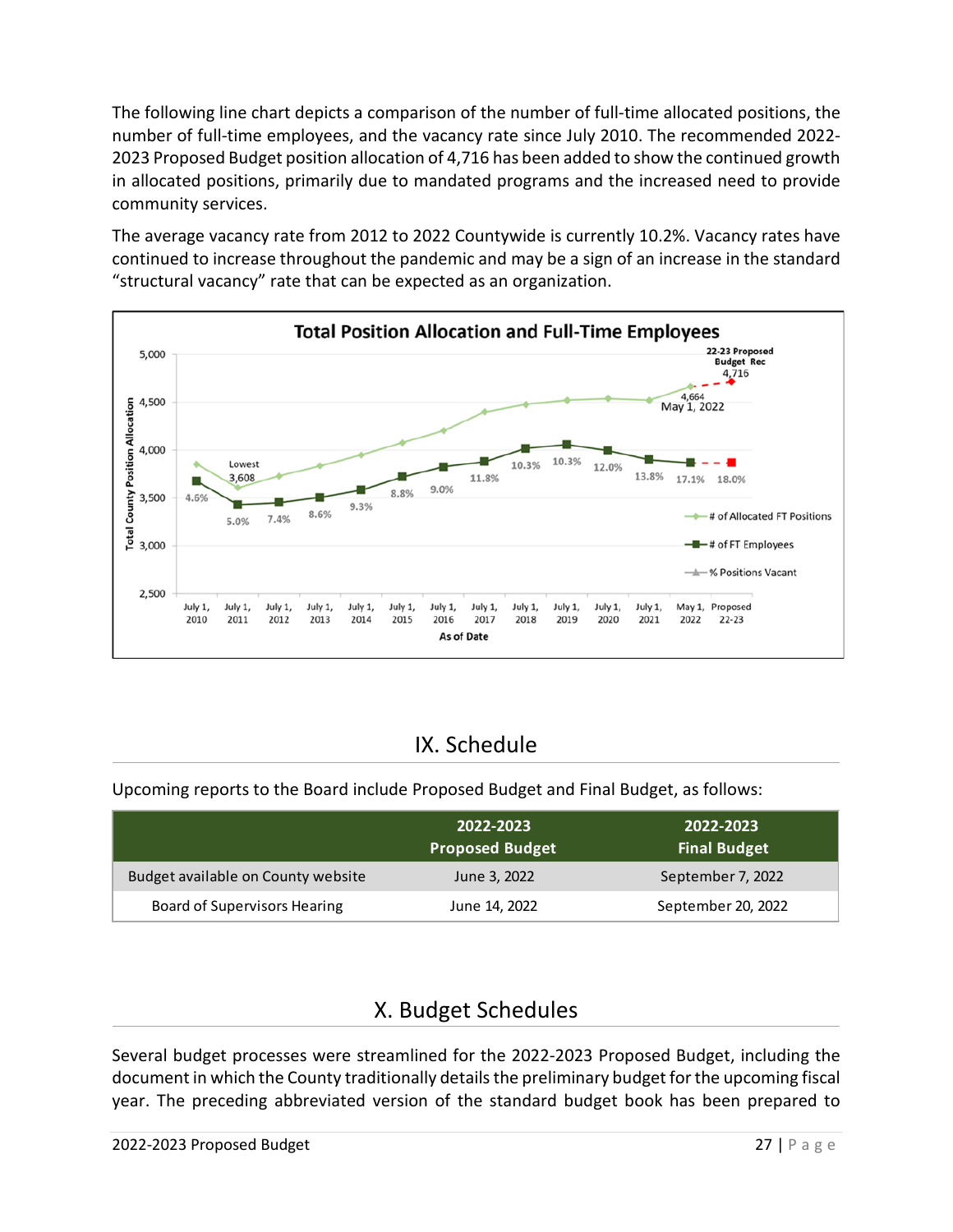appropriately detail adjustments over the base budget while accommodating the redirection of staff time to manage the implementation of the new financial management system, set to go live on October 1, 2022. Every department has been noted, including those without additional adjustments over base budget. However, traditional schedules have not been included.

Attached are comprehensive schedules detailing budgeted expenditures, revenue, use of fund balance and/or retained earnings, and impacts to Net County Cost in total for each budget unit. As is standard practice, this information is provided sectioned by Board of Supervisors' priority area followed by those departments contained within each priority in alphabetical order. Extensive Net County Cost, Appropriations, and Estimated Revenue schedules are immediately followed by summary tables of each to provide a comprehensive picture of critical information, including the base budget and adjustments above base. These schedules are followed by Special District and Staffing allocation tables to complete the picture for Proposed Budget.

Note that the Spending Plan for Year Two of this budget period has not been included in the 2022-2023 Proposed Budget. This information will be analyzed and included in the 2022-2023 Final Budget, presented to the Board of Supervisors in September 2022.

Finally, the County's ongoing commitment to Performance Visioning is evidenced throughout the budget process; the budget continues to be presented in both accounting fund format as well as aligned to the Board of Supervisors' priorities in support of the County Mission: *We Build Community!* Departments have been engaged in extensive review grounded in Results Based Accountability (RBA) of existing performance metrics and updated performance measures and objectives for the two-year budget period aligned with the Board's priorities will be included in the 2022-2023 Final Budget.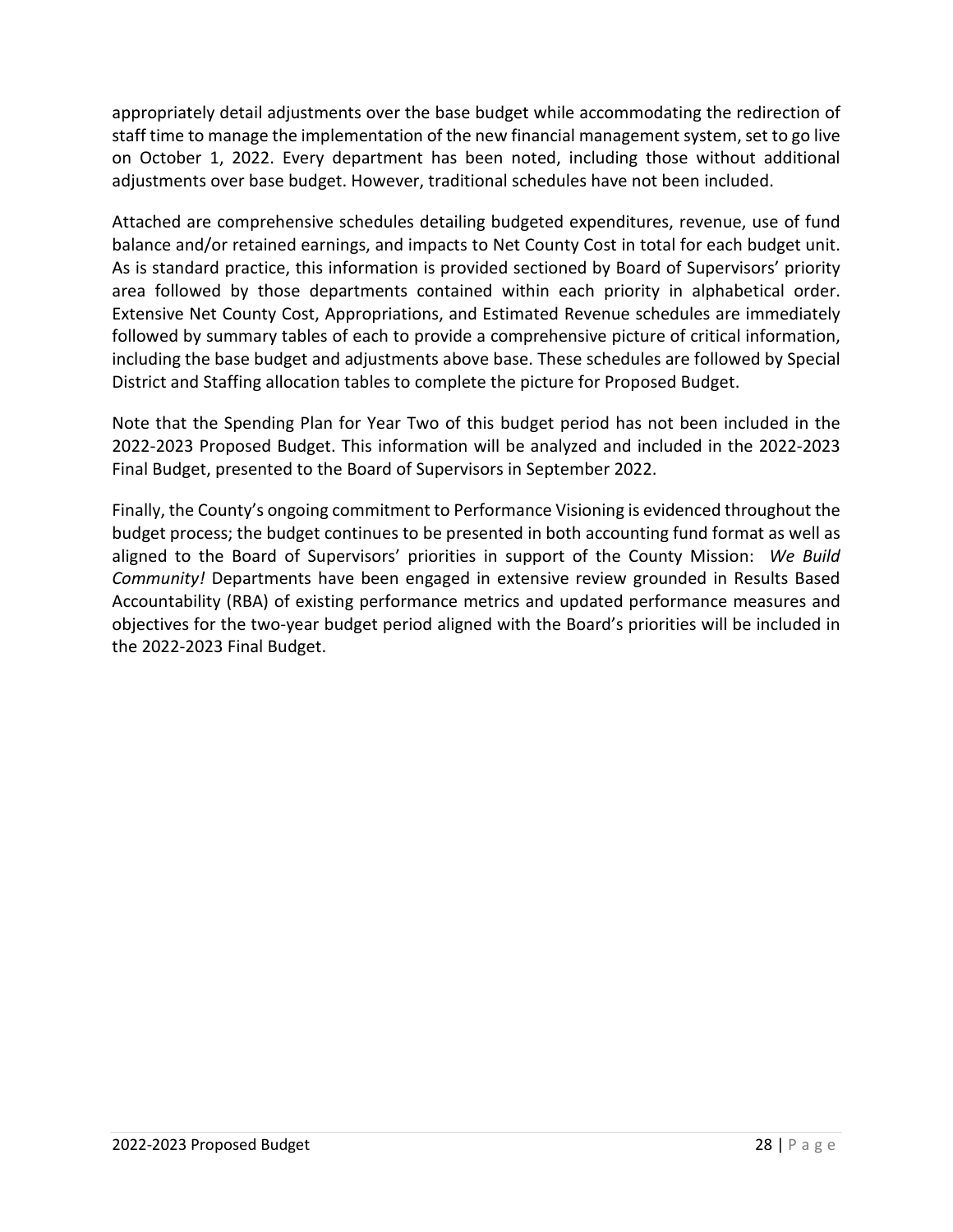#### **2022-2023 Proposed Budget Net County Cost Schedule**

|                                                        | Recommended       | Recommended                            | Use of                   | Recommended              |
|--------------------------------------------------------|-------------------|----------------------------------------|--------------------------|--------------------------|
|                                                        |                   | <b>Proposed Budget Proposed Budget</b> | Fund Balance/            | <b>Proposed Budget</b>   |
| <b>Legal Budget Unit</b>                               | <b>Costs</b>      | <b>Revenue</b>                         | <b>Retained Earnings</b> | <b>Net County Cost</b>   |
| <b>Supporting Strong and Safe Neighborhoods</b>        |                   |                                        |                          |                          |
| District Attorney - Arson Task Force                   | 64,509            | 64,509                                 |                          |                          |
| District Attorney - Auto Insurance Fraud Prosecution   | 215,268           | 215,268                                |                          |                          |
| District Attorney - Criminal Division                  | 24,392,275        | 1,874,237                              |                          | 22,518,038               |
| District Attorney - Criminal Division Asset Forfeiture | 14,322            |                                        | 14,322                   |                          |
| District Attorney - Elder Abuse Advocacy &             |                   |                                        |                          |                          |
| Outreach                                               | 143,700           | 135,209                                | 8,491                    |                          |
| District Attorney - Real Estate Fraud                  | 433,953           | 274,576                                |                          | 159,377                  |
| District Attorney - Unserved/Underserved Victim        |                   |                                        |                          |                          |
| Advocacy and Outreach Program                          | 123,704           | 123,704                                | ÷,                       |                          |
| District Attorney - Victim Services Program            | 1,183,448         | 1,183,448                              | $\overline{\phantom{0}}$ |                          |
| District Attorney - Violence Against Women             |                   |                                        |                          |                          |
| Program                                                | 138,758           | 105,001                                | $\overline{\phantom{a}}$ | 33,757                   |
| <b>Grand Jury</b>                                      | 192,000           |                                        | $\overline{\phantom{0}}$ | 192,000                  |
| Probation - Administration                             | 4,362,347         | 659,330                                | ۰                        | 3,703,017                |
| Probation - Community Corrections Partnership          | 9,775,950         | 9,775,950                              |                          |                          |
| Probation - Corrections Performance Incentive Fund     | 2,484,751         | 1,147,728                              | 1,337,023                |                          |
| Probation - Field Services                             | 16,329,665        | 1,840,858                              |                          | 14,488,807               |
| <b>Probation - Institutional Services</b>              | 8,887,294         | 1,178,314                              |                          | 7,708,980                |
| Probation - Juvenile Commitment Facility               | 3,777,847         | 1,314,602                              |                          | 2,463,245                |
| Probation - Juvenile Justice Crime Prevention Act      | 2,802,341         | 1,508,713                              | 1,293,628                |                          |
| Probation - Juvenile Justice Realignment Block Grant   | 748,917           | 1,674,859                              | (925, 942)               |                          |
| Probation - Local Community Corrections                | 37,635,602        | 29,633,655                             | 8,001,947                | ٠                        |
| Probation - Ward Welfare Fund                          | 82,400            | 1,200                                  | 81,200                   |                          |
| Probation - Youthful Offender Block Grant              | 3,483,663         | 2,507,191                              | 976,472                  |                          |
| <b>Public Defender</b>                                 | 12,090,985        | 3,507,091                              |                          | 8,583,894                |
| Public Defender - Indigent Defense                     | 4,303,985         | 118,320                                | ÷,                       | 4,185,665                |
| Sheriff - Abandoned Vehicle Abatement                  |                   |                                        | $\overline{\phantom{0}}$ |                          |
| Sheriff - Administration                               | 15,072,996        | 727,709                                | $\blacksquare$           | 14,345,287               |
| Sheriff - Adult Detention Expansion                    | 22,144,600        | 7,166,000                              |                          | 14,978,600               |
| Sheriff - CAL ID Program                               | 1,153,460         | 543,076                                | 610,384                  |                          |
| Sheriff - CAL-MMET                                     | 845,817           | 705,490                                | 140,327                  | $\overline{\phantom{a}}$ |
| Sheriff - Civil Process Fee                            | 140,982           | 184,314                                | (43, 332)                | $\overline{\phantom{a}}$ |
| <b>Sheriff - Contract Cities</b>                       | 15,183,528        | 15,183,528                             |                          |                          |
| Sheriff - County Fire Service Fund                     | 2,708,419         | 1,950,575                              | 544,856                  | 212,988                  |
| Sheriff - Court Security                               | 6,922,034         | 6,037,598                              | 452,772                  | 431,664                  |
| Sheriff - Detention                                    | 74,000,904        | 17,582,744                             |                          | 56,418,160               |
| Sheriff - Driver Training Program                      | 365,470           | 287,000                                | 78,470                   |                          |
| Sheriff - Emergency Medical Services                   | 1,512,403         | 1,227,249                              | 285,154                  |                          |
| Sheriff - Jail Commissary / Inmate Welfare             | 2,504,614         | 1,769,500                              | 735,114                  |                          |
| Sheriff - Justice Assistance Grant                     | 509,139           | 509,139                                |                          |                          |
| Sheriff - OES Grants                                   | 3,404,541         | 184,737                                | 3,219,804                |                          |
| Sheriff - OES Homeland Security Grants                 | 1,009,514         | 1,009,514                              |                          |                          |
| Sheriff - OES/Fire Warden                              | 2,696,069         | 339,371                                | $\overline{\phantom{a}}$ | 2,356,698                |
| Sheriff - Operations                                   | 56,188,484        | 5,792,356                              |                          | 50,396,128               |
| Sheriff - SDEA Federal Asset Forfeiture                | 189,153           |                                        | 189,153                  |                          |
| Sheriff - Vehicle Theft Unit                           | 628,720           | 503,853                                | 124,867                  |                          |
| <b>Supporting Strong and Safe Neighborhoods Total</b>  | \$<br>340,848,531 | Ŝ<br>120,547,516                       | \$.<br>17,124,710        | 203,176,305<br>S         |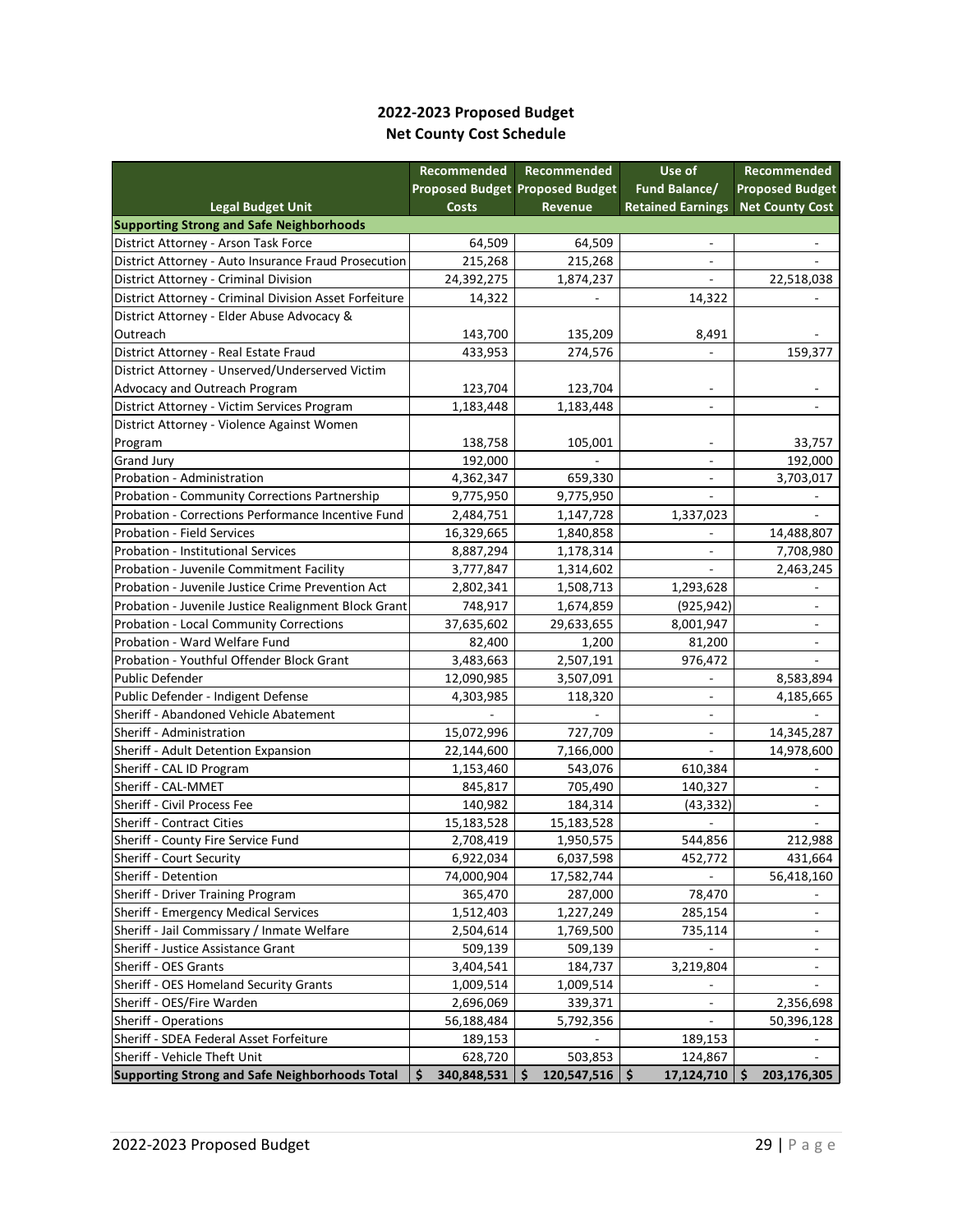|                                                        |    | Recommended                            |    | Recommended | Use of                   | Recommended              |
|--------------------------------------------------------|----|----------------------------------------|----|-------------|--------------------------|--------------------------|
|                                                        |    | <b>Proposed Budget Proposed Budget</b> |    |             | Fund Balance/            | <b>Proposed Budget</b>   |
| <b>Legal Budget Unit</b>                               |    | <b>Costs</b>                           |    | Revenue     | <b>Retained Earnings</b> | <b>Net County Cost</b>   |
| <b>Supporting Community Health</b>                     |    |                                        |    |             |                          |                          |
| Aging and Veterans Services - Area Agency on Aging     |    | 6,663,441                              |    | 5,756,604   | 363,776                  | 543,061                  |
| Aging and Veterans Services - Stanislaus Veterans      |    |                                        |    |             |                          |                          |
| Center                                                 |    | 1,121,358                              |    | 449,495     |                          | 671,863                  |
| Aging and Veterans Services - Veterans Services        |    | 1,053,040                              |    | 317,572     |                          | 735,468                  |
| Behavioral Health and Recovery Services                |    | 64,223,310                             |    | 63,576,128  |                          | 647,182                  |
| <b>BHRS - Managed Care</b>                             |    | 14,512,177                             |    | 14,512,177  |                          |                          |
| <b>BHRS - Mental Health Services Act</b>               |    | 83,279,057                             |    | 67,767,085  | 15,511,972               |                          |
| <b>BHRS - Public Guardian</b>                          |    | 4,039,430                              |    | 150,947     | 270,338                  | 3,618,145                |
| <b>BHRS - Stanislaus Recovery Center</b>               |    | 7,281,895                              |    | 7,281,895   |                          |                          |
| <b>BHRS - Substance Use Disorder</b>                   |    | 24,008,890                             |    | 24,008,890  | ÷,                       | ٠                        |
| <b>Child Support Services</b>                          |    | 17,423,543                             |    | 17,423,543  | -                        | $\overline{\phantom{a}}$ |
| CSA - County Childrens Fund                            |    | 176,491                                |    | 176,491     | ۰                        |                          |
| CSA - General Assistance                               |    | 1,556,751                              |    | 175,049     |                          | 1,381,702                |
| CSA - Housing and Homeless Services                    |    | 13,663,486                             |    | 8,695,764   | 4,967,722                |                          |
| CSA - IHSS Provider Wages                              |    | 16,840,814                             |    | 11,370,306  |                          | 5,470,508                |
| CSA - IHSS Public Authority - Administration           |    | 1,026,326                              |    | 1,026,326   |                          |                          |
| CSA - IHSS Public Authority - Benefits                 |    | 1,307,335                              |    | 1,209,012   |                          | 98,323                   |
| CSA - Program Services and Support                     |    | 184,909,038                            |    | 176,943,596 | 5,302,023                | 2,663,419                |
| CSA - Public Economic Assistance                       |    | 112,605,303                            |    | 108,877,407 |                          | 3,727,896                |
| Health Services Agency - Administration                |    | 14,641,417                             |    | 6,971,704   | 7,669,713                |                          |
| Health Services Agency - Clinic and Ancillary Services |    | 39,729,057                             |    | 37,811,192  |                          | 1,917,865                |
| Health Services Agency - EMS Discretionary Fund        |    | 68,000                                 |    | 80,000      | (12,000)                 |                          |
| Health Services Agency - IHCP EMS Hospital             |    | 196,776                                |    | 168,000     | 28,776                   | $\overline{\phantom{a}}$ |
| Health Services Agency - IHCP EMS Physicians           |    | 311,784                                |    | 297,500     | 14,284                   | $\overline{\phantom{a}}$ |
| Health Services Agency - Indigent Health Care          |    | 310,055                                |    | 107,000     | 203,055                  |                          |
| Health Services Agency - Public Health                 |    | 43,837,829                             |    | 40,465,366  | (138, 340)               | 3,510,803                |
| Health Services Agency - Public Health Vital and       |    |                                        |    |             |                          |                          |
| <b>Health Statistics</b>                               |    | 101,223                                |    | 80,000      | 21,223                   |                          |
| <b>Supporting Community Health Total</b>               | Ś  | 654,887,826                            | Ŝ  | 595,699,049 | \$<br>34,202,542         | \$<br>24,986,235         |
| <b>Developing a Healthy Economy</b>                    |    |                                        |    |             |                          |                          |
| Agricultural Commissioner                              |    | 6,233,425                              |    | 4,210,502   | ÷,                       | 2,022,923                |
| University of California Cooperative Extension         |    | 971,538                                |    |             |                          | 971,538                  |
| University of California Cooperative Extension -       |    |                                        |    |             |                          |                          |
| Farm & Home Advisors Research Trust                    |    | 5,000                                  |    |             | 5,000                    |                          |
| Workforce Development                                  |    | 9,861,584                              |    | 9,662,423   | 199,161                  |                          |
| Workforce Development - StanWORKs                      |    | 7,814,573                              |    | 7,814,573   |                          |                          |
| Developing a Healthy Economy Total                     | \$ | 24,886,120                             | \$ | 21,687,498  | \$<br>204,161            | \$<br>2,994,461          |
| <b>Promoting First-Rate Learning</b>                   |    |                                        |    |             |                          |                          |
| Library                                                |    | 14,756,336                             |    | 14,437,817  | (548, 291)               | 866,810                  |
| Promoting First-Rate Learning Total                    | \$ | 14,756,336                             | \$ | 14,437,817  | \$<br>$(548, 291)$ \$    | 866,810                  |
| <b>Delivering Efficient Public Services</b>            |    |                                        |    |             |                          |                          |
| Assessor                                               |    | 8,424,461                              |    | 1,082,020   |                          | 7,342,441                |
| Assessor - ASR State Grant                             |    |                                        |    |             | 118,500                  |                          |
|                                                        |    | 118,500                                |    |             |                          |                          |
| Auditor-Controller                                     |    | 5,511,761                              |    | 3,496,426   |                          | 2,015,335                |
| Auditor-Controller - Enterprise Resource Planning      |    | 2,841,252                              |    |             | 2,841,252                |                          |
| <b>Board of Supervisors</b>                            |    | 2,142,428                              |    | 62,990      | ۰                        | 2,079,438                |
| Chief Executive Office - Human Relations               |    | 6,757,450                              |    | 3,936,635   | -                        | 2,820,815                |
| Chief Executive Office - Operations and Services       |    | 8,952,700                              |    | 3,501,900   |                          | 5,450,800                |
| Clerk-Recorder                                         |    | 4,263,946                              |    | 2,653,093   |                          | 1,610,853                |
| Clerk-Recorder - Elections                             |    | 6,124,090                              |    | 1,607,635   |                          | 4,516,455                |
| Clerk-Recorder - Modernization                         |    | 1,160,206                              |    | 739,000     | 421,206                  |                          |
| Clerk-Recorder - Vital & Health Statistics             |    | 55,000                                 |    | 55,000      |                          |                          |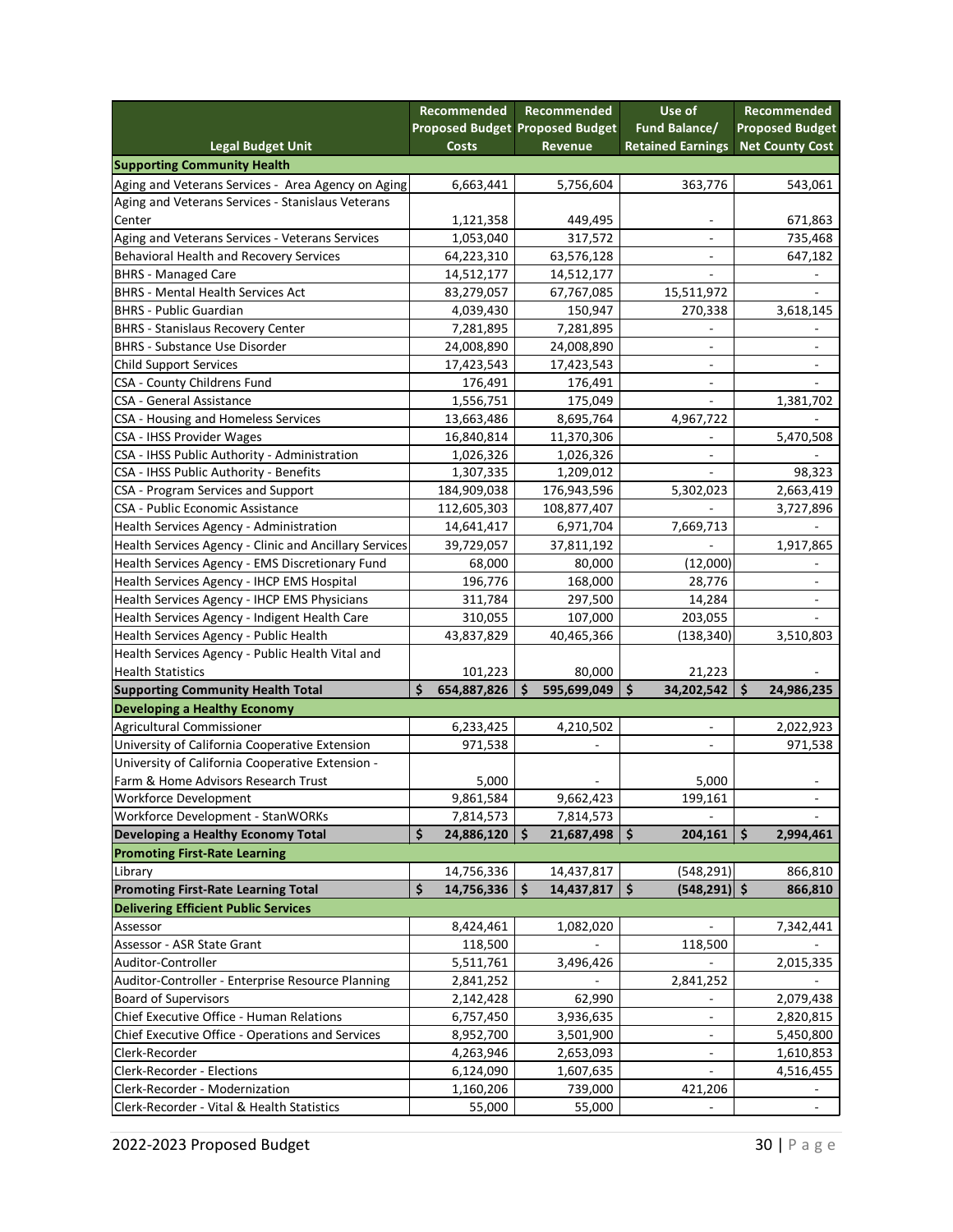|                                                              | Recommended       | <b>Recommended</b>                     | Use of                   | <b>Recommended</b>       |
|--------------------------------------------------------------|-------------------|----------------------------------------|--------------------------|--------------------------|
|                                                              |                   | <b>Proposed Budget Proposed Budget</b> | Fund Balance/            | <b>Proposed Budget</b>   |
| <b>Legal Budget Unit</b>                                     | <b>Costs</b>      | Revenue                                | <b>Retained Earnings</b> | <b>Net County Cost</b>   |
| <b>Delivering Efficient Public Services (continued)</b>      |                   |                                        |                          |                          |
| <b>County Counsel</b>                                        | 4,849,301         | 2,355,000                              |                          | 2,494,301                |
| County Capital Projects - Courthouse Construction            |                   |                                        |                          |                          |
| Fund                                                         | 750,720           | 200,000                                | 550,720                  |                          |
| County Capital Projects - Criminal Justice Facilities        |                   |                                        |                          |                          |
| Fund                                                         | 35,256            | 346,000                                | (310,744)                |                          |
| County Capital Projects - Crows Landing Industrial           |                   |                                        |                          |                          |
| <b>Business Park Project</b>                                 | 2,989,245         | 299,245                                | $\overline{\phantom{a}}$ | 2,690,000                |
| <b>County Operations - Airport</b>                           | 250,000           |                                        | $\overline{\phantom{a}}$ | 250,000                  |
| County Operations - Appropriations for                       |                   |                                        |                          |                          |
| Contingencies                                                | 12,008,510        |                                        | $\overline{\phantom{a}}$ | 12,008,510               |
| County Operations - ARPA State and Local Fiscal              |                   |                                        |                          |                          |
| Recovery Fund                                                | 2,119,684         | 2,119,684                              |                          |                          |
| County Operations - C.I.F.A.                                 | 140,633           |                                        |                          | 140,633                  |
| County Operations - Cannabis Program                         | 5,244,183         | 3,663,600                              | 1,580,583                |                          |
| County Operations - County Court Funding                     | 6,140,910         | 2,549,000                              |                          | 3,591,910                |
| County Operations - Debt Service                             | 736,450           | 2,211,600                              |                          | (1,475,150)              |
| County Operations - Deferred Compensation                    | 144,208           | 161,706                                | (17, 498)                |                          |
| County Operations - Dental Self-Insurance                    | 4,422,351         | 3,999,676                              | 422,675                  |                          |
| County Operations - Discretionary Revenue                    | (9, 915)          | 278,360,702                            |                          | (278, 370, 617)          |
| County Operations - Economic Development Bank                | 145,000           |                                        | $\overline{\phantom{a}}$ | 145,000                  |
| County Operations - DNA Identification Fund                  |                   |                                        |                          |                          |
| Prop 69                                                      | 29,000            | 29,000                                 |                          |                          |
| County Operations - DOJ Drug & Alcohol                       | 100,000           | 30,000                                 | 70,000                   |                          |
| County Operations - Focus on Prevention                      | 1,118,800         | 118,800                                | $\overline{\phantom{a}}$ | 1,000,000                |
| County Operations - General Fund Contribution to             |                   |                                        |                          |                          |
| <b>Other Programs</b>                                        | 15,280,192        |                                        |                          | 15,280,192               |
| County Operations - General Fund Match - VLF                 | 40,000,000        | 40,000,000                             |                          |                          |
| County Operations - General Liability                        | 15,011,970        | 15,086,023                             | (74, 053)                |                          |
| County Operations - Mandated County Match                    | 21,533,039        |                                        |                          | 21,533,039               |
| County Operations - Medical Self-Insurance                   | 68,822,969        | 68,822,970                             | (1)                      |                          |
| County Operations - Other Employee Benefits                  | 132,482           | 198,530                                | (66, 048)                |                          |
| County Operations - Professional Liability                   | 1,711,341         | 1,705,768                              | 5,573                    |                          |
| County Operations - Stanislaus Family Justice Center         | 300,000           | 300,000                                |                          |                          |
| County Operations - Unemployment Insurance                   | 635,189           | 671,485                                | (36, 296)                | $\overline{\phantom{a}}$ |
| County Operations - Vision Care Insurance                    | 784,851           | 644,320                                | 140,531                  |                          |
| County Operations - Workers Compensation                     | 6,497,081         | 6,497,081                              | $\overline{\phantom{a}}$ | $\overline{\phantom{a}}$ |
| General Services Agency - 12th Street - Office               |                   |                                        |                          |                          |
| <b>Building</b>                                              | 63,210            | 30,947                                 | $\overline{\phantom{a}}$ | 32,263                   |
| General Services Agency - Administration                     | 1,133,521         | 1,133,521                              | $\overline{\phantom{a}}$ |                          |
| General Services Agency - Capital Facilities                 | 9,414,536         | 1,100,369                              |                          | 8,314,167                |
|                                                              |                   |                                        |                          |                          |
| General Services Agency - Central Services Division          | 3,076,012         | 2,976,010                              | 100,002                  |                          |
| General Services Agency - Facilities Maintenance<br>Division | 10,136,849        | 9,328,739                              |                          |                          |
|                                                              |                   |                                        | 808,110                  |                          |
| General Services Agency - Fleet Services Division            | 6,008,239         | 5,621,700                              | 386,539                  |                          |
| General Services Agency - Tenth Street Place                 | 713,780           | 1,009,780                              |                          | (296,000)                |
| General Services Agency - Utilities                          | 6,344,000         | 6,344,000                              |                          |                          |
| Information Technology Central                               | 15,322,165        | 13,588,962                             | 1,733,203                |                          |
| Integrated Criminal Justice Information System               | 1,320,910         | 830,700                                | 490,210                  |                          |
| Treasurer - Admin/Taxes                                      | 1,737,059         | 576,793                                |                          | 1,160,266                |
| Treasurer - Revenue Recovery                                 | 1,674,617         | 1,674,617                              |                          |                          |
| Treasurer - Treasury                                         | 913,902           | 913,902                                |                          |                          |
| <b>Delivering Efficient Public Services Total</b>            | 316,134,044<br>\$ | 492,634,929<br>Ŝ                       | \$<br>9,164,464          | (185, 665, 349)<br>\$.   |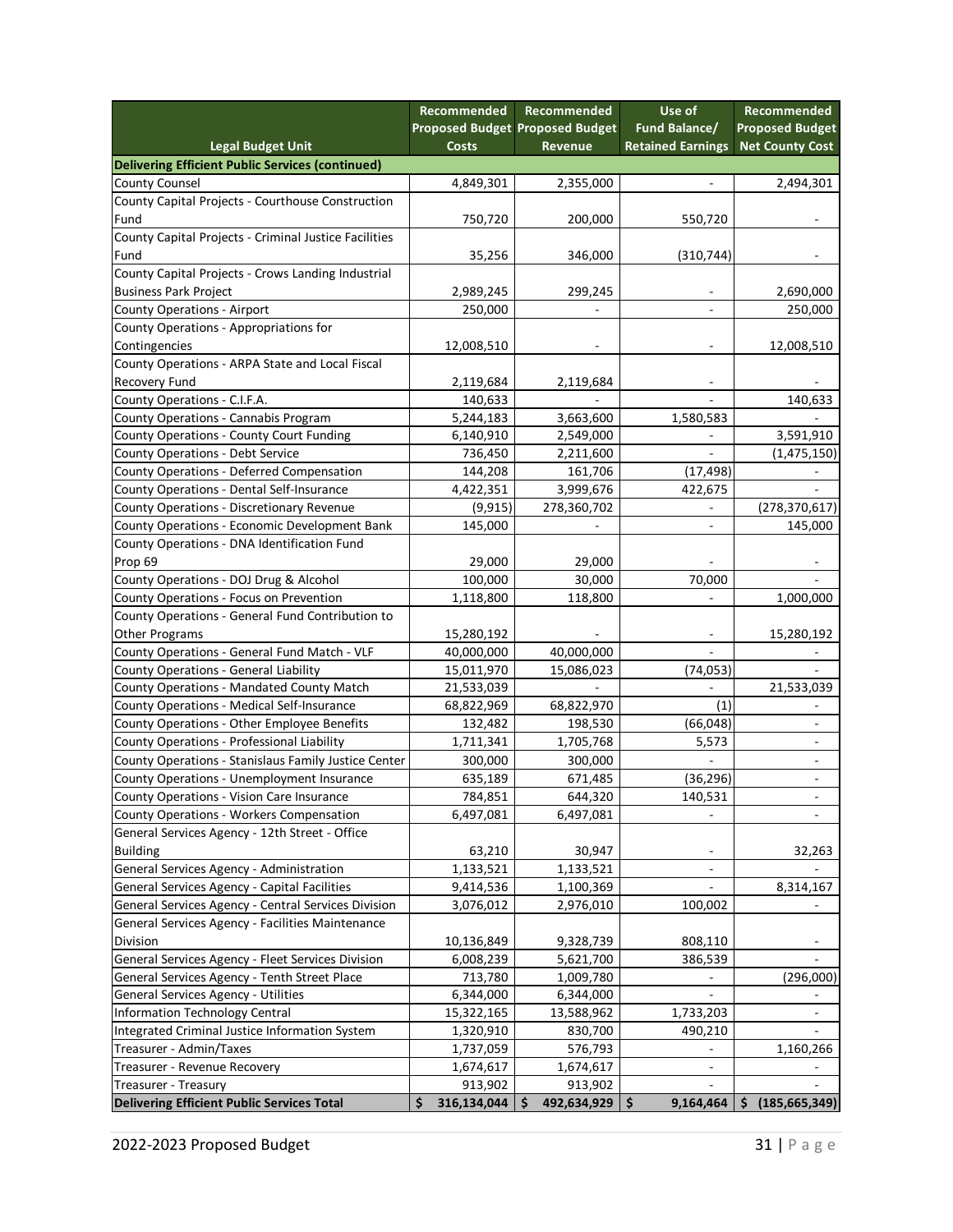|                                                        | Recommended       | Recommended                            | Use of                   | <b>Recommended</b>       |
|--------------------------------------------------------|-------------------|----------------------------------------|--------------------------|--------------------------|
|                                                        |                   | <b>Proposed Budget Proposed Budget</b> | Fund Balance/            | <b>Proposed Budget</b>   |
| <b>Legal Budget Unit</b>                               | <b>Costs</b>      | <b>Revenue</b>                         | <b>Retained Earnings</b> | <b>Net County Cost</b>   |
| <b>Delivering Community Infrastructure</b>             |                   |                                        |                          |                          |
| <b>Environmental Resources</b>                         | 9,174,356         | 7,144,892                              | 1,795,080                | 234,384                  |
| Environmental Resources - AB 939 - Source Reduction    |                   |                                        |                          |                          |
| and Recycle                                            | 986,850           | 986,850                                |                          |                          |
| Environmental Resources - Abandoned Vehicle            |                   |                                        |                          |                          |
| Abatement                                              | 96,743            | 63,654                                 | 33,089                   |                          |
| Environmental Resources - Beverage Container           |                   |                                        |                          |                          |
| Recycling                                              | 30,017            | 30,017                                 |                          |                          |
| Environmental Resources - Code Enforcement             | 2,335,600         | 25,750                                 |                          | 2,309,850                |
| Environmental Resources - Code Enforcement             |                   |                                        |                          |                          |
| Abatement                                              | 21,100            |                                        | 21,100                   | $\overline{a}$           |
| Environmental Resources - Disclosure Program           | 536,361           | 361,171                                | 175,190                  |                          |
| Environmental Resources - Fink Road Landfill           | 17,679,736        | 9,381,111                              | 8,298,625                | $\overline{a}$           |
| Environmental Resources - Geer Road Landfill           | 3,288,664         | 3,288,664                              |                          |                          |
| Environmental Resources - Groundwater Program          | 1,830,734         | 118,360                                | $\overline{a}$           | 1,712,374                |
| Environmental Resources - Household Hazardous Waste    | 1,049,295         | 964,906                                | 84,389                   | $\overline{a}$           |
| Environmental Resources - Trust Fund                   | 5,592             |                                        | 5,592                    | $\overline{\phantom{a}}$ |
| Environmental Resources - Used Oil Recycling           | 63,551            | 63,551                                 |                          |                          |
| Environmental Resources - Vehicle Registration Fee     |                   |                                        |                          |                          |
| Surcharge                                              | 71,740            | 4,120                                  | 67,620                   |                          |
| Environmental Resources - Waste Tire Enforcement Grant | 171,460           | 171,460                                |                          |                          |
| Parks and Recreation                                   | 10,850,664        | 6,849,676                              |                          | 4,000,988                |
| Parks and Recreation - Fish and Wildlife               | 20,000            | 1,000                                  | 19,000                   | $\overline{\phantom{a}}$ |
| Parks and Recreation - Modesto Reservoir Patrol        | 23,000            | 23,000                                 |                          |                          |
| Parks and Recreation - Off-Highway Vehicle Fund        | 881,158           | 792,733                                | 88,425                   | $\overline{\phantom{a}}$ |
| Parks and Recreation - Tuolumne River Regional Park    | 222,607           |                                        |                          | 222,607                  |
| Planning - Building Permits                            | 3,201,817         | 2,958,264                              | 243,553                  |                          |
| Planning - Dangerous Building Abatement                | 50,500            | 27,560                                 | 22,940                   | $\overline{\phantom{a}}$ |
| Planning - General Plan Maintenance                    | 481,048           | 222,184                                | 258,864                  |                          |
| Planning - Special Revenue Grants                      | 14,602,036        | 14,602,036                             |                          |                          |
| Planning and Community Development                     | 3,923,259         | 1,302,194                              | $\overline{\phantom{a}}$ | 2,621,065                |
| Public Works - Administration                          | 2,576,260         | 2,576,260                              |                          |                          |
| Public Works - Morgan Shop                             | 6,171,117         | 4,779,750                              | 1,391,367                |                          |
| Public Works - Road and Bridge                         | 134,343,100       | 129,399,890                            | 4,356,210                | 587,000                  |
| Delivering Community Infrastructure Total              | Ś.<br>214,688,365 | $186, 139, 053$ \$<br>Ś.               | 16,861,044               | \$<br>11,688,268         |
| <b>Grand Total</b>                                     | \$1,566,201,222   | \$1,431,145,862                        | Ś.<br>77,008,630         | Ś<br>58,046,730          |
|                                                        |                   |                                        |                          |                          |
| 2022-2023 Proposed Budget Net County Cost              | Recommended       | Recommended                            | Use of                   | Recommended              |
|                                                        |                   | Dranaced Rudget Dranaced Rudget        | Eund Ralance/            | <b>Dronocod Rudget</b>   |

| 2022-2023 Proposed Budget Net County Cost      | Recommended     | Recommended<br>Proposed Budget Proposed Budget | Use of<br>Fund Balance/  | Recommended<br><b>Proposed Budget</b> |
|------------------------------------------------|-----------------|------------------------------------------------|--------------------------|---------------------------------------|
| <b>Summary by Board Priority</b>               | <b>Costs</b>    | <b>Revenue</b>                                 | <b>Retained Earnings</b> | <b>Net County Cost</b>                |
| Supporting Strong and Safe Neighborhoods Total | 340,848,531     | 120,547,516                                    | 17,124,710               | 203,176,305                           |
| Supporting Community Health Total              | 654,887,826     | 595,699,049                                    | 34,202,542               | 24,986,235                            |
| Developing a Healthy Economy Total             | 24,886,120      | 21,687,498                                     | 204,161                  | 2,994,461                             |
| Promoting First-Rate Learning Total            | 14,756,336      | 14,437,817                                     | (548, 291)               | 866,810                               |
| Delivering Efficient Public Services Total     | 316,134,044     | 492,634,929                                    | 9,164,464                | (185, 665, 349)                       |
| Delivering Community Infrastructure Total      | 214,688,365     | 186,139,053                                    | 16,861,044               | 11,688,268                            |
| <b>Grand Total</b>                             | \$1,566,201,222 | \$1,431,145,862                                | 77,008,630               | 58,046,730                            |

| 2022-2023 Proposed Budget Net County Cost<br><b>Summary by Fund Type</b> | <b>Recommended</b><br>Proposed Budget Proposed Budget |                 | Recommended |                 | Use of<br>Fund Balance/ |                              | <b>Recommended</b><br><b>Proposed Budget</b> |                 |
|--------------------------------------------------------------------------|-------------------------------------------------------|-----------------|-------------|-----------------|-------------------------|------------------------------|----------------------------------------------|-----------------|
|                                                                          |                                                       | <b>Costs</b>    |             | <b>Revenue</b>  |                         | <b>Retained Earnings</b>     |                                              | Net County Cost |
| General Fund Total                                                       |                                                       | 457,898,325     |             | 428,678,742     |                         | $\qquad \qquad \blacksquare$ |                                              | 29,219,583      |
| Special Total                                                            |                                                       | 885,186,033     |             | 803,223,139     |                         | 57,743,612                   |                                              | 24,219,282      |
| Capital Total                                                            |                                                       | 3,775,221       |             | 845,245         |                         | 239,976                      |                                              | 2,690,000       |
| <b>Enterprise Total</b>                                                  |                                                       | 69,958,657      |             | 57,141,316      |                         | 10,899,476                   |                                              | 1,917,865       |
| Internal Total                                                           |                                                       | 149,382,986     |             | 141,257,420     |                         | 8,125,566                    |                                              |                 |
| <b>Grand Total</b>                                                       |                                                       | \$1,566,201,222 |             | \$1,431,145,862 |                         | 77,008,630                   |                                              | 58,046,730      |

2022-2023 Proposed Budget 32 | Page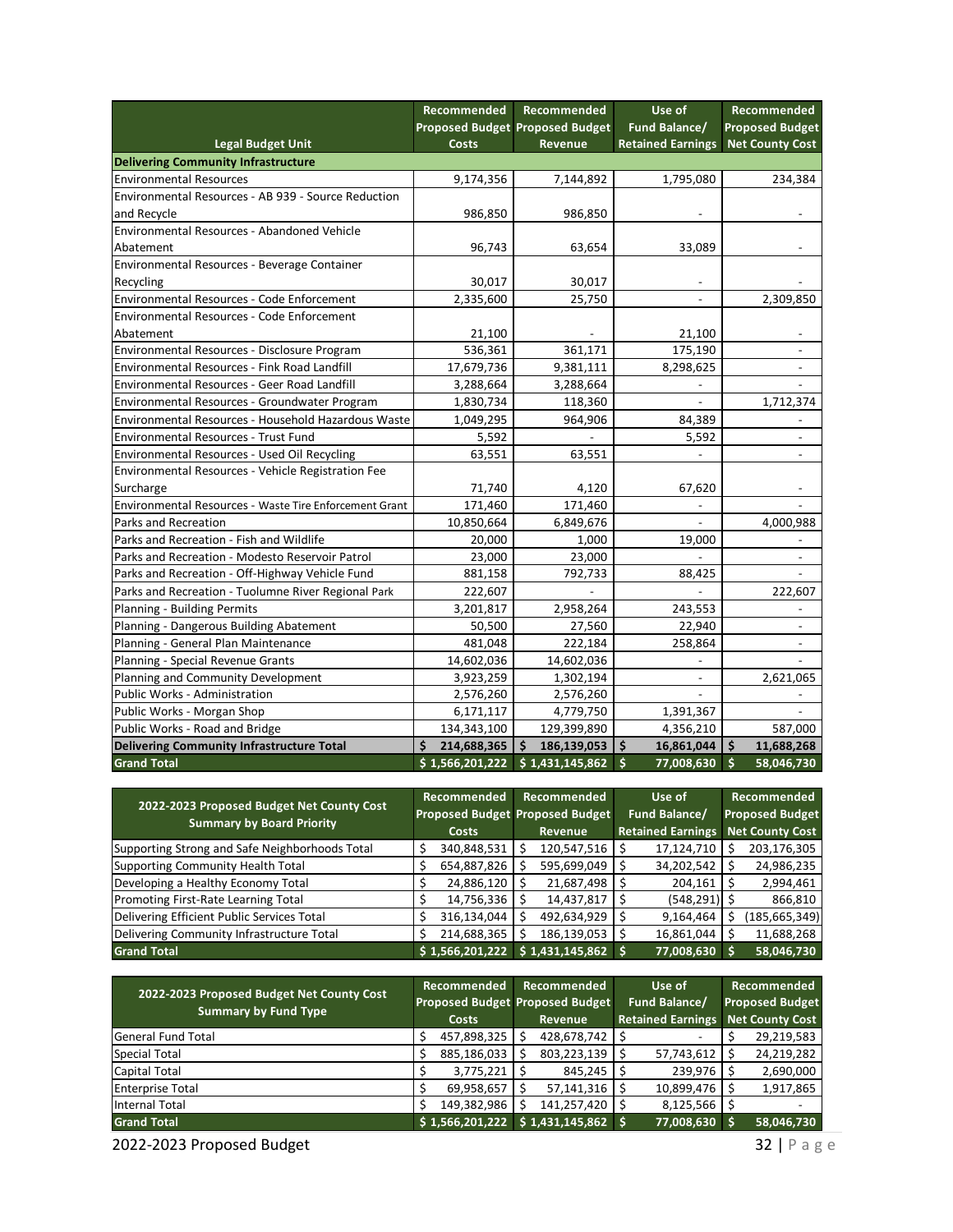#### **2022-2023 Proposed Budget Appropriations**

|                                                           |                     |                                 | 2022-2023          |                                | 2022-2023                |                  | 2022-2023          |
|-----------------------------------------------------------|---------------------|---------------------------------|--------------------|--------------------------------|--------------------------|------------------|--------------------|
|                                                           |                     |                                 | Proposed           |                                | Recommended              |                  | <b>Recommended</b> |
| <b>Legal Budget Unit</b>                                  | <b>Fund Type</b>    |                                 | <b>Budget Base</b> |                                | <b>Adjustments</b>       |                  | <b>Total</b>       |
| <b>Supporting Strong and Safe Neighborhoods</b>           |                     |                                 |                    |                                |                          |                  |                    |
| District Attorney - Arson Task Force                      | Special             | \$                              | 64,509             | \$                             |                          | \$               | 64,509             |
| District Attorney - Auto Insurance Fraud                  |                     |                                 |                    |                                |                          |                  |                    |
| Prosecution                                               | Special             | \$                              | 215,268            | \$                             |                          | \$               | 215,268            |
| District Attorney - Criminal Division                     | General Fund        | \$                              | 23,813,503         | \$                             | 578,772                  | \$               | 24,392,275         |
| District Attorney - Criminal Division Asset               |                     |                                 |                    |                                |                          |                  |                    |
| Forfeiture                                                | Special             | \$                              | 14,322             | \$                             |                          | \$               | 14,322             |
| District Attorney - Elder Abuse Advocacy &                |                     |                                 |                    |                                |                          |                  |                    |
| Outreach                                                  | Special             | \$                              | 143,700            | \$                             |                          | \$               | 143,700            |
| District Attorney - Real Estate Fraud                     | Special             | \$                              | 345,803            | $\zeta$                        | 88,150                   | \$               | 433,953            |
| District Attorney - Unserved/Underserved Victim           |                     |                                 |                    |                                |                          |                  |                    |
| Advocacy and Outreach Program                             | Special             | \$                              | 123,704            | \$                             |                          | \$               | 123,704            |
| District Attorney - Victim Services Program               | Special             | \$                              | 1,183,448          | $\zeta$                        |                          | $\overline{\xi}$ | 1,183,448          |
| District Attorney - Violence Against Women                |                     |                                 |                    |                                |                          |                  |                    |
| Program                                                   | Special             | \$                              | 138,758            | \$                             | $\overline{\phantom{0}}$ | \$               | 138,758            |
| <b>Grand Jury</b>                                         | <b>General Fund</b> | \$                              | 192,000            | $\zeta$                        |                          | \$               | 192,000            |
| Probation - Administration                                | General Fund        | \$                              | 4,362,347          | $\zeta$                        |                          | \$               | 4,362,347          |
| Probation - Community Corrections Partnership             | General Fund        | \$                              | 9,610,727          | \$                             | 165,223                  | \$               | 9,775,950          |
| Probation - Corrections Performance Incentive             |                     |                                 |                    |                                |                          |                  |                    |
| Fund                                                      | Special             | \$                              | 2,240,896          | \$                             | 243,855                  | \$               | 2,484,751          |
| Probation - Field Services                                | General Fund        | \$                              | 15,390,396         | \$                             | 939,269                  | \$               | 16,329,665         |
| Probation - Institutional Services                        | <b>General Fund</b> | $\zeta$                         | 8,564,331          | $\zeta$                        | 322,963                  | \$               | 8,887,294          |
| Probation - Juvenile Commitment Facility                  | General Fund        | \$                              | 3,667,847          | $\zeta$                        | 110,000                  | \$               | 3,777,847          |
| Probation - Juvenile Justice Crime Prevention Act Special |                     | \$                              | 2,802,341          | $\zeta$                        |                          | \$               | 2,802,341          |
| Probation - Juvenile Justice Realignment Block            |                     |                                 |                    |                                |                          |                  |                    |
| Grant                                                     | Special             | \$                              | 748,917            | \$                             |                          | \$               | 748,917            |
| Probation - Local Community Corrections                   | Special             | $\overline{\boldsymbol{\zeta}}$ | 37,635,602         | \$                             |                          | \$               | 37,635,602         |
| Probation - Ward Welfare Fund                             | Special             | \$                              | 82,400             | $\overline{\xi}$               |                          | \$               | 82,400             |
| Probation - Youthful Offender Block Grant                 | Special             | \$                              | 3,483,663          | \$                             |                          | \$               | 3,483,663          |
| <b>Public Defender</b>                                    | General Fund        | $\overline{\xi}$                | 12,033,986         | $\zeta$                        | 56,999                   | \$               | 12,090,985         |
| Public Defender - Indigent Defense                        | General Fund        | \$                              | 4,275,665          | \$                             | 28,320                   | \$               | 4,303,985          |
| Sheriff - Abandoned Vehicle Abatement                     | Special             | \$                              |                    | $\overline{\xi}$               |                          | \$               |                    |
| Sheriff - Administration                                  | General Fund        | \$                              | 13,894,748         | $\zeta$                        | 1,178,248                | \$               | 15,072,996         |
| Sheriff - Adult Detention Expansion                       | General Fund        | \$                              | 20,260,208         | $\zeta$                        | 1,884,392                | \$               | 22,144,600         |
| Sheriff - CAL ID Program                                  | Special             | \$                              | 663,667            | $\boldsymbol{\dot{\varsigma}}$ | 489,793                  | \$               | 1,153,460          |
| Sheriff - CAL-MMET                                        | Special             | \$                              | 845,817            | \$                             |                          | \$               | 845,817            |
| Sheriff - Civil Process Fee                               | Special             | \$                              | 140,982            | \$                             |                          | \$               | 140,982            |
| <b>Sheriff - Contract Cities</b>                          | General Fund        | \$                              | 14,948,126         | \$                             | 235,402                  | \$               | 15,183,528         |
| Sheriff - County Fire Service Fund                        | Special             | \$                              | 2,708,419          | $\zeta$                        |                          | \$               | 2,708,419          |
| <b>Sheriff - Court Security</b>                           | Special             | \$                              | 6,922,034          | $\zeta$                        |                          | \$               | 6,922,034          |
| Sheriff - Detention                                       | General Fund        | \$                              | 64,566,335         | \$                             | 9,434,569                | \$               | 74,000,904         |
| Sheriff - Driver Training Program                         | Special             | \$                              | 294,464            | \$                             | 71,006                   | \$               | 365,470            |
| <b>Sheriff - Emergency Medical Services</b>               | Enterprise          | \$                              | 1,359,153          | $\zeta$                        | 153,250                  | \$               | 1,512,403          |
| Sheriff - Jail Commissary / Inmate Welfare                | Enterprise          | \$                              | 2,504,614          | Ŝ.                             |                          | \$               | 2,504,614          |
| Sheriff - Justice Assistance Grant                        | Special             | \$                              | 509,139            | \$                             |                          | \$               | 509,139            |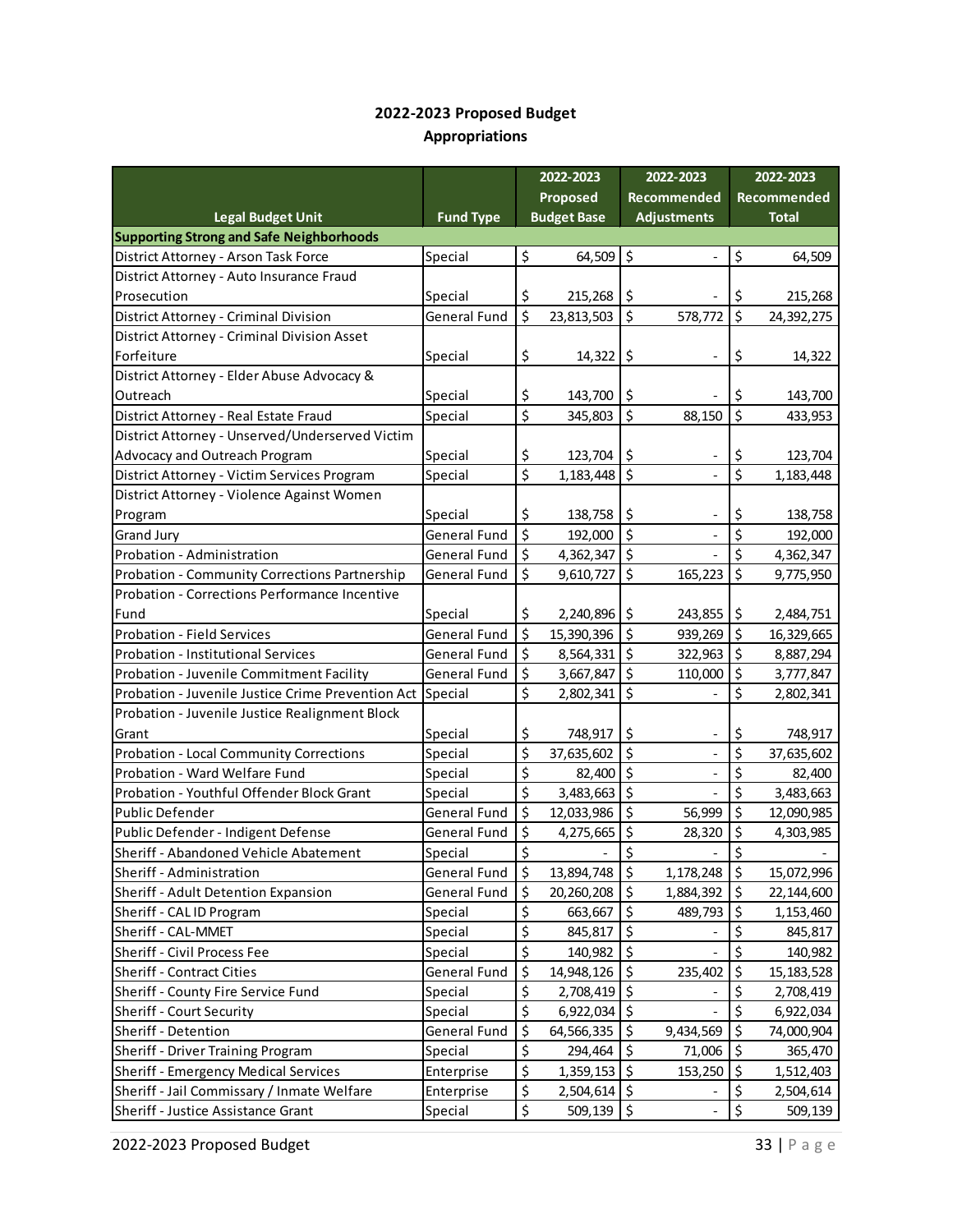|                                                       |                  |                          | 2022-2023          |                     | 2022-2023                    |                    | 2022-2023    |
|-------------------------------------------------------|------------------|--------------------------|--------------------|---------------------|------------------------------|--------------------|--------------|
|                                                       |                  |                          | Proposed           |                     | Recommended                  |                    | Recommended  |
| <b>Legal Budget Unit</b>                              | <b>Fund Type</b> |                          | <b>Budget Base</b> |                     | <b>Adjustments</b>           |                    | <b>Total</b> |
| Supporting Strong and Safe Neighborhoods (continued)  |                  |                          |                    |                     |                              |                    |              |
| Sheriff - OES Grants                                  | Special          | \$                       | 3,052,587          | \$                  | 351,954                      | \$                 | 3,404,541    |
| Sheriff - OES Homeland Security Grants                | Special          | \$                       | 442,130            | \$                  | 567,384                      | \$                 | 1,009,514    |
| Sheriff - OES/Fire Warden                             | General Fund     | \$                       | 2,557,384          | $\zeta$             | 138,685                      | $\zeta$            | 2,696,069    |
| Sheriff - Operations                                  | General Fund     | \$                       | 46,967,307         | \$                  | 9,221,177                    | \$                 | 56,188,484   |
| Sheriff - SDEA Federal Asset Forfeiture               | Special          | \$                       | 189,153            | \$                  |                              | \$                 | 189,153      |
| Sheriff - Vehicle Theft Unit                          | Special          | \$                       | 628,720            | \$                  |                              | \$                 | 628,720      |
| <b>Supporting Strong and Safe Neighborhoods Total</b> |                  | \$                       | 314,589,120        | $\dot{\mathsf{s}}$  | 26,259,411                   | $\dot{\mathsf{s}}$ | 340,848,531  |
| <b>Supporting Community Health</b>                    |                  |                          |                    |                     |                              |                    |              |
| Aging and Veterans Services - Area Agency on          |                  |                          |                    |                     |                              |                    |              |
| Aging                                                 | Special          | \$                       | 5,921,500          | \$                  | 741,941                      | \$                 | 6,663,441    |
| Aging and Veterans Services - Stanislaus Veterans     |                  |                          |                    |                     |                              |                    |              |
| Center                                                | General Fund     | \$                       | 1,121,358          | \$                  |                              | \$                 | 1,121,358    |
| Aging and Veterans Services - Veterans Services       | General Fund     | \$                       | 1,015,513          | \$                  | 37,527                       | \$                 | 1,053,040    |
| Behavioral Health and Recovery Services               | Special          | \$                       | 65,198,091         | \$                  | (974, 781)                   | \$                 | 64,223,310   |
| <b>BHRS - Managed Care</b>                            | Special          | \$                       | 14,512,177         | \$                  |                              | \$                 | 14,512,177   |
| <b>BHRS - Mental Health Services Act</b>              | Special          | \$                       | 72,255,835         | \$                  | 11,023,222                   | \$                 | 83,279,057   |
| <b>BHRS - Public Guardian</b>                         | Special          | \$                       | 4,039,430          | \$                  |                              | \$                 | 4,039,430    |
| <b>BHRS - Stanislaus Recovery Center</b>              | Special          | \$                       | 7,281,895          | \$                  |                              | \$                 | 7,281,895    |
| <b>BHRS - Substance Use Disorder</b>                  | Special          | \$                       | 23,440,015         | \$                  | 568,875                      | \$                 | 24,008,890   |
| <b>Child Support Services</b>                         | Special          | \$                       | 17,093,334         | \$                  | 330,209                      | \$                 | 17,423,543   |
| CSA - County Childrens Fund                           | Special          | \$                       | 176,491            | \$                  |                              | \$                 | 176,491      |
| <b>CSA - General Assistance</b>                       | Special          | \$                       | 1,556,751          | \$                  |                              | \$                 | 1,556,751    |
| CSA - Housing and Homeless Services                   | Special          | \$                       | 13,653,486         | $\varsigma$         | 10,000                       | \$                 | 13,663,486   |
| <b>CSA - IHSS Provider Wages</b>                      | Special          | \$                       | 16,193,090         | \$                  | 647,724                      | \$                 | 16,840,814   |
| CSA - IHSS Public Authority - Administration          | Special          | \$                       | 1,026,326          | \$                  |                              | \$                 | 1,026,326    |
| CSA - IHSS Public Authority - Benefits                | Special          | \$                       | 1,307,335          | \$                  |                              | \$                 | 1,307,335    |
| CSA - Program Services and Support                    | Special          | \$                       | 183,715,609        | $\zeta$             | 1,193,429                    | \$                 | 184,909,038  |
| CSA - Public Economic Assistance                      | Special          | \$                       | 112,605,303        | \$                  |                              | \$                 | 112,605,303  |
| Health Services Agency - Administration               | Special          | \$                       | 14,641,417         | \$                  | $\qquad \qquad -$            | \$                 | 14,641,417   |
| Health Services Agency - Clinic and Ancillary         |                  |                          |                    |                     |                              |                    |              |
| Services                                              | Enterprise       | \$                       | 39,729,057         | \$                  | $\qquad \qquad \blacksquare$ | \$                 | 39,729,057   |
| Health Services Agency - EMS Discretionary Fund       | Special          | \$                       | 68,000             | \$                  |                              | \$                 | 68,000       |
| Health Services Agency - IHCP EMS Hospital            | Special          | \$                       | 196,776            | $\zeta$             |                              | \$                 | 196,776      |
| Health Services Agency - IHCP EMS Physicians          | Special          | $\frac{1}{2}$            | 304,831            | $\zeta$             | 6,953                        | $\zeta$            | 311,784      |
| Health Services Agency - Indigent Health Care         | Special          | $\overline{\mathcal{S}}$ | 310,055            | \$                  |                              | \$                 | 310,055      |
| Health Services Agency - Public Health                | Special          | \$                       | 43,837,829         | \$                  |                              | \$                 | 43,837,829   |
| Health Services Agency - Public Health Vital and      |                  |                          |                    |                     |                              |                    |              |
| <b>Health Statistics</b>                              | Special          | \$                       | 101,223            | \$                  |                              | \$                 | 101,223      |
| <b>Supporting Community Health Total</b>              |                  | $\ddot{\bm{\zeta}}$      | 641,302,727        | $\dot{\mathsf{s}}$  | 13,585,099                   | $\frac{1}{2}$      | 654,887,826  |
| Developing a Healthy Economy                          |                  |                          |                    |                     |                              |                    |              |
| <b>Agricultural Commissioner</b>                      | General Fund     | \$                       | 6,152,223          | \$                  | 81,202                       | \$                 | 6,233,425    |
| University of California Cooperative Extension        | General Fund     | \$                       | 895,338            | \$                  | 76,200                       | \$                 | 971,538      |
| University of California Cooperative Extension -      |                  |                          |                    |                     |                              |                    |              |
| Farm & Home Advisors Research Trust                   | Special          | <u>\$</u>                | 5,000              | \$                  |                              | <u>\$</u>          | 5,000        |
| Workforce Development                                 | Special          | $\overline{\varsigma}$   | 9,861,584          | \$                  |                              | \$                 | 9,861,584    |
| Workforce Development - StanWORKs                     | Special          | \$                       | 7,814,573          | \$                  |                              | \$                 | 7,814,573    |
| Developing a Healthy Economy Total                    |                  | \$                       | 24,728,718         | $\ddot{\bm{\zeta}}$ | 157,402                      | \$                 | 24,886,120   |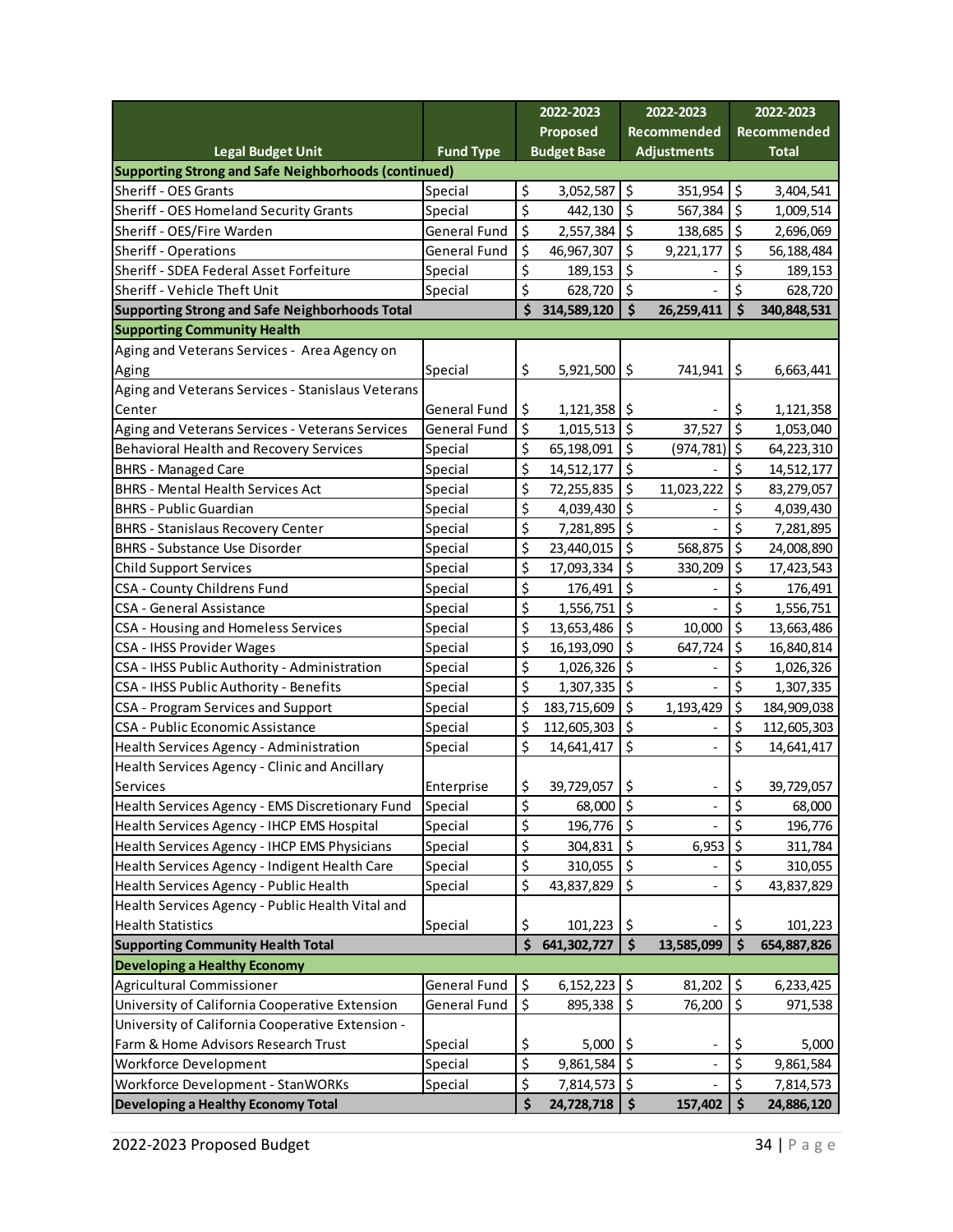|                                                             |                     |                              | 2022-2023          |                  | 2022-2023                                            |                        | 2022-2023    |
|-------------------------------------------------------------|---------------------|------------------------------|--------------------|------------------|------------------------------------------------------|------------------------|--------------|
|                                                             |                     |                              | Proposed           |                  | Recommended                                          |                        | Recommended  |
| Legal Budget Unit                                           | <b>Fund Type</b>    |                              | <b>Budget Base</b> |                  | <b>Adjustments</b>                                   |                        | <b>Total</b> |
| <b>Promoting First-Rate Learning</b>                        |                     |                              |                    |                  |                                                      |                        |              |
| Library                                                     | Special             | \$                           | 14,213,417         | $\zeta$          | 542,919                                              | \$                     | 14,756,336   |
| <b>Promoting First-Rate Learning Total</b>                  |                     | \$                           | 14,213,417         | \$               | 542,919                                              | $\zeta$                | 14,756,336   |
| <b>Delivering Efficient Public Services</b>                 |                     |                              |                    |                  |                                                      |                        |              |
| Assessor                                                    | <b>General Fund</b> | \$                           | 8,422,461   \$     |                  | 2,000                                                | \$                     | 8,424,461    |
| Assessor - ASR State Grant                                  | Special             | \$                           | 118,500            | $\zeta$          |                                                      | \$                     | 118,500      |
| Auditor-Controller                                          | General Fund        | \$                           | 5,403,261          | $\zeta$          | 108,500                                              | \$                     | 5,511,761    |
| Auditor-Controller - Enterprise Resource Planning Internal  |                     | \$                           | 2,841,252          | \$               |                                                      | \$                     | 2,841,252    |
| <b>Board of Supervisors</b>                                 | <b>General Fund</b> | \$                           | 2,060,179   \$     |                  | 82,249                                               | \$                     | 2,142,428    |
| Chief Executive Office - Human Relations                    | <b>General Fund</b> | \$                           | 6,048,150          | $\zeta$          | 709,300                                              | \$                     | 6,757,450    |
| Chief Executive Office - Operations and Services            | <b>General Fund</b> | \$                           | 8,692,900          | $\zeta$          | 259,800                                              | \$                     | 8,952,700    |
| Clerk-Recorder                                              | <b>General Fund</b> | \$                           | 4,235,946 \$       |                  | 28,000                                               | \$                     | 4,263,946    |
| Clerk-Recorder - Elections                                  | <b>General Fund</b> | \$                           | 2,900,087          | $\zeta$          | 3,224,003                                            | \$                     | 6,124,090    |
| Clerk-Recorder - Modernization                              | Special             | \$                           | $1,160,206$ \$     |                  |                                                      | \$                     | 1,160,206    |
| Clerk-Recorder - Vital & Health Statistics                  | Special             | \$                           | 55,000             | $\zeta$          |                                                      | \$                     | 55,000       |
| County Capital Projects - Courthouse Construction           |                     |                              |                    |                  |                                                      |                        |              |
| Fund                                                        | Capital             | \$,                          | 750,720            | \$               | $\overline{\phantom{0}}$                             | \$                     | 750,720      |
| County Capital Projects - Criminal Justice                  |                     |                              |                    |                  |                                                      |                        |              |
| <b>Facilities Fund</b>                                      | Capital             | \$                           | $35,256$ \$        |                  |                                                      | \$                     | 35,256       |
| County Capital Projects - Crows Landing Industrial          |                     |                              |                    |                  |                                                      |                        |              |
| <b>Business Park Project</b>                                | Capital             | Ş                            |                    | \$               | 2,989,245                                            | \$                     | 2,989,245    |
| <b>County Counsel</b>                                       | <b>General Fund</b> | \$                           | 4,831,301          | $\overline{\xi}$ | 18,000                                               | \$                     | 4,849,301    |
| <b>County Operations - Airport</b>                          | General Fund        | \$                           | 250,000            | $\zeta$          |                                                      | \$                     | 250,000      |
| County Operations - Appropriations for                      |                     |                              |                    |                  |                                                      |                        |              |
| Contingencies                                               | General Fund        | \$                           | 12,008,510         | \$               | $\overline{\phantom{a}}$                             | \$                     | 12,008,510   |
| County Operations - ARPA State and Local Fiscal             |                     |                              |                    |                  |                                                      |                        |              |
| <b>Recovery Fund</b>                                        | Special             | \$                           | 2,119,684          | \$               |                                                      | \$                     | 2,119,684    |
| County Operations - C.I.F.A.                                | <b>General Fund</b> | \$                           | 140,633            | \$               |                                                      | \$                     | 140,633      |
| County Operations - Cannabis Program                        | Enterprise          | \$                           | 5, 147, 129        | $\zeta$          | 97,054                                               | \$                     | 5,244,183    |
| <b>County Operations - County Court Funding</b>             | <b>General Fund</b> | \$                           | $6,140,910$ \$     |                  |                                                      | \$                     | 6,140,910    |
| <b>County Operations - Debt Service</b>                     | <b>General Fund</b> | \$                           | 736,450            | \$               |                                                      | \$                     | 736,450      |
| <b>County Operations - Deferred Compensation</b>            | Internal            | \$                           | 144,208            | \$               | $\qquad \qquad -$                                    | \$                     | 144,208      |
| County Operations - Dental Self-Insurance                   | Internal            | \$                           | $4,422,351$ \$     |                  |                                                      | \$                     | 4,422,351    |
| <b>County Operations - Discretionary Revenue</b>            | <b>General Fund</b> | \$                           | $(9,915)$ \$       |                  | $\overline{\phantom{0}}$<br>$\overline{\phantom{0}}$ | \$                     | (9, 915)     |
| County Operations - DNA Identification Fund Prop 69 Special |                     | \$                           | 29,000 \$          |                  | $\overline{\phantom{0}}$                             | $\zeta$                | 29,000       |
| County Operations - DOJ Drug & Alcohol                      | Special             | \$                           | 100,000            | l\$              |                                                      | $\zeta$                | 100,000      |
| County Operations - ERAP Emergency Rental                   |                     |                              |                    |                  |                                                      |                        |              |
| Assistance Program                                          | Special             |                              |                    |                  |                                                      |                        |              |
| County Operations - Focus on Prevention                     | General Fund        | <u>څ</u><br>$\overline{\xi}$ | 1,118,800          | \$<br>l\$        |                                                      | \$<br>$\overline{\xi}$ | 1,118,800    |
|                                                             |                     |                              |                    |                  |                                                      |                        |              |
| County Operations - General Fund Contribution to            |                     |                              |                    |                  |                                                      |                        |              |
| <b>Other Programs</b>                                       | General Fund        | \$                           | 12,127,042         | \$               | 3, 153, 150                                          | \$                     | 15,280,192   |
| County Operations - General Fund Match - VLF                | General Fund        | \$                           | 40,000,000         | $\zeta$          |                                                      | \$                     | 40,000,000   |
| County Operations - General Liability                       | Internal            | \$                           | 15,011,970         | l\$              |                                                      | $\zeta$                | 15,011,970   |
| County Operations - Mandated County Match                   | General Fund        | \$                           | 20,938,764         | $\zeta$          | 594,275                                              | \$                     | 21,533,039   |
| County Operations - Medical Self-Insurance                  | Internal            | \$                           | 68,822,969         | $\zeta$          |                                                      | \$                     | 68,822,969   |
| County Operations - Other Employee Benefits                 | Internal            | \$                           | 132,482            | $\zeta$          |                                                      | \$                     | 132,482      |
| County Operations - Professional Liability                  | Internal            | \$                           | $1,711,341$ \$     |                  |                                                      | \$                     | 1,711,341    |
| County Operations - Stanislaus Family Justice               |                     |                              |                    |                  |                                                      |                        |              |
| Center                                                      | Special             | \$                           | 300,000            | l\$              |                                                      | \$                     | 300,000      |

2022-2023 Proposed Budget 2022-2023 Proposed Budget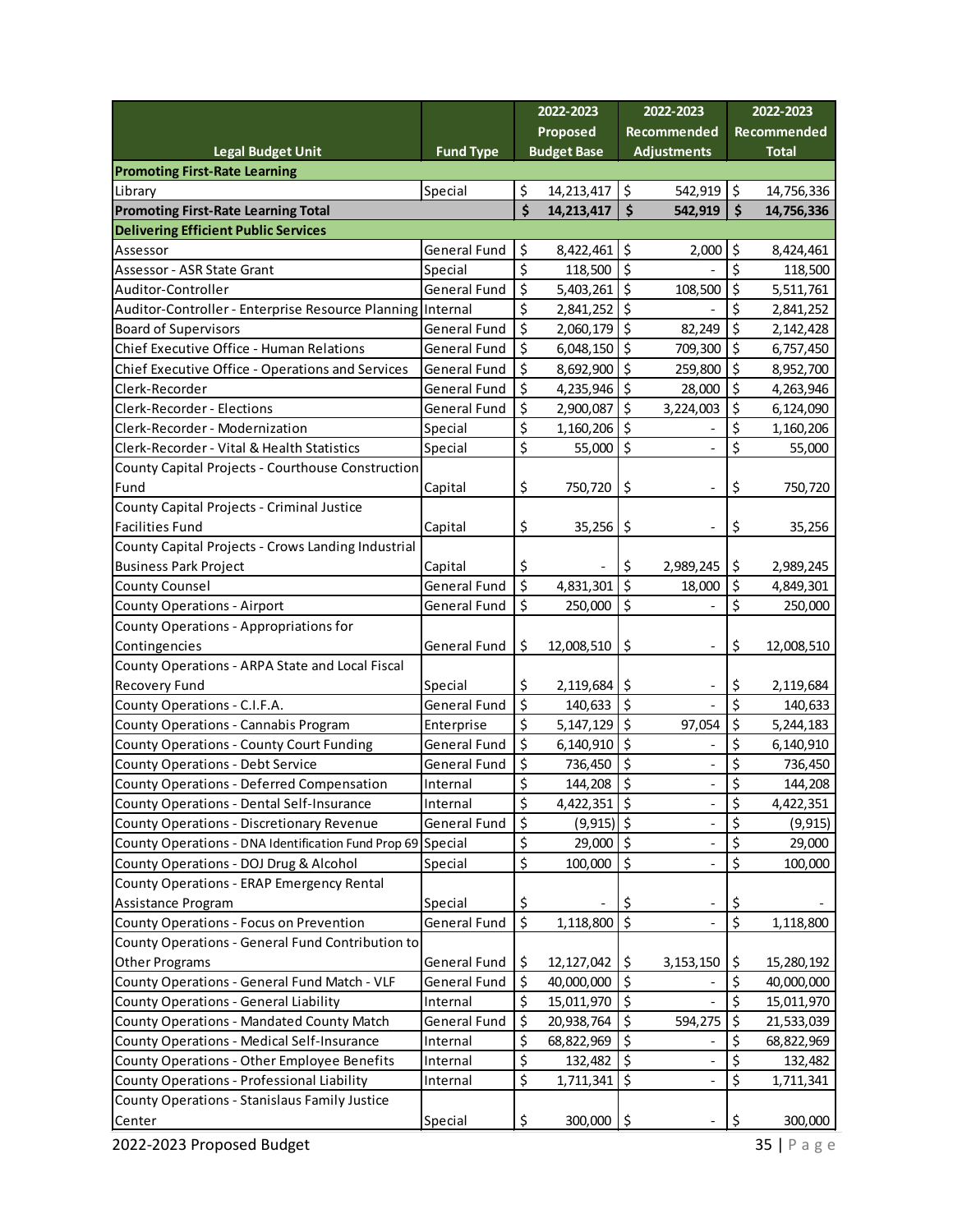|                                                            |                     |                                 | 2022-2023<br>2022-2023 |                  | 2022-2023                    |                  |                        |
|------------------------------------------------------------|---------------------|---------------------------------|------------------------|------------------|------------------------------|------------------|------------------------|
|                                                            |                     |                                 | Proposed               |                  | Recommended                  |                  | Recommended            |
| <b>Legal Budget Unit</b>                                   | <b>Fund Type</b>    |                                 | <b>Budget Base</b>     |                  | <b>Adjustments</b>           |                  | <b>Total</b>           |
| <b>Delivering Efficient Public Services (continued)</b>    |                     |                                 |                        |                  |                              |                  |                        |
| <b>County Operations - Unemployment Insurance</b>          | Internal            | \$                              | 635,189                | \$               |                              | \$               | 635,189                |
| County Operations - Vision Care Insurance                  | Internal            | $\overline{\boldsymbol{\zeta}}$ | 784,851                | $\overline{\xi}$ |                              | \$               | 784,851                |
| <b>County Operations - Workers Compensation</b>            | Internal            | $\overline{\xi}$                | 6,497,081              | $\overline{\xi}$ |                              | \$               | 6,497,081              |
| County Operations - Economic Development Bank General Fund |                     | \$                              | 145,000                | \$               |                              | \$               | 145,000                |
| General Services Agency - 12th Street - Office             |                     |                                 |                        |                  |                              |                  |                        |
| <b>Building</b>                                            | Special             | \$                              | 63,210                 | \$               |                              | \$               | 63,210                 |
| General Services Agency - Administration                   | <b>General Fund</b> | $\overline{\xi}$                | 1,040,200              | $\zeta$          | 93,321                       | \$               | 1,133,521              |
| General Services Agency - Capital Facilities               | General Fund        | $\zeta$                         | 6,254,125              | $\varsigma$      | 3,160,411                    | \$               | 9,414,536              |
| General Services Agency - Central Services                 |                     |                                 |                        |                  |                              |                  |                        |
| Division                                                   | Internal            | \$                              | 3,021,140              | \$               | 54,872                       | \$               | 3,076,012              |
| General Services Agency - Facilities Maintenance           |                     |                                 |                        |                  |                              |                  |                        |
| Division                                                   | Internal            | Ş                               | 9,522,750              | \$               | 614,099                      | \$               | 10,136,849             |
| General Services Agency - Fleet Services Division          | Internal            | \$                              | 5,585,300              | $\zeta$          | 422,939                      | \$               | 6,008,239              |
| General Services Agency - Tenth Street Place               | General Fund        | \$                              | 713,780                | \$               |                              | \$               | 713,780                |
| General Services Agency - Utilities                        | Internal            | \$                              | 6,344,000              | $\zeta$          |                              | \$               | 6,344,000              |
| <b>Information Technology Central</b>                      | Internal            | \$                              | 15,261,170             | \$               | 60,995                       | \$               | 15,322,165             |
| Integrated Criminal Justice Information System             | Internal            | \$                              | 1,320,910              | \$               |                              | \$               | 1,320,910              |
| Treasurer - Admin/Taxes                                    | General Fund        | $\overline{\xi}$                | 1,737,059              | $\overline{\xi}$ |                              | \$               | 1,737,059              |
| Treasurer - Revenue Recovery                               | General Fund        | \$                              | 1,674,617              | $\zeta$          |                              | \$               | 1,674,617              |
| Treasurer - Treasury                                       | General Fund        | \$                              | 913,902                | \$               |                              | \$               | 913,902                |
| <b>Delivering Efficient Public Services Total</b>          |                     | \$                              | 300,461,831            | \$               | 15,672,213                   | \$               | 316, 134, 044          |
| <b>Delivering Community Infrastructure</b>                 |                     |                                 |                        |                  |                              |                  |                        |
| <b>Environmental Resources</b>                             | Special             | \$                              | 9,139,356              | \$               | 35,000                       | \$               | 9,174,356              |
| Environmental Resources - AB 939 - Source                  |                     |                                 |                        |                  |                              |                  |                        |
| Reduction and Recycle                                      | Special             | \$                              | 986,850                | \$               |                              | \$               | 986,850                |
| Environmental Resources - Abandoned Vehicle                |                     |                                 |                        |                  |                              |                  |                        |
| Abatement                                                  | Special             | \$                              | 96,743                 | \$               |                              | \$               | 96,743                 |
| Environmental Resources - Beverage Container               |                     |                                 |                        |                  |                              |                  |                        |
| Recycling                                                  | Special             | Ş                               |                        |                  |                              |                  |                        |
| Environmental Resources - Code Enforcement                 |                     |                                 | 30,017                 | \$.              |                              | S                | 30,017                 |
|                                                            | General Fund        | $\overline{\xi}$                |                        | $\zeta$          | 1,000,000                    | $\overline{\xi}$ | 2,335,600              |
| Environmental Resources - Code Enforcement                 |                     |                                 | 1,335,600              |                  |                              |                  |                        |
| Abatement                                                  | Special             |                                 | 21,100                 | $\zeta$          |                              |                  | 21,100                 |
| Environmental Resources - Disclosure Program               | Special             | \$                              | 536,361                | $\zeta$          |                              | \$<br>\$         | 536,361                |
| Environmental Resources - Fink Road Landfill               | Enterprise          | \$                              | 16,679,736             | $\zeta$          | 1,000,000                    | \$               | 17,679,736             |
| Environmental Resources - Geer Road Landfill               | Enterprise          | $\boldsymbol{\xi}$              | 3,288,664              | $\zeta$          |                              |                  |                        |
| Environmental Resources - Groundwater Program              | General Fund        | \$<br>$\zeta$                   | 1,830,734              | \$               |                              | \$<br>\$         | 3,288,664<br>1,830,734 |
| Environmental Resources - Household Hazardous              |                     |                                 |                        |                  |                              |                  |                        |
| Waste                                                      | Special             |                                 | 1,049,295              | -\$              |                              |                  | 1,049,295              |
| Environmental Resources - Trust Fund                       | Special             | \$<br>\$                        | 5,592                  | $\zeta$          |                              | \$<br>\$         | 5,592                  |
| Environmental Resources - Used Oil Recycling               | Special             | \$                              | 63,551                 | $\zeta$          |                              | \$               | 63,551                 |
| Environmental Resources - Vehicle Registration             |                     |                                 |                        |                  |                              |                  |                        |
| Fee Surcharge                                              | Special             | \$                              | 71,740                 | \$               | $\qquad \qquad \blacksquare$ | \$               | 71,740                 |
| Environmental Resources - Waste Tire                       |                     |                                 |                        |                  |                              |                  |                        |
| <b>Enforcement Grant</b>                                   | Special             | \$                              | 171,460                | \$               |                              | -\$              | 171,460                |
| Parks and Recreation                                       | General Fund        | \$                              | 9,293,164              | $\zeta$          | 1,557,500                    | \$               | 10,850,664             |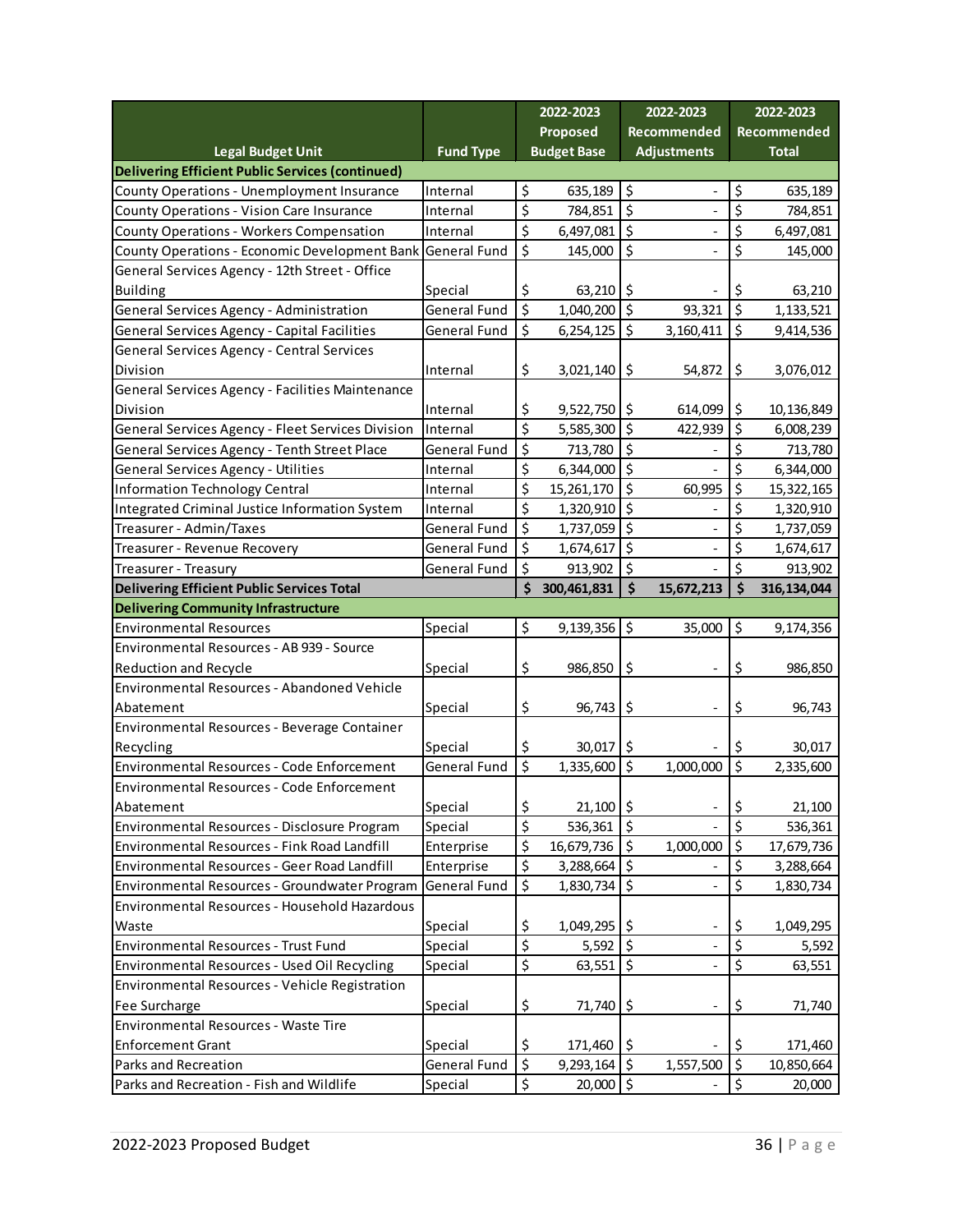|                                                 |                     |     | 2022-2023          |             | 2022-2023          |    | 2022-2023       |
|-------------------------------------------------|---------------------|-----|--------------------|-------------|--------------------|----|-----------------|
|                                                 |                     |     | Proposed           | Recommended |                    |    | Recommended     |
| <b>Legal Budget Unit</b>                        | <b>Fund Type</b>    |     | <b>Budget Base</b> |             | <b>Adjustments</b> |    | <b>Total</b>    |
| Delivering Community Infrastructure (continued) |                     |     |                    |             |                    |    |                 |
| Parks and Recreation - Modesto Reservoir Patrol | Special             | \$  | 23,000             | \$          |                    | \$ | 23,000          |
| Parks and Recreation - Off-Highway Vehicle Fund | Special             | \$  | 866,158            | \$          | 15,000             | \$ | 881,158         |
| Parks and Recreation - Tuolumne River Regional  |                     |     |                    |             |                    |    |                 |
| Park                                            | General Fund        | \$, | 222,607            | \$          |                    | Ş  | 222,607         |
| Planning - Building Permits                     | Special             | \$  | 3,154,817          | \$          | 47,000             | \$ | 3,201,817       |
| Planning - Dangerous Building Abatement         | Special             | \$  | 40,500             | \$          | 10,000             | \$ | 50,500          |
| Planning - General Plan Maintenance             | Special             | \$  | 356,048            | \$          | 125,000            | \$ | 481,048         |
| Planning - Special Revenue Grants               | Special             | \$  | 14,602,036         | \$          |                    | \$ | 14,602,036      |
| Planning and Community Development              | <b>General Fund</b> | \$  | 3,786,759          | Ś           | 136,500            | \$ | 3,923,259       |
| Public Works - Administration                   | Special             | \$  | 2,576,260          | \$          |                    | \$ | 2,576,260       |
| Public Works - Morgan Shop                      | Internal            | \$  | 5,408,130          | \$          | 762,987            | \$ | 6,171,117       |
| Public Works - Road and Bridge                  | Special             | \$  | 134,238,100        | \$          | 105,000            | Ś  | 134, 343, 100   |
| Delivering Community Infrastructure Total       |                     | S   | 209,894,378        | \$          | 4,793,987          | S  | 214,688,365     |
| <b>Grand Total</b>                              |                     |     | \$1,505,190,191    | Ś           | 61,011,031         |    | \$1,566,201,222 |

| 2022-2023 Appropriations Summary<br>by Board Priority | 2022-2023<br><b>Proposed Budget</b><br><b>Base</b> |                 |  | 2022-2023<br><b>Recommended</b><br><b>Adjustments</b> | 2022-2023<br><b>Recommended</b><br><b>Total</b> |               |  |
|-------------------------------------------------------|----------------------------------------------------|-----------------|--|-------------------------------------------------------|-------------------------------------------------|---------------|--|
| Supporting Strong and Safe Neighborhoods Total        |                                                    | 314,589,120     |  | 26,259,411                                            |                                                 | 340,848,531   |  |
| Supporting Community Health Total                     |                                                    | 641,302,727     |  | 13,585,099                                            |                                                 | 654,887,826   |  |
| Developing a Healthy Economy Total                    |                                                    | 24,728,718      |  | 157,402                                               |                                                 | 24,886,120    |  |
| Promoting First-Rate Learning Total                   |                                                    | 14,213,417      |  | 542,919                                               |                                                 | 14,756,336    |  |
| Delivering Efficient Public Services Total            |                                                    | 300,461,831     |  | 15,672,213                                            |                                                 | 316,134,044   |  |
| Delivering Community Infrastructure Total             |                                                    | 209,894,378     |  | 4,793,987                                             |                                                 | 214,688,365   |  |
| <b>Grand Total</b>                                    |                                                    | \$1,505,190,191 |  | 61,011,031                                            |                                                 | 1,566,201,222 |  |

| 2022-2023 Appropriations Summary<br>by Fund Type |  | 2022-2023<br><b>Proposed Budget</b> | 2022-2023<br><b>Recommended</b> |            |  | 2022-2023<br><b>Recommended</b> |  |  |
|--------------------------------------------------|--|-------------------------------------|---------------------------------|------------|--|---------------------------------|--|--|
|                                                  |  | <b>Base</b>                         | <b>Adjustments</b>              |            |  | <b>Total</b>                    |  |  |
| lGeneral Fund Total                              |  | 419,282,368                         |                                 | 38,615,957 |  | 457,898,325                     |  |  |
| Special Total                                    |  | 868,946,400                         |                                 | 16,239,633 |  | 885,186,033                     |  |  |
| Capital Total                                    |  | 785,976                             |                                 | 2,989,245  |  | 3,775,221                       |  |  |
| <b>Enterprise Total</b>                          |  | 68,708,353                          |                                 | 1,250,304  |  | 69,958,657                      |  |  |
| Internal Total                                   |  | 147,467,094                         |                                 | 1,915,892  |  | 149,382,986                     |  |  |
| <b>Grand Total</b>                               |  | \$1,505,190,191                     |                                 | 61,011,031 |  | 1,566,201,222                   |  |  |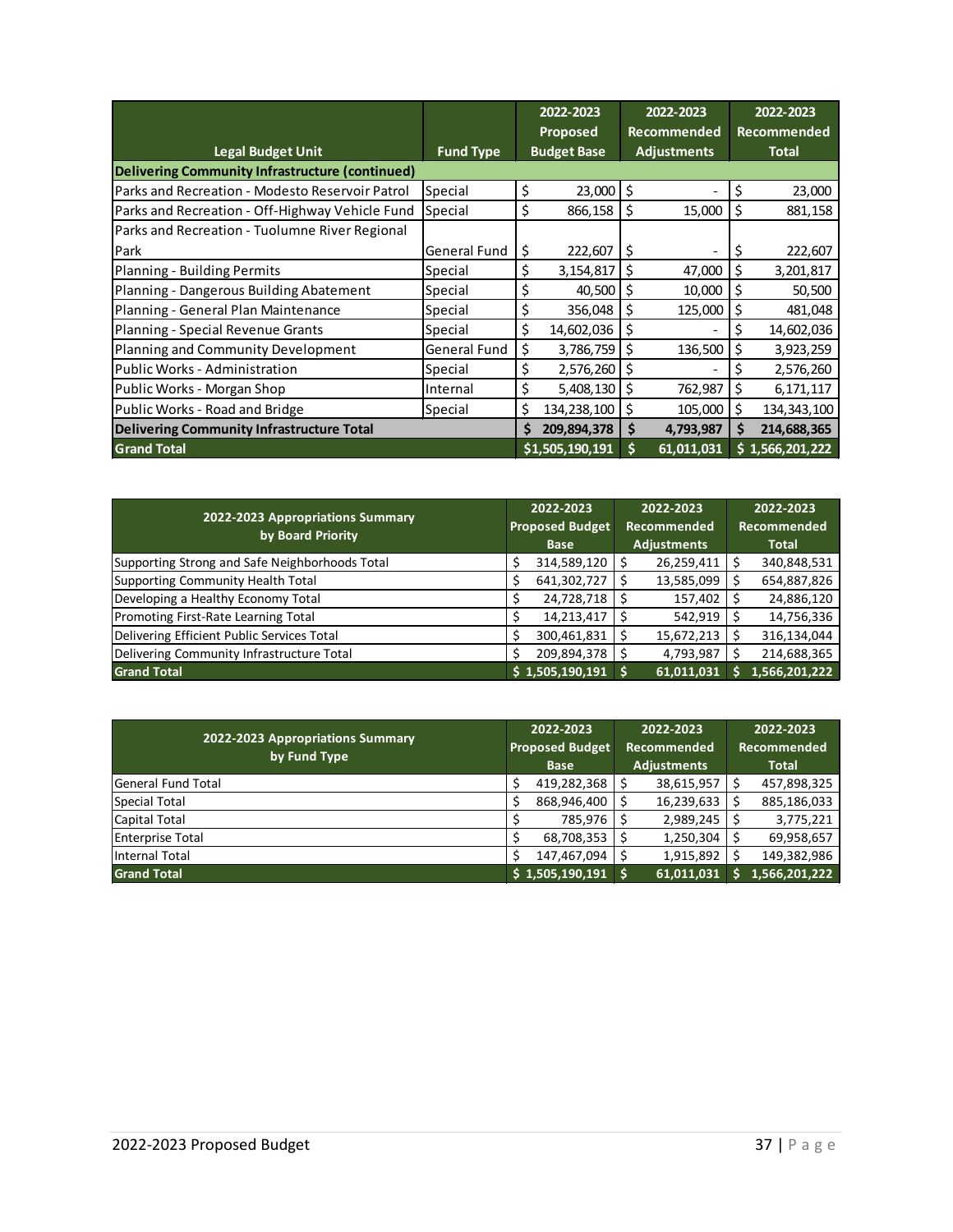#### **2022-2023 Proposed Budget Estimated Revenue**

|                                                   |                     |         | 2022-2023          |         | 2022-2023                    |                         | 2022-2023    |
|---------------------------------------------------|---------------------|---------|--------------------|---------|------------------------------|-------------------------|--------------|
|                                                   |                     |         | Proposed           |         | Recommended                  |                         | Recommended  |
| <b>Legal Budget Unit</b>                          | <b>Fund Type</b>    |         | <b>Budget Base</b> |         | <b>Adjustments</b>           |                         | <b>Total</b> |
| <b>Supporting Strong and Safe Neighborhoods</b>   |                     |         |                    |         |                              |                         |              |
| District Attorney - Arson Task Force              | Special             | \$      | 64,509             | \$      |                              | \$                      | 64,509       |
| District Attorney - Auto Insurance Fraud          |                     |         |                    |         |                              |                         |              |
| Prosecution                                       | Special             | \$      | 215,268            | \$      |                              | \$                      | 215,268      |
| District Attorney - Criminal Division             | <b>General Fund</b> | \$      | 1,874,237          | \$      |                              | $\overline{\mathsf{S}}$ | 1,874,237    |
| District Attorney - Criminal Division Asset       |                     |         |                    |         |                              |                         |              |
| Forfeiture                                        | Special             | \$      |                    | \$      | $\overline{\phantom{a}}$     | \$                      |              |
| District Attorney - Elder Abuse Advocacy &        |                     |         |                    |         |                              |                         |              |
| Outreach                                          | Special             | \$      | 135,209            | \$      |                              | \$                      | 135,209      |
| District Attorney - Real Estate Fraud             | Special             | \$      | 345,803            | \$      | 88,150                       | \$                      | 433,953      |
| District Attorney - Unserved/Underserved Victim   |                     |         |                    |         |                              |                         |              |
| Advocacy and Outreach Program                     | Special             | \$      | 123,704            | \$      |                              | \$                      | 123,704      |
| District Attorney - Victim Services Program       | Special             | \$      | 1,183,448          | \$      | $\overline{\phantom{a}}$     | \$                      | 1,183,448    |
| District Attorney - Violence Against Women        |                     |         |                    |         |                              |                         |              |
| Program                                           | Special             | \$      | 138,758            | \$      |                              | \$                      | 138,758      |
| <b>Grand Jury</b>                                 | General Fund        | $\zeta$ |                    | \$      |                              | \$                      |              |
| Probation - Administration                        | General Fund        | \$      | 659,330            | \$      |                              | \$                      | 659,330      |
| Probation - Community Corrections Partnership     | <b>General Fund</b> | $\zeta$ | 9,610,727          | \$      | 165,223                      | $\overline{\xi}$        | 9,775,950    |
| Probation - Corrections Performance Incentive     |                     |         |                    |         |                              |                         |              |
| Fund                                              | Special             | \$      | 1,147,728          | \$      |                              | \$                      | 1,147,728    |
| <b>Probation - Field Services</b>                 | <b>General Fund</b> | \$      | 1,994,943          | \$      | (154, 085)                   | \$                      | 1,840,858    |
| <b>Probation - Institutional Services</b>         | <b>General Fund</b> | \$      | 1,178,314          | \$      |                              | \$                      | 1,178,314    |
| Probation - Juvenile Commitment Facility          | <b>General Fund</b> | \$      | 1,314,602          | \$      |                              | \$                      | 1,314,602    |
| Probation - Juvenile Justice Crime Prevention Act | Special             | \$      | 1,508,713          | \$      |                              | \$                      | 1,508,713    |
| Probation - Juvenile Justice Realignment Block    |                     |         |                    |         |                              |                         |              |
| Grant                                             | Special             | \$      | 1,674,859          | \$      |                              | \$                      | 1,674,859    |
| Probation - Local Community Corrections           | Special             | \$      | 29,633,655         | \$      |                              | \$                      | 29,633,655   |
| Probation - Ward Welfare Fund                     | Special             | \$      | 1,200              | \$      | $\qquad \qquad -$            | \$                      | 1,200        |
| Probation - Youthful Offender Block Grant         | Special             | \$      | 2,507,191          | \$      | $\overline{\phantom{a}}$     | $\overline{\xi}$        | 2,507,191    |
| Sheriff - Abandoned Vehicle Abatement             | Special             | \$      |                    | \$      | $\overline{\phantom{a}}$     | \$                      |              |
| <b>Public Defender</b>                            | <b>General Fund</b> | \$      | 3,460,185          | \$      | 46,906                       | \$                      | 3,507,091    |
| Public Defender - Indigent Defense                | <b>General Fund</b> | \$      | 90,000             | \$      | 28,320                       | \$                      | 118,320      |
| Sheriff - Administration                          | General Fund        | \$      | 727,709            | \$      |                              | \$                      | 727,709      |
| Sheriff - Adult Detention Expansion               | General Fund        | \$      | 6,551,647          | $\zeta$ | 614,353                      | \$                      | 7,166,000    |
| Sheriff - CAL ID Program                          | Special             | \$      | 543,076            | \$      |                              | \$                      | 543,076      |
| Sheriff - CAL-MMET                                | Special             | \$      | 705,490            | \$      | $\qquad \qquad \blacksquare$ | \$                      | 705,490      |
| Sheriff - Civil Process Fee                       | Special             | \$      | 184,314            | \$      |                              | \$                      | 184,314      |
| <b>Sheriff - Contract Cities</b>                  | General Fund        | \$      | 14,948,126         | \$      | 235,402                      | \$                      | 15, 183, 528 |
| Sheriff - County Fire Service Fund                | Special             | \$      | 2,163,563          | \$      |                              | \$                      | 2,163,563    |
| Sheriff - Court Security                          | Special             | \$      | 6,469,262          | \$      |                              | \$                      | 6,469,262    |
| Sheriff - Detention                               | General Fund        | \$      | 10,457,405         | \$      | 7,125,339                    | \$                      | 17,582,744   |
| Sheriff - Driver Training Program                 | Special             | \$      | 287,000            | \$      |                              | \$                      | 287,000      |
| Sheriff - Emergency Medical Services              | Enterprise          | \$      | 1,227,249          | \$      |                              | \$                      | 1,227,249    |
| Sheriff - Jail Commissary / Inmate Welfare        | Enterprise          | \$      | 1,769,500          | \$      | $\qquad \qquad \blacksquare$ | \$                      | 1,769,500    |
| Sheriff - Justice Assistance Grant                | Special             | \$      | 509,139            | \$      | $\qquad \qquad \blacksquare$ | \$                      | 509,139      |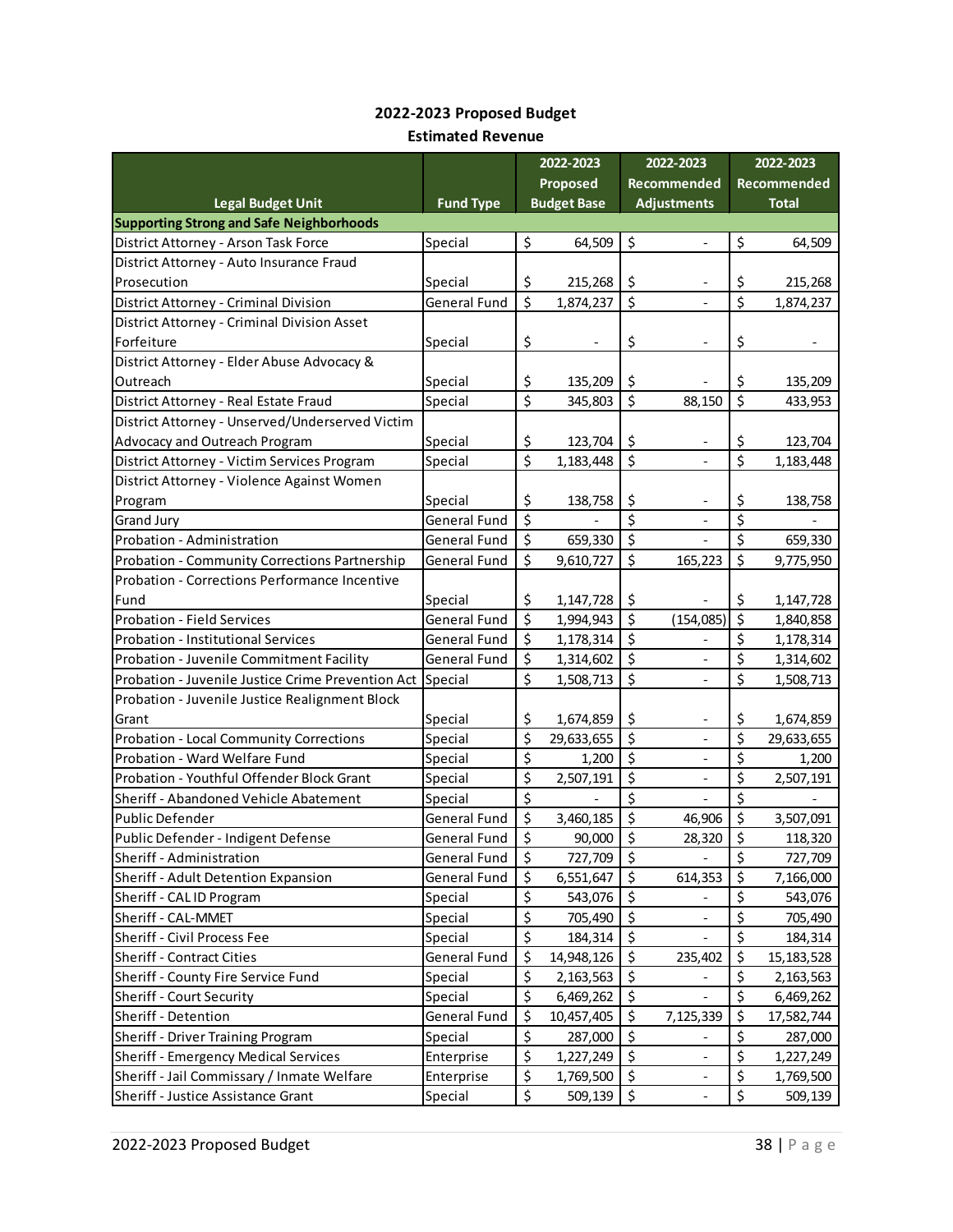| Proposed<br>Recommended<br>Recommended<br><b>Fund Type</b><br><b>Budget Base</b><br><b>Adjustments</b><br><b>Legal Budget Unit</b><br><b>Total</b><br>Supporting Strong and Safe Neighborhoods (continued)<br>\$<br>\$<br>\$<br>Sheriff - OES Grants<br>184,737<br>Special<br>\$<br>\$<br>\$<br>Sheriff - OES Homeland Security Grants<br>567,384<br>Special<br>442,130<br>\$<br>\$<br>\$<br>Sheriff - OES/Fire Warden<br>General Fund<br>339,371<br>\$<br>\$<br>\$<br>General Fund<br>780,470<br><b>Sheriff - Operations</b><br>5,011,886<br>\$<br>\$<br>\$<br>Sheriff - SDEA Federal Asset Forfeiture<br>Special<br>\$<br>$\zeta$<br>\$<br>Sheriff - Vehicle Theft Unit<br>503,853<br>Special<br>$\dot{\mathsf{s}}$<br>\$<br>\$<br><b>Supporting Strong and Safe Neighborhoods Total</b><br>111,887,840<br>9,497,462<br><b>Supporting Community Health</b><br>Aging and Veterans Services - Area Agency on<br>\$<br>\$<br>\$<br>5,557,724<br>741,941<br>Aging<br>Special |                                                   |  | 2022-2023 | 2022-2023 |  | 2022-2023 |             |
|----------------------------------------------------------------------------------------------------------------------------------------------------------------------------------------------------------------------------------------------------------------------------------------------------------------------------------------------------------------------------------------------------------------------------------------------------------------------------------------------------------------------------------------------------------------------------------------------------------------------------------------------------------------------------------------------------------------------------------------------------------------------------------------------------------------------------------------------------------------------------------------------------------------------------------------------------------------------------|---------------------------------------------------|--|-----------|-----------|--|-----------|-------------|
|                                                                                                                                                                                                                                                                                                                                                                                                                                                                                                                                                                                                                                                                                                                                                                                                                                                                                                                                                                            |                                                   |  |           |           |  |           |             |
|                                                                                                                                                                                                                                                                                                                                                                                                                                                                                                                                                                                                                                                                                                                                                                                                                                                                                                                                                                            |                                                   |  |           |           |  |           |             |
|                                                                                                                                                                                                                                                                                                                                                                                                                                                                                                                                                                                                                                                                                                                                                                                                                                                                                                                                                                            |                                                   |  |           |           |  |           |             |
|                                                                                                                                                                                                                                                                                                                                                                                                                                                                                                                                                                                                                                                                                                                                                                                                                                                                                                                                                                            |                                                   |  |           |           |  |           | 184,737     |
|                                                                                                                                                                                                                                                                                                                                                                                                                                                                                                                                                                                                                                                                                                                                                                                                                                                                                                                                                                            |                                                   |  |           |           |  |           | 1,009,514   |
|                                                                                                                                                                                                                                                                                                                                                                                                                                                                                                                                                                                                                                                                                                                                                                                                                                                                                                                                                                            |                                                   |  |           |           |  |           | 339,371     |
|                                                                                                                                                                                                                                                                                                                                                                                                                                                                                                                                                                                                                                                                                                                                                                                                                                                                                                                                                                            |                                                   |  |           |           |  |           | 5,792,356   |
|                                                                                                                                                                                                                                                                                                                                                                                                                                                                                                                                                                                                                                                                                                                                                                                                                                                                                                                                                                            |                                                   |  |           |           |  |           |             |
|                                                                                                                                                                                                                                                                                                                                                                                                                                                                                                                                                                                                                                                                                                                                                                                                                                                                                                                                                                            |                                                   |  |           |           |  |           | 503,853     |
|                                                                                                                                                                                                                                                                                                                                                                                                                                                                                                                                                                                                                                                                                                                                                                                                                                                                                                                                                                            |                                                   |  |           |           |  |           | 121,385,302 |
|                                                                                                                                                                                                                                                                                                                                                                                                                                                                                                                                                                                                                                                                                                                                                                                                                                                                                                                                                                            |                                                   |  |           |           |  |           |             |
|                                                                                                                                                                                                                                                                                                                                                                                                                                                                                                                                                                                                                                                                                                                                                                                                                                                                                                                                                                            |                                                   |  |           |           |  |           |             |
|                                                                                                                                                                                                                                                                                                                                                                                                                                                                                                                                                                                                                                                                                                                                                                                                                                                                                                                                                                            |                                                   |  |           |           |  |           | 6,299,665   |
|                                                                                                                                                                                                                                                                                                                                                                                                                                                                                                                                                                                                                                                                                                                                                                                                                                                                                                                                                                            | Aging and Veterans Services - Stanislaus Veterans |  |           |           |  |           |             |
| \$<br>\$<br>\$<br>Center<br>General Fund<br>449,495                                                                                                                                                                                                                                                                                                                                                                                                                                                                                                                                                                                                                                                                                                                                                                                                                                                                                                                        |                                                   |  |           |           |  |           | 449,495     |
| \$<br>\$<br>\$<br>General Fund<br>317,572<br>Aging and Veterans Services - Veterans Services                                                                                                                                                                                                                                                                                                                                                                                                                                                                                                                                                                                                                                                                                                                                                                                                                                                                               |                                                   |  |           |           |  |           | 317,572     |
| \$<br>\$<br>\$<br>Behavioral Health and Recovery Services<br>Special<br>65,198,091<br>(974, 781)                                                                                                                                                                                                                                                                                                                                                                                                                                                                                                                                                                                                                                                                                                                                                                                                                                                                           |                                                   |  |           |           |  |           | 64,223,310  |
| \$<br>\$<br>\$<br><b>BHRS - Managed Care</b><br>14,512,177<br>Special                                                                                                                                                                                                                                                                                                                                                                                                                                                                                                                                                                                                                                                                                                                                                                                                                                                                                                      |                                                   |  |           |           |  |           | 14,512,177  |
| \$<br>\$<br>\$<br><b>BHRS - Mental Health Services Act</b><br>11,023,222<br>Special<br>56,743,863                                                                                                                                                                                                                                                                                                                                                                                                                                                                                                                                                                                                                                                                                                                                                                                                                                                                          |                                                   |  |           |           |  |           | 67,767,085  |
| \$<br>\$<br>\$<br><b>BHRS - Public Guardian</b><br>Special<br>3,769,092                                                                                                                                                                                                                                                                                                                                                                                                                                                                                                                                                                                                                                                                                                                                                                                                                                                                                                    |                                                   |  |           |           |  |           | 3,769,092   |
| \$<br>\$<br>\$<br><b>BHRS - Stanislaus Recovery Center</b><br>Special<br>7,281,895                                                                                                                                                                                                                                                                                                                                                                                                                                                                                                                                                                                                                                                                                                                                                                                                                                                                                         |                                                   |  |           |           |  |           | 7,281,895   |
| \$<br>\$<br>\$<br>568,875<br><b>BHRS - Substance Use Disorder</b><br>23,440,015<br>Special                                                                                                                                                                                                                                                                                                                                                                                                                                                                                                                                                                                                                                                                                                                                                                                                                                                                                 |                                                   |  |           |           |  |           | 24,008,890  |
| \$<br>\$<br>\$<br><b>Child Support Services</b><br>Special<br>17,093,334<br>330,209                                                                                                                                                                                                                                                                                                                                                                                                                                                                                                                                                                                                                                                                                                                                                                                                                                                                                        |                                                   |  |           |           |  |           | 17,423,543  |
| \$<br>\$<br>\$<br>CSA - County Childrens Fund<br>Special<br>176,491<br>$\overline{\phantom{0}}$                                                                                                                                                                                                                                                                                                                                                                                                                                                                                                                                                                                                                                                                                                                                                                                                                                                                            |                                                   |  |           |           |  |           | 176,491     |
| \$<br>\$<br>\$<br>CSA - General Assistance<br>Special<br>1,556,751                                                                                                                                                                                                                                                                                                                                                                                                                                                                                                                                                                                                                                                                                                                                                                                                                                                                                                         |                                                   |  |           |           |  |           | 1,556,751   |
| \$<br>\$<br>\$<br>10,000<br>CSA - Housing and Homeless Services<br>Special<br>8,685,764                                                                                                                                                                                                                                                                                                                                                                                                                                                                                                                                                                                                                                                                                                                                                                                                                                                                                    |                                                   |  |           |           |  |           | 8,695,764   |
| \$<br>\$<br>\$<br>647,724<br><b>CSA - IHSS Provider Wages</b><br>Special<br>16,193,090                                                                                                                                                                                                                                                                                                                                                                                                                                                                                                                                                                                                                                                                                                                                                                                                                                                                                     |                                                   |  |           |           |  |           | 16,840,814  |
| \$<br>\$<br>\$<br>CSA - IHSS Public Authority - Administration<br>Special<br>1,026,326                                                                                                                                                                                                                                                                                                                                                                                                                                                                                                                                                                                                                                                                                                                                                                                                                                                                                     |                                                   |  |           |           |  |           | 1,026,326   |
| \$<br>\$<br>\$<br>CSA - IHSS Public Authority - Benefits<br>Special<br>1,307,335                                                                                                                                                                                                                                                                                                                                                                                                                                                                                                                                                                                                                                                                                                                                                                                                                                                                                           |                                                   |  |           |           |  |           | 1,307,335   |
| \$<br>\$<br>\$<br>1,193,429<br>CSA - Program Services and Support<br>Special<br>178,413,586                                                                                                                                                                                                                                                                                                                                                                                                                                                                                                                                                                                                                                                                                                                                                                                                                                                                                |                                                   |  |           |           |  |           | 179,607,015 |
| \$<br>\$<br>\$<br>CSA - Public Economic Assistance<br>Special<br>112,605,303                                                                                                                                                                                                                                                                                                                                                                                                                                                                                                                                                                                                                                                                                                                                                                                                                                                                                               |                                                   |  |           |           |  |           | 112,605,303 |
| \$<br>\$<br>\$<br>Health Services Agency - Administration<br>Special<br>6,971,704<br>$\overline{\phantom{a}}$                                                                                                                                                                                                                                                                                                                                                                                                                                                                                                                                                                                                                                                                                                                                                                                                                                                              |                                                   |  |           |           |  |           | 6,971,704   |
| Health Services Agency - Clinic and Ancillary                                                                                                                                                                                                                                                                                                                                                                                                                                                                                                                                                                                                                                                                                                                                                                                                                                                                                                                              |                                                   |  |           |           |  |           |             |
| Services<br>\$<br>\$<br>\$<br>39,729,057<br>Enterprise<br>$\overline{\phantom{a}}$                                                                                                                                                                                                                                                                                                                                                                                                                                                                                                                                                                                                                                                                                                                                                                                                                                                                                         |                                                   |  |           |           |  |           | 39,729,057  |
| \$<br>\$<br>\$<br>Health Services Agency - EMS Discretionary Fund<br>Special<br>80,000                                                                                                                                                                                                                                                                                                                                                                                                                                                                                                                                                                                                                                                                                                                                                                                                                                                                                     |                                                   |  |           |           |  |           | 80,000      |
| \$<br>\$<br>\$<br>Health Services Agency - IHCP EMS Hospital<br>Special<br>168,000                                                                                                                                                                                                                                                                                                                                                                                                                                                                                                                                                                                                                                                                                                                                                                                                                                                                                         |                                                   |  |           |           |  |           | 168,000     |
| $\zeta$<br>\$<br>\$<br>Health Services Agency - IHCP EMS Physicians<br>297,500<br>Special                                                                                                                                                                                                                                                                                                                                                                                                                                                                                                                                                                                                                                                                                                                                                                                                                                                                                  |                                                   |  |           |           |  |           | 297,500     |
| \$<br>$\zeta$<br>\$<br>Health Services Agency - Indigent Health Care<br>Special<br>107,000                                                                                                                                                                                                                                                                                                                                                                                                                                                                                                                                                                                                                                                                                                                                                                                                                                                                                 |                                                   |  |           |           |  |           | 107,000     |
| \$<br>\$<br>\$<br>Health Services Agency - Public Health<br>Special<br>43,976,169<br>$\qquad \qquad -$                                                                                                                                                                                                                                                                                                                                                                                                                                                                                                                                                                                                                                                                                                                                                                                                                                                                     |                                                   |  |           |           |  |           | 43,976,169  |
| Health Services Agency - Public Health Vital and                                                                                                                                                                                                                                                                                                                                                                                                                                                                                                                                                                                                                                                                                                                                                                                                                                                                                                                           |                                                   |  |           |           |  |           |             |
| <b>Health Statistics</b><br>Special<br>\$<br>80,000<br>\$<br>\$                                                                                                                                                                                                                                                                                                                                                                                                                                                                                                                                                                                                                                                                                                                                                                                                                                                                                                            |                                                   |  |           |           |  |           | 80,000      |
| $\dot{\mathsf{S}}$<br>\$<br>\$<br>605,737,334<br><b>Supporting Community Health Total</b><br>13,540,619                                                                                                                                                                                                                                                                                                                                                                                                                                                                                                                                                                                                                                                                                                                                                                                                                                                                    |                                                   |  |           |           |  |           | 619,277,953 |
| <b>Developing a Healthy Economy</b>                                                                                                                                                                                                                                                                                                                                                                                                                                                                                                                                                                                                                                                                                                                                                                                                                                                                                                                                        |                                                   |  |           |           |  |           |             |
| <b>Agricultural Commissioner</b><br>General Fund<br>\$<br>\$<br>4, 161, 102<br>49,400<br>\$                                                                                                                                                                                                                                                                                                                                                                                                                                                                                                                                                                                                                                                                                                                                                                                                                                                                                |                                                   |  |           |           |  |           | 4,210,502   |
| \$<br>\$<br>\$<br>University of California Cooperative Extension<br>General Fund                                                                                                                                                                                                                                                                                                                                                                                                                                                                                                                                                                                                                                                                                                                                                                                                                                                                                           |                                                   |  |           |           |  |           |             |
| University of California Cooperative Extension -                                                                                                                                                                                                                                                                                                                                                                                                                                                                                                                                                                                                                                                                                                                                                                                                                                                                                                                           |                                                   |  |           |           |  |           |             |
| Farm & Home Advisors Research Trust<br>Special<br>\$<br>\$<br>\$<br>$\qquad \qquad \blacksquare$                                                                                                                                                                                                                                                                                                                                                                                                                                                                                                                                                                                                                                                                                                                                                                                                                                                                           |                                                   |  |           |           |  |           |             |
| \$<br>\$<br>\$<br>Workforce Development<br>Special<br>9,662,423<br>$\overline{\phantom{a}}$                                                                                                                                                                                                                                                                                                                                                                                                                                                                                                                                                                                                                                                                                                                                                                                                                                                                                |                                                   |  |           |           |  |           | 9,662,423   |
| \$<br>\$<br>\$<br>Workforce Development - StanWORKs<br>Special<br>7,814,573                                                                                                                                                                                                                                                                                                                                                                                                                                                                                                                                                                                                                                                                                                                                                                                                                                                                                                |                                                   |  |           |           |  |           | 7,814,573   |
| $\ddot{\bm{\zeta}}$<br>\$<br>\$<br>Developing a Healthy Economy Total<br>21,638,098<br>49,400                                                                                                                                                                                                                                                                                                                                                                                                                                                                                                                                                                                                                                                                                                                                                                                                                                                                              |                                                   |  |           |           |  |           | 21,687,498  |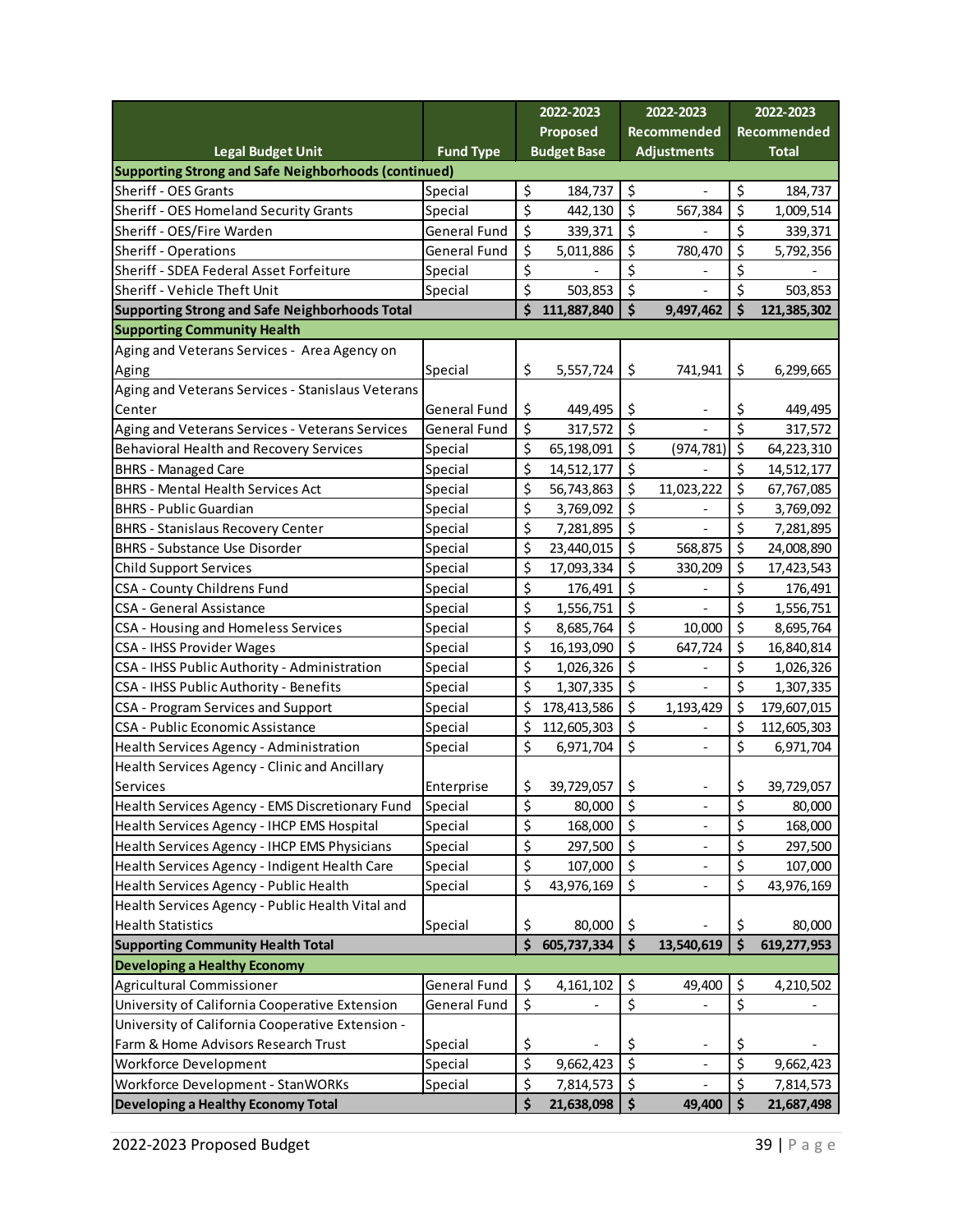|                                                             |                     | 2022-2023 |                          | 2022-2023          |                              | 2022-2023 |              |
|-------------------------------------------------------------|---------------------|-----------|--------------------------|--------------------|------------------------------|-----------|--------------|
|                                                             |                     |           | Proposed                 |                    | Recommended                  |           | Recommended  |
| <b>Legal Budget Unit</b>                                    | <b>Fund Type</b>    |           | <b>Budget Base</b>       |                    | <b>Adjustments</b>           |           | <b>Total</b> |
| <b>Promoting First-Rate Learning</b>                        |                     |           |                          |                    |                              |           |              |
| Library                                                     | Special             | \$        | 14,129,627               | \$                 | 1,175,000                    | \$        | 15,304,627   |
| <b>Promoting First-Rate Learning Total</b>                  |                     | \$        | 14,129,627               | $\dot{\mathsf{s}}$ | 1,175,000                    | \$        | 15,304,627   |
| <b>Delivering Efficient Public Services</b>                 |                     |           |                          |                    |                              |           |              |
| Assessor                                                    | <b>General Fund</b> | \$        | 1,082,020                | \$                 |                              | \$        | 1,082,020    |
| Assessor - ASR State Grant                                  | Special             | \$        |                          | \$                 |                              | \$        |              |
| Auditor-Controller                                          | <b>General Fund</b> | \$        | 3,429,819                | \$                 | 66,607                       | \$        | 3,496,426    |
| Auditor-Controller - Enterprise Resource Planning Internal  |                     | \$        |                          | \$                 |                              | \$        |              |
| <b>Board of Supervisors</b>                                 | <b>General Fund</b> | \$        | 62,990                   | \$                 |                              | \$        | 62,990       |
| Chief Executive Office - Human Relations                    | General Fund        | \$        | 3,658,658                | \$                 | 277,977                      | \$        | 3,936,635    |
| Chief Executive Office - Operations and Services            | General Fund        | $\zeta$   | 3,397,900                | \$                 | 104,000                      | \$        | 3,501,900    |
| Clerk-Recorder                                              | <b>General Fund</b> | \$        | 2,653,093                | \$                 |                              | \$        | 2,653,093    |
| Clerk-Recorder - Elections                                  | General Fund        | \$        | 138,417                  | \$                 | 1,469,218                    | \$        | 1,607,635    |
| Clerk-Recorder - Modernization                              | Special             | \$        | 739,000                  | \$                 |                              | \$        | 739,000      |
| Clerk-Recorder - Vital & Health Statistics                  | Special             | \$        | 55,000                   | \$                 | $\overline{\phantom{a}}$     | \$        | 55,000       |
| <b>County Counsel</b>                                       | General Fund        | \$        | 2,355,000                | \$                 | $\overline{a}$               | \$        | 2,355,000    |
| County Capital Projects - Courthouse Construction           |                     |           |                          |                    |                              |           |              |
| Fund                                                        | Capital             | \$        | 200,000                  | \$                 |                              | \$        | 200,000      |
| County Capital Projects - Criminal Justice                  |                     |           |                          |                    |                              |           |              |
| <b>Facilities Fund</b>                                      |                     |           | 346,000                  | \$                 |                              |           |              |
| County Capital Projects - Crows Landing Industrial          | Capital             | \$        |                          |                    |                              | \$        | 346,000      |
|                                                             |                     |           |                          |                    |                              |           |              |
| <b>Business Park Project</b>                                | Capital             | \$<br>\$  | $\overline{\phantom{a}}$ | \$<br>\$           | 2,989,245                    | \$<br>\$  | 2,989,245    |
| <b>County Operations - Airport</b>                          | General Fund        |           | $\overline{\phantom{0}}$ |                    |                              |           |              |
| County Operations - Appropriations for                      |                     |           |                          |                    |                              |           |              |
| Contingencies                                               | General Fund        | \$        |                          | \$                 |                              | \$        |              |
| County Operations - ARPA State and Local Fiscal             |                     |           |                          |                    |                              |           |              |
| Recovery Fund                                               | Special             | \$        | 2,119,684                | \$                 |                              | \$        | 2,119,684    |
| County Operations - C.I.F.A.                                | General Fund        | $\zeta$   |                          | \$                 |                              | \$        |              |
| County Operations - Cannabis Program                        | Enterprise          | \$        | 3,663,600                | \$                 |                              | \$        | 3,663,600    |
| <b>County Operations - County Court Funding</b>             | General Fund        | \$        | 2,549,000                | \$                 | $\overline{\phantom{a}}$     | \$        | 2,549,000    |
| <b>County Operations - Debt Service</b>                     | General Fund        | \$        | 2,211,600                | \$                 | $\overline{\phantom{a}}$     | \$        | 2,211,600    |
| County Operations - Deferred Compensation                   | Internal            | \$        | 161,706                  | \$                 | $\qquad \qquad \blacksquare$ | \$        | 161,706      |
| County Operations - Dental Self-Insurance                   | Internal            | \$        | 3,999,676                | \$                 |                              | \$        | 3,999,676    |
| County Operations - DNA Identification Fund Prop 69 Special |                     | \$        | 29,000                   | \$                 |                              | \$        | 29,000       |
| County Operations - DOJ Drug & Alcohol                      | Special             | \$        | 30,000                   | $\zeta$            |                              | \$        | 30,000       |
| County Operations - Focus on Prevention                     | General Fund        | \$        | 118,800                  | \$                 |                              | \$        | 118,800      |
| County Operations - General Fund Contribution to            |                     |           |                          |                    |                              |           |              |
| <b>Other Programs</b>                                       | General Fund        | \$        |                          | \$                 | $\overline{\phantom{a}}$     | \$        |              |
| County Operations - General Fund Match - VLF                | General Fund        | \$        | 40,000,000               | $\zeta$            | $\overline{\phantom{a}}$     | \$        | 40,000,000   |
| County Operations - General Liability                       | Internal            | \$        | 15,086,023               | \$                 |                              | \$        | 15,086,023   |
| County Operations - Mandated County Match                   | General Fund        | \$        |                          | \$                 |                              | \$        |              |
| County Operations - Medical Self-Insurance                  | Internal            | \$        | 68,822,970               | \$                 |                              | \$        | 68,822,970   |
| County Operations - Other Employee Benefits                 | Internal            | \$        | 198,530                  | \$                 |                              | \$        | 198,530      |
| County Operations - Professional Liability                  | Internal            | \$        | 1,705,768                | \$                 |                              | \$        | 1,705,768    |
| County Operations - Stanislaus Family Justice               |                     |           |                          |                    |                              |           |              |
| Center                                                      | Special             | \$        | 300,000                  | \$                 | $\overline{\phantom{a}}$     | \$        | 300,000      |
| <b>County Operations - Unemployment Insurance</b>           | Internal            | \$        | 671,485                  | \$                 | $\qquad \qquad \blacksquare$ | \$        | 671,485      |
| <b>County Operations - Vision Care Insurance</b>            | Internal            | $\zeta$   | 644,320                  | $\zeta$            |                              | \$        | 644,320      |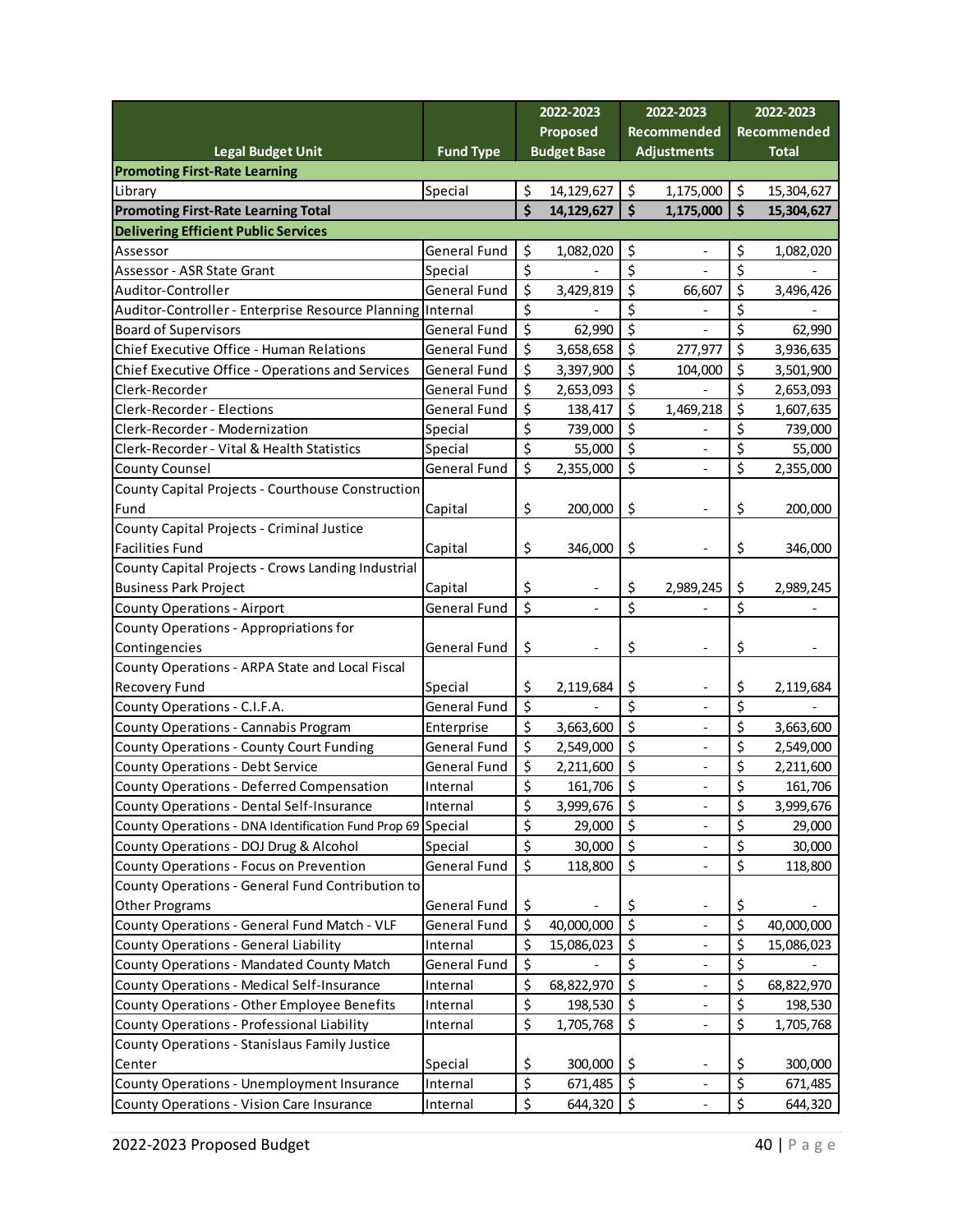|                                                         |                     |                         | 2022-2023                |                    | 2022-2023                    |                     | 2022-2023    |  |
|---------------------------------------------------------|---------------------|-------------------------|--------------------------|--------------------|------------------------------|---------------------|--------------|--|
|                                                         |                     |                         | Proposed                 |                    | Recommended                  |                     | Recommended  |  |
| <b>Legal Budget Unit</b>                                | <b>Fund Type</b>    |                         | <b>Budget Base</b>       | <b>Adjustments</b> |                              |                     | <b>Total</b> |  |
| <b>Delivering Efficient Public Services (continued)</b> |                     |                         |                          |                    |                              |                     |              |  |
| <b>County Operations - Workers Compensation</b>         | Internal            | \$                      | 6,497,081                | \$                 | $\overline{\phantom{a}}$     | \$                  | 6,497,081    |  |
| County Operations - Discretionary Revenue               | General Fund        | \$                      | 278,360,702              | \$                 |                              | \$                  | 278,360,702  |  |
| County Operations - Economic Development Bank           | General Fund        | $\zeta$                 |                          | \$                 |                              | \$                  |              |  |
| General Services Agency - 12th Street - Office          |                     |                         |                          |                    |                              |                     |              |  |
| <b>Building</b>                                         | Special             | \$                      | 63,210                   | \$                 |                              | \$                  | 63,210       |  |
| General Services Agency - Administration                | <b>General Fund</b> | \$                      | 1,040,200                | \$                 | 93,321                       | \$                  | 1,133,521    |  |
| General Services Agency - Capital Facilities            | <b>General Fund</b> | \$                      | 902,500                  | $\zeta$            | 197,869                      | \$                  | 1,100,369    |  |
| General Services Agency - Central Services              |                     |                         |                          |                    |                              |                     |              |  |
| Division                                                | Internal            | \$                      | 2,976,010                | \$                 |                              | \$                  | 2,976,010    |  |
| General Services Agency - Facilities Maintenance        |                     |                         |                          |                    |                              |                     |              |  |
| Division                                                | Internal            | \$                      | 9,281,850                | \$                 | 46,889                       | \$                  | 9,328,739    |  |
| General Services Agency - Fleet Services Division       | Internal            | $\overline{\mathsf{S}}$ | 5,581,700                | \$                 | 40,000                       | \$                  | 5,621,700    |  |
| General Services Agency - Tenth Street Place            | General Fund        | \$                      | 1,009,780                | \$                 |                              | \$                  | 1,009,780    |  |
| General Services Agency - Utilities                     | Internal            | \$                      | 6,344,000                | \$                 | $\overline{\phantom{a}}$     | \$                  | 6,344,000    |  |
| Integrated Criminal Justice Information System          | Internal            | \$                      | 830,700                  | \$                 |                              | \$                  | 830,700      |  |
| <b>Information Technology Central</b>                   | Internal            | \$                      | 13,644,507               | \$                 | (55, 545)                    | $\zeta$             | 13,588,962   |  |
| Treasurer - Admin/Taxes                                 | <b>General Fund</b> | \$                      | 576,793                  | \$                 |                              | \$                  | 576,793      |  |
| Treasurer - Revenue Recovery                            | <b>General Fund</b> | \$                      | 1,674,617                | \$                 |                              | \$                  | 1,674,617    |  |
| Treasurer - Treasury                                    | <b>General Fund</b> | \$                      | 913,902                  | \$                 |                              | \$                  | 913,902      |  |
| Delivering Efficient Public Services Total              |                     | \$                      | 490,127,611              | \$                 | 5,229,581                    | $\ddot{\bm{\zeta}}$ | 495,357,192  |  |
| <b>Delivering Community Infrastructure</b>              |                     |                         |                          |                    |                              |                     |              |  |
| <b>Environmental Resources</b>                          | Special             | \$                      | 7,379,276                | \$                 | $\qquad \qquad \blacksquare$ | \$                  | 7,379,276    |  |
| Environmental Resources - AB 939 - Source               |                     |                         |                          |                    |                              |                     |              |  |
| <b>Reduction and Recycle</b>                            | Special             | \$                      | 986,850                  | \$                 |                              | \$                  | 986,850      |  |
| Environmental Resources - Abandoned Vehicle             |                     |                         |                          |                    |                              |                     |              |  |
| Abatement                                               | Special             | \$                      | 63,654                   | \$                 | $\overline{\phantom{0}}$     | \$                  | 63,654       |  |
| Environmental Resources - Beverage Container            |                     |                         |                          |                    |                              |                     |              |  |
| Recycling                                               | Special             | \$                      | 30,017                   | \$                 |                              | \$                  | 30,017       |  |
| <b>Environmental Resources - Code Enforcement</b>       | <b>General Fund</b> | \$                      | 25,750                   | \$                 |                              | \$                  | 25,750       |  |
| <b>Environmental Resources - Code Enforcement</b>       |                     |                         |                          |                    |                              |                     |              |  |
| Abatement                                               | Special             | \$                      | $\overline{\phantom{a}}$ | \$                 |                              | \$                  |              |  |
| Environmental Resources - Disclosure Program            | Special             | \$                      | 361,171                  | \$                 | $\overline{\phantom{0}}$     | \$                  | 361,171      |  |
| Environmental Resources - Fink Road Landfill            | Enterprise          | \$                      | 9,381,111                | $\zeta$            |                              | \$                  | 9,381,111    |  |
| Environmental Resources - Geer Road Landfill            | Enterprise          | \$                      | 3,288,664                | \$                 |                              | \$                  | 3,288,664    |  |
| Environmental Resources - Groundwater Program           | <b>General Fund</b> | \$                      | 180,360                  | \$                 | (62,000)                     | \$                  | 118,360      |  |
| Environmental Resources - Household Hazardous           |                     |                         |                          |                    |                              |                     |              |  |
| Waste                                                   | Special             | \$                      | 964,906                  | \$                 | $\overline{\phantom{a}}$     | \$                  | 964,906      |  |
| Environmental Resources - Trust Fund                    | Special             | \$                      |                          | \$                 | $\overline{\phantom{a}}$     | \$                  |              |  |
| Environmental Resources - Used Oil Recycling            | Special             | \$                      | 63,551                   | \$                 | $\overline{\phantom{0}}$     | $\overline{\xi}$    | 63,551       |  |
| Environmental Resources - Vehicle Registration          |                     |                         |                          |                    |                              |                     |              |  |
| Fee Surcharge                                           | Special             | \$                      | 4,120                    | \$                 | -                            | \$                  | 4,120        |  |
| Environmental Resources - Waste Tire                    |                     |                         |                          |                    |                              |                     |              |  |
| <b>Enforcement Grant</b>                                | Special             | \$                      | 171,460                  | \$                 |                              | \$                  | 171,460      |  |
|                                                         |                     |                         |                          |                    |                              | $\overline{\xi}$    |              |  |
| Parks and Recreation                                    | General Fund        | $\zeta$                 | 5,897,176                | $\zeta$            | 952,500                      |                     | 6,849,676    |  |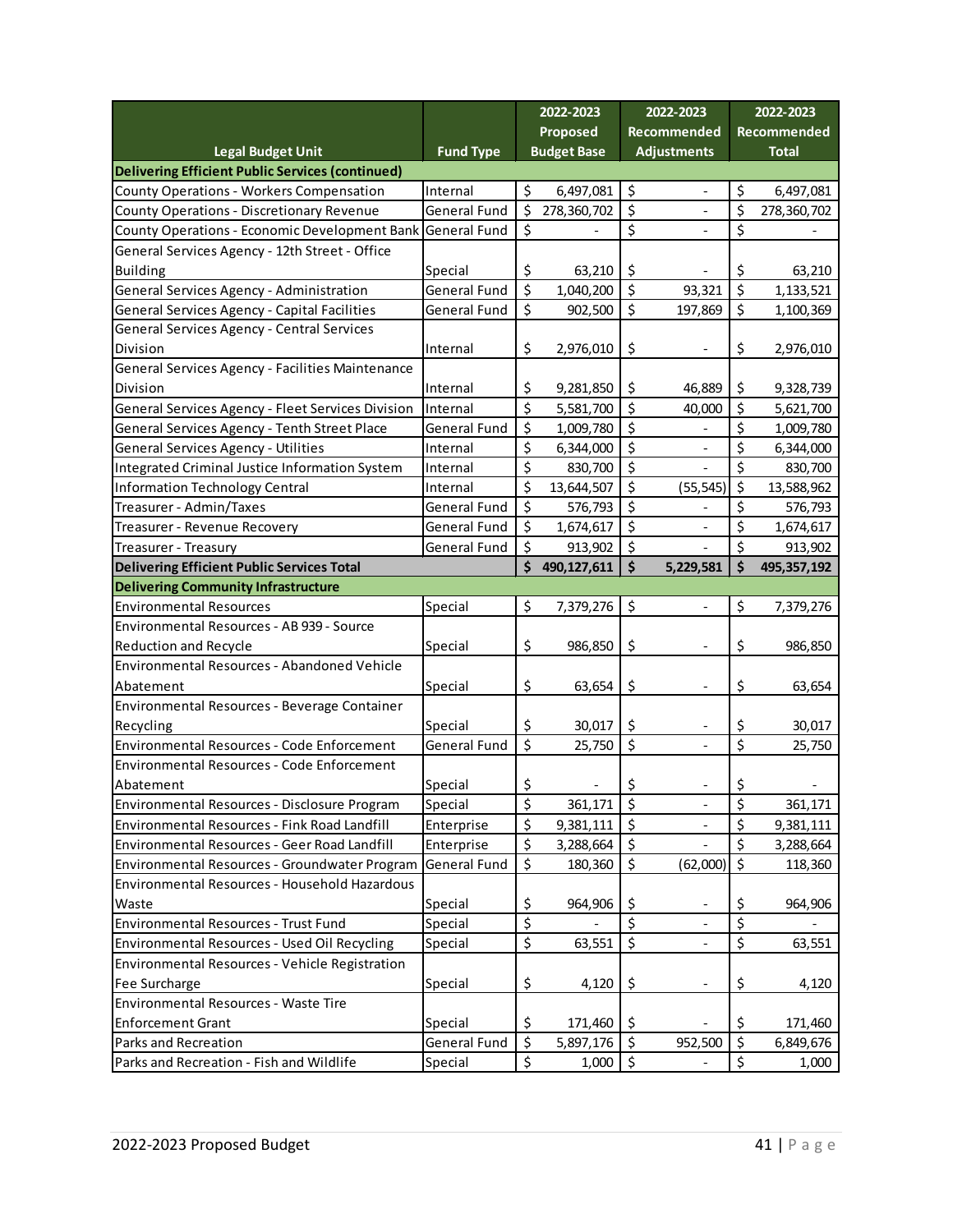|                                                  |                     | 2022-2023 |                    | 2022-2023   |                    | 2022-2023   |                 |
|--------------------------------------------------|---------------------|-----------|--------------------|-------------|--------------------|-------------|-----------------|
|                                                  |                     |           | <b>Proposed</b>    | Recommended |                    | Recommended |                 |
| <b>Legal Budget Unit</b>                         | <b>Fund Type</b>    |           | <b>Budget Base</b> |             | <b>Adjustments</b> |             | <b>Total</b>    |
| Delivering Community Infrastructure (continued)  |                     |           |                    |             |                    |             |                 |
| Parks and Recreation - Modesto Reservoir Patrol  | Special             | \$        | 23,000             | \$          |                    | \$          | 23,000          |
| Parks and Recreation - Off-Highway Vehicle Fund  | Special             | \$        | 781,633            | \$          | 11,100             | \$.         | 792,733         |
| Parks and Recreation - Tuolumne River Regional   |                     |           |                    |             |                    |             |                 |
| Park                                             | <b>General Fund</b> | \$        |                    | \$          |                    | \$.         |                 |
| Planning - Building Permits                      | Special             | \$        | 2,958,264          | \$          |                    | \$          | 2,958,264       |
| Planning - Dangerous Building Abatement          | Special             | \$        | 26,780             | \$          | 780                | \$          | 27,560          |
| Planning - General Plan Maintenance              | Special             | \$        | 222,184            | \$          |                    | \$          | 222,184         |
| Planning - Special Revenue Grants                | Special             | \$        | 14,602,036         | \$          |                    | \$          | 14,602,036      |
| Planning and Community Development               | General Fund        | \$        | 1,302,194          | \$          |                    | \$          | 1,302,194       |
| Public Works - Administration                    | Special             | \$        | 2,576,260          | \$          |                    | \$          | 2,576,260       |
| Public Works - Morgan Shop                       | Internal            | \$        | 4,779,750          | \$          |                    | \$          | 4,779,750       |
| Public Works - Road and Bridge                   | Special             | Ś         | 129,986,890        | \$          |                    | Ś           | 129,986,890     |
| <b>Delivering Community Infrastructure Total</b> |                     | S         | 186,058,057        | \$          | 902,380            | Ś           | 186,960,437     |
| <b>Grand Total</b>                               |                     |           | \$1,429,578,567    | Ś           | 30,394,442         |             | \$1,459,973,009 |

| 2022-2023 Estimated Revenue<br><b>Summary by Board Priority</b> | 2022-2023<br>Proposed<br><b>Budget Base</b> |   | 2022-2023<br><b>Recommended</b><br><b>Adjustments</b> | 2022-2023<br><b>Recommended</b><br><b>Total</b> |                 |  |
|-----------------------------------------------------------------|---------------------------------------------|---|-------------------------------------------------------|-------------------------------------------------|-----------------|--|
|                                                                 |                                             |   |                                                       |                                                 |                 |  |
| Supporting Strong and Safe Neighborhoods Total                  | 111,887,840                                 |   | 9,497,462                                             |                                                 | 121,385,302     |  |
| Supporting Community Health Total                               | 605,737,334<br>\$                           |   | 13,540,619                                            | S                                               | 619,277,953     |  |
| Developing a Healthy Economy Total                              | 21,638,098                                  |   | 49,400                                                |                                                 | 21,687,498      |  |
| Promoting First-Rate Learning Total                             | 14,129,627                                  | S | 1,175,000                                             |                                                 | 15,304,627      |  |
| Delivering Efficient Public Services Total                      | 490, 127, 611<br>S                          | S | 5,229,581                                             |                                                 | 495, 357, 192   |  |
| Delivering Community Infrastructure Total                       | 186,058,057                                 |   | 902,380                                               |                                                 | 186,960,437     |  |
| <b>Grand Total</b>                                              | \$1,429,578,567                             |   | 30,394,442                                            |                                                 | \$1,459,973,009 |  |

| 2022-2023 Estimated Revenue | 2022-2023          | 2022-2023          | 2022-2023    |                 |  |
|-----------------------------|--------------------|--------------------|--------------|-----------------|--|
| <b>Summary by Fund Type</b> | Proposed           | <b>Recommended</b> | Recommended  |                 |  |
|                             | <b>Budget Base</b> | <b>Adjustments</b> | <b>Total</b> |                 |  |
| <b>General Fund Total</b>   | 416,687,922        | 11,990,820         | S            | 428,678,742     |  |
| Special Total               | 812,059,388        | 15,383,033         |              | 827,442,421     |  |
| Capital Total               | 546,000            | 2,989,245          |              | 3,535,245       |  |
| <b>Enterprise Total</b>     | 59,059,181         |                    |              | 59,059,181      |  |
| Internal Total              | 141,226,076        | 31,344             |              | 141,257,420     |  |
| <b>Grand Total</b>          | \$1,429,578,567    | 30,394,442         |              | \$1,459,973,009 |  |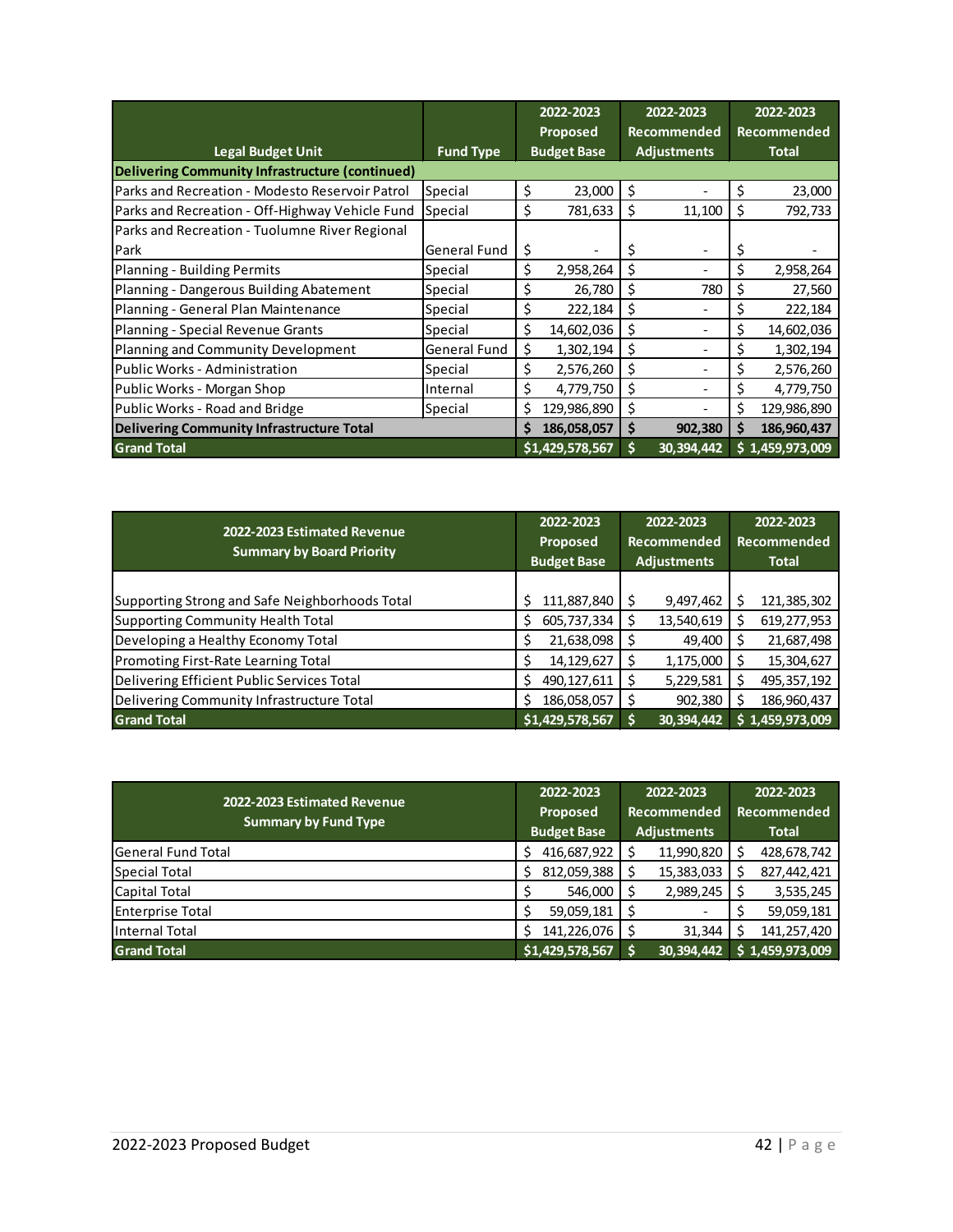#### **Special Districts**

#### **Stanislaus County Special Districts Summary Budget Year 2022-2023**

|                                                      | 2022-2023 Proposed Budget |                                                         |    |         |    |                     |    |                                                          |
|------------------------------------------------------|---------------------------|---------------------------------------------------------|----|---------|----|---------------------|----|----------------------------------------------------------|
| <b>District Name</b>                                 |                           | <b>Estimated Fund</b><br><b>Balance</b><br>July 1, 2022 |    | Revenue |    | <b>Expenditures</b> |    | <b>Estimated Fund</b><br><b>Balance</b><br>June 30, 2023 |
| <b>Lighting &amp; Lighting Maintenance Districts</b> |                           |                                                         |    |         |    |                     |    |                                                          |
| Airport Neighborhood Lighting                        | \$                        | 113,661                                                 | \$ | 28,111  | \$ | 35,500              | \$ | 106,272                                                  |
| Almond Wood Estates Lighting                         | \$                        | 35,225                                                  | \$ | 10,854  | \$ | 13,228              | \$ | 32,851                                                   |
| Beard Industrial Lighting                            | \$                        | 25,970                                                  | \$ | 6,244   | \$ | 7,740               | \$ | 24,474                                                   |
| Country Club Lighting Zone A                         | \$                        | 29,598                                                  | \$ | 4,582   | \$ | 5,438               | \$ | 28,742                                                   |
| Country Club Lighting Zone B                         | \$                        | 1,504                                                   | \$ | 1,274   | \$ | 1,572               | \$ | 1,206                                                    |
| Crowslanding Lighting                                | \$                        | 28,932                                                  | \$ | 3,977   | \$ | 4,856               | \$ | 28,053                                                   |
| Denair Lighting                                      | \$                        | 163,531                                                 | \$ | 57,755  | \$ | 55,778              | \$ | 165,508                                                  |
| Deo Gloria Estates Lighting                          | \$                        | 20,487                                                  | \$ | 5,104   | \$ | 7,332               | \$ | 18,259                                                   |
| Empire Lighting                                      | \$                        | 123,406                                                 | \$ | 30,310  | \$ | 36,841              | \$ | 116,875                                                  |
| Fairview Tract Lighting                              | \$                        | 69,514                                                  | \$ | 9.826   | \$ | 12,564              | \$ | 66,776                                                   |
| <b>Fruit Yard Lighting</b>                           | \$                        | 870                                                     | \$ | 313     | \$ | 628                 | \$ | 555                                                      |
| Gibbs Ranch Lighting                                 | \$                        | 26,876                                                  | \$ | 3,978   | \$ | 3,824               | \$ | 27,030                                                   |
| Gilbert Road Lighting                                | \$                        | 2,609                                                   | \$ | 470     | \$ | 1,072               | \$ | 2,007                                                    |
| Golden State Lighting                                | \$                        | 8,113                                                   | \$ | 2,503   | \$ | 3,750               | \$ | 6,866                                                    |
| <b>Hillcrest Estates Lighting</b>                    | \$                        | 93,649                                                  | \$ | 16,134  | \$ | 18,210              | \$ | 91,573                                                   |
| Kenwood Park Lighting                                | \$                        | 11,574                                                  | \$ | 3,450   | \$ | 4,072               | \$ | 10,952                                                   |
| Mancini Park Homes Lighting                          | \$                        | 25,076                                                  | \$ | 7,491   | \$ | 14,458              | \$ | 18,109                                                   |
| Marshall Avenue Lighting                             | \$                        | 8,449                                                   | \$ | 1,997   | \$ | 3,262               | \$ | 7,184                                                    |
| Monterey Park Lighting                               | \$                        | 19,377                                                  | \$ | 3,776   | \$ | 3,920               | \$ | 19,233                                                   |
| North McHenry Lighting                               | \$                        | $(4,616)$ \$                                            |    | 7,215   | \$ | 3,879               | \$ | (1,280)                                                  |
| North McHenry #2 Lighting                            | \$                        | 13,234                                                  | \$ | 3,058   | \$ | 3,364               | \$ | 12,928                                                   |
| North Oaks Lighting                                  | \$                        | 14,029                                                  | \$ | 4,493   | \$ | 6,487               | \$ | 12,035                                                   |
| Olympic Tract Lighting                               | \$                        | 71,860                                                  | \$ | 15,819  | \$ | 20,014              | \$ | 67,665                                                   |
| Peach Blossom Estates Lighting                       | \$                        | 6,851                                                   | \$ | 1,164   | \$ | 1,784               | \$ | 6,231                                                    |
| <b>Richland Tract Lighting</b>                       | \$                        | 39,955                                                  | \$ | 7,186   | \$ | 9,006               | \$ | 38,135                                                   |
| Salida Lighting                                      | \$                        | 340,926                                                 | \$ | 127,708 | \$ | 157,202             | \$ | 311,432                                                  |
| Schwartz-Baize Lighting                              | \$                        | 2,658                                                   | \$ | 380     | \$ | 454                 | \$ | 2,584                                                    |
| Sunset Oaks Lighting                                 | \$                        | 58,845                                                  | \$ | 17,265  | \$ | 21,730              | \$ | 54,380                                                   |
| Sylvan Village #2 Lighting                           | \$                        | 45,558                                                  | \$ | 6,104   | \$ | 7,254               | \$ | 44,408                                                   |
| Tempo Park Lighting                                  | \$                        | 51,170                                                  | \$ | 11,229  | \$ | 12,562              | \$ | 49,837                                                   |
| <b>Total Lighting &amp; Lighting Mtc Districts</b>   | \$                        | 1,448,891                                               | \$ | 399,770 | \$ | 477,781             | \$ | 1,370,880                                                |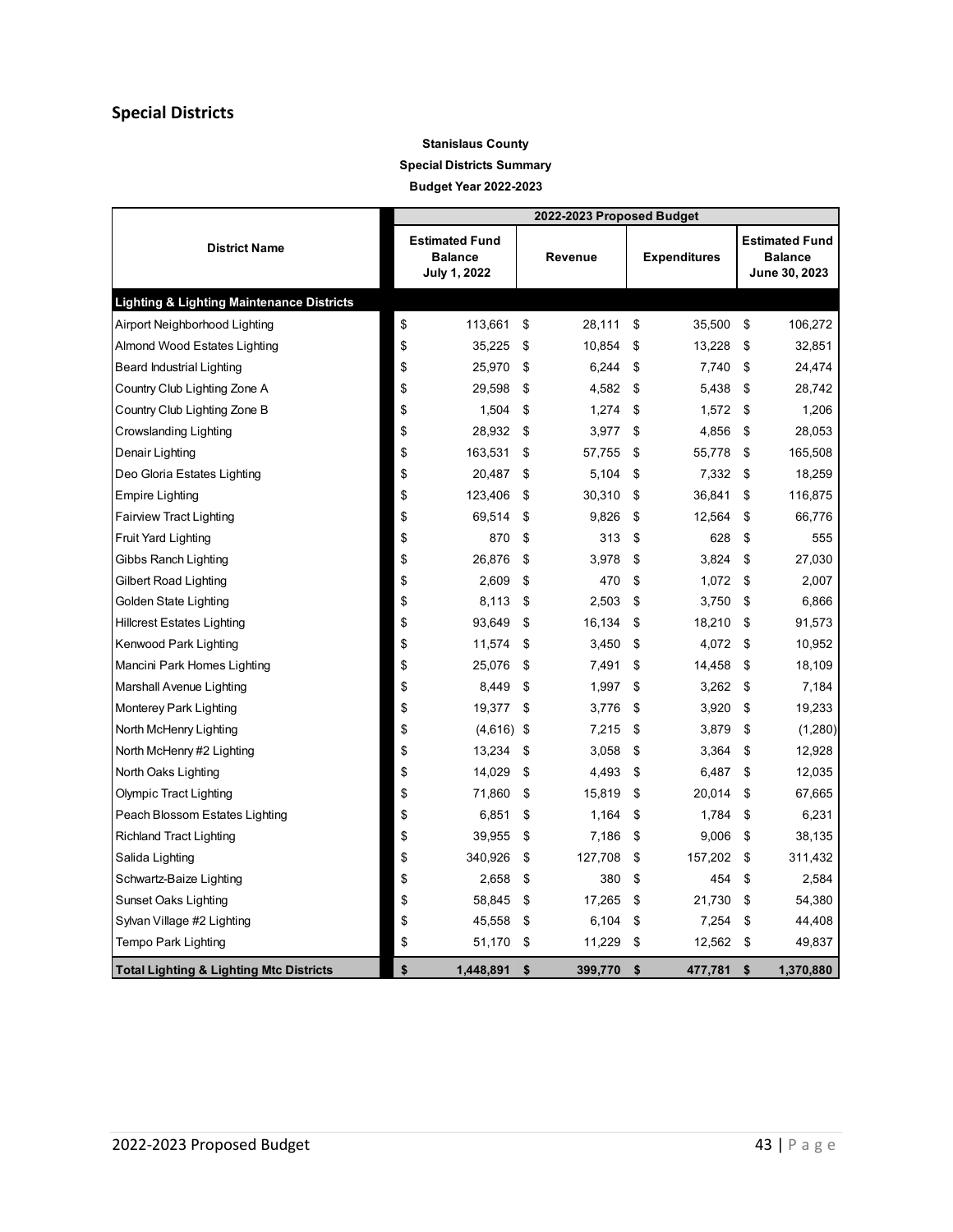#### **Stanislaus County**

#### **Special Districts Summary**

**Budget Year 2022-2023**

|                                                   | 2022-2023 Proposed Budget |                                                         |    |                |      |                     |    |                                                          |
|---------------------------------------------------|---------------------------|---------------------------------------------------------|----|----------------|------|---------------------|----|----------------------------------------------------------|
| <b>District Name</b>                              |                           | <b>Estimated Fund</b><br><b>Balance</b><br>July 1, 2022 |    | Revenue        |      | <b>Expenditures</b> |    | <b>Estimated Fund</b><br><b>Balance</b><br>June 30, 2023 |
| <b>Storm Drainage &amp; Maintenance Districts</b> |                           |                                                         |    |                |      |                     |    |                                                          |
| Storm Drain #1                                    | \$                        | 33,114                                                  | \$ | 560            | \$   | 33,114              | \$ | 560                                                      |
| Storm Drain#2                                     | \$                        | 5,227                                                   | \$ | 23             | \$   | 5,227               | \$ | 23                                                       |
| Storm Drain #3                                    | \$                        | 1,939                                                   | \$ | $\overline{7}$ | \$   | 1,939               | \$ | 7                                                        |
| Storm Drain #6                                    | \$                        | 162,996                                                 | \$ | 2,236          | \$   | 162,996             | \$ | 2,236                                                    |
| Storm Drain #8                                    | \$                        | 1,219,223                                               | \$ | 36,342         | \$   | 1,219,223           | \$ | 36,342                                                   |
| Storm Drain #9                                    | \$                        | 4,538                                                   | \$ | 17             | \$   | 4,538               | \$ | 17                                                       |
| Storm Drain #10                                   | \$                        | 36,142                                                  | \$ | 459            | \$   | 36,142              | \$ | 459                                                      |
| <b>Total Storm Drainage &amp; Mtc Districts</b>   | \$                        | 1,463,179                                               | \$ | 39,644         | \$   | 1,463,179           | \$ | 39,644                                                   |
| <b>County Service Area Districts</b>              |                           |                                                         |    |                |      |                     |    |                                                          |
| County Service Area No. 1                         | \$                        | 5,208                                                   | \$ | 1,800          | - \$ | $2,140$ \$          |    | 4,868                                                    |
| County Service Area No. 4                         | \$                        | 96,930                                                  | \$ | 168,327        | \$   | 263,940             | \$ | 1,317                                                    |
| County Service Area No. 5                         | \$                        | 138,385                                                 | \$ | 6,388          | \$   | 13,690              | \$ | 131,083                                                  |
| County Service Area No. 7                         | \$                        | 47,544                                                  | \$ | 1,985          | \$   | 7,330               | \$ | 42,199                                                   |
| County Service Area No. 8                         | \$                        | $(1,857)$ \$                                            |    | 721            | \$   | 721                 | \$ | (1, 857)                                                 |
| County Service Area No. 9                         | \$                        | 9,761                                                   | \$ | 1,462          | \$   | 8,760               | \$ | 2,463                                                    |
| County Service Area No. 10                        | \$                        | 294,206                                                 | \$ | 414,715        | \$   | 414,715             | \$ | 294,206                                                  |
| County Service Area No. 11                        | \$                        | 2,681                                                   | \$ |                | \$   | 1,710               | \$ | 971                                                      |
| County Service Area No. 12                        | \$                        | 6,783                                                   | \$ | 1,000          | \$   | 6,080               | \$ | 1,703                                                    |
| County Service Area No. 16                        | \$                        | 103,807                                                 | \$ | 14,583         | \$   | 28,095              | \$ | 90,295                                                   |
| County Service Area No. 18                        | \$                        | 61,735                                                  | \$ | 21,434         | \$   | 44,630              | \$ | 38,539                                                   |
| County Service Area No. 19                        | \$                        | 159,257                                                 | \$ | 48,890         | \$   | 93,420              | \$ | 114,727                                                  |
| County Service Area No. 20                        | \$                        | 14,988                                                  | \$ | 12,369         | \$   | 22,270              | \$ | 5,087                                                    |
| County Service Area No. 21                        | \$                        | 74,304                                                  | \$ | 22,688         | \$   | 51,680              | \$ | 45,312                                                   |
| County Service Area No. 22                        | \$                        | 30,214                                                  | \$ | 6,949          | \$   | 16,235              | \$ | 20,928                                                   |
| County Service Area No. 23                        | \$                        | 34,656                                                  | \$ | 3,325          | \$   | 17,370              | \$ | 20,611                                                   |
| County Service Area No. 24                        | \$                        | 33,952                                                  | \$ | 7,268          | \$   | 26,650              | \$ | 14,570                                                   |
| County Service Area No. 25                        | \$                        | 10,138                                                  | \$ | 5,941          | \$   | 11,490              | \$ | 4,589                                                    |
| County Service Area No. 26                        | \$                        | 405,087                                                 | \$ | 170,179        | \$   | 256,950             | \$ | 318,316                                                  |
| County Service Area No. 27                        | \$                        | 21,182                                                  | \$ | 11,410         | \$   | 13,060              | \$ | 19,532                                                   |
| <b>Total County Service Area Districts</b>        | \$                        | 1,548,961                                               | \$ | 921.434        | \$   | 1,300,936           | \$ | 1,169,459                                                |

÷.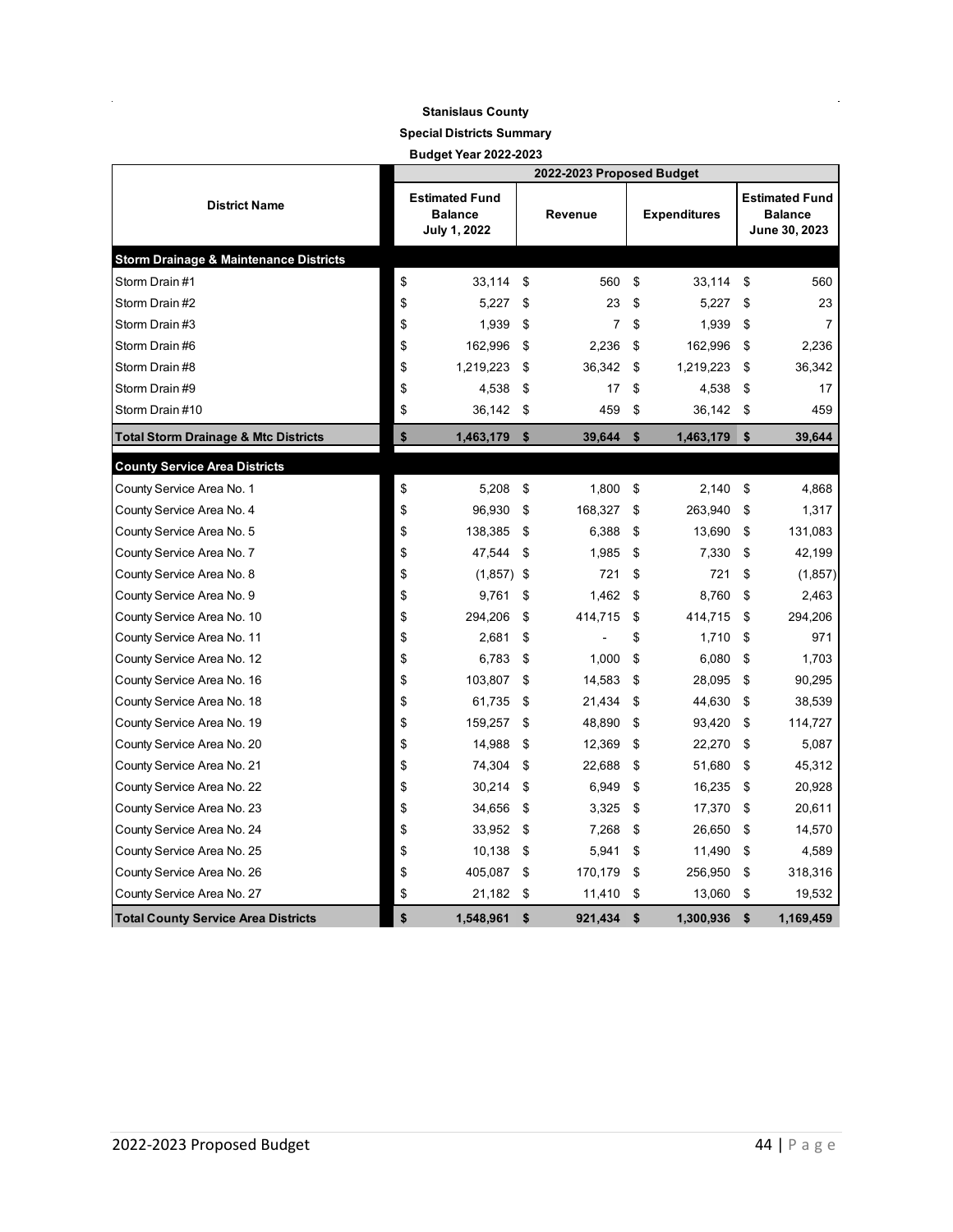#### **Stanislaus County**

**Special Districts Summary**

**Budget Year 2022-2023**

|                                                 | 2022-2023 Proposed Budget |                                                         |      |           |      |                     |      |                                                          |
|-------------------------------------------------|---------------------------|---------------------------------------------------------|------|-----------|------|---------------------|------|----------------------------------------------------------|
| <b>District Name</b>                            |                           | <b>Estimated Fund</b><br><b>Balance</b><br>July 1, 2022 |      | Revenue   |      | <b>Expenditures</b> |      | <b>Estimated Fund</b><br><b>Balance</b><br>June 30, 2023 |
| <b>Lighting &amp; Landscape Districts</b>       |                           |                                                         |      |           |      |                     |      |                                                          |
| Bret Hart Landscape & Lighting                  | \$                        | 143,421 \$                                              |      | 54,500 \$ |      | 61,035 \$           |      | 136,886                                                  |
| Bystrom Landscape & Lighting                    | \$                        | 81,242                                                  | - \$ | 28,116    | - \$ | 33,250              | - \$ | 76,108                                                   |
| Del Rio Heights Landscape                       | \$                        | 8,658                                                   | - \$ | 4,512 \$  |      | 6,695               | - \$ | 6,475                                                    |
| Howard/McCracken Landscape & Lighting           | \$                        | 100,739                                                 | - \$ | 23,667 \$ |      | 12,595 \$           |      | 111,811                                                  |
| Laurel Landscape & Lighting                     | \$                        | 33,836                                                  | \$   | 12,790    | - \$ | 15,165 \$           |      | 31,461                                                   |
| Paradise South Landscape & Lighting             | \$                        | 62,271                                                  | - \$ | 22,348    | - \$ | 24,470              | - \$ | 60,149                                                   |
| Riverdale Landscape & Lighting                  | \$                        | 50,988 \$                                               |      | 12,329 \$ |      | 13,655 \$           |      | 49,662                                                   |
| Riverview Landscape & Lighting                  | \$                        | 48,045                                                  | -\$  | 14,713 \$ |      | 16,876 \$           |      | 45,882                                                   |
| <b>Total Lighting &amp; Landscape Districts</b> | \$                        | 529,200                                                 | - \$ | 172,975   | - 5  | 183,741             | S.   | 518,434                                                  |
| <b>Total Special Districts</b>                  | \$                        | 4,990,231                                               | \$.  | 1,533,823 | - 5  | 3,425,637           | S    | 3,098,417                                                |

 $\frac{1}{2}$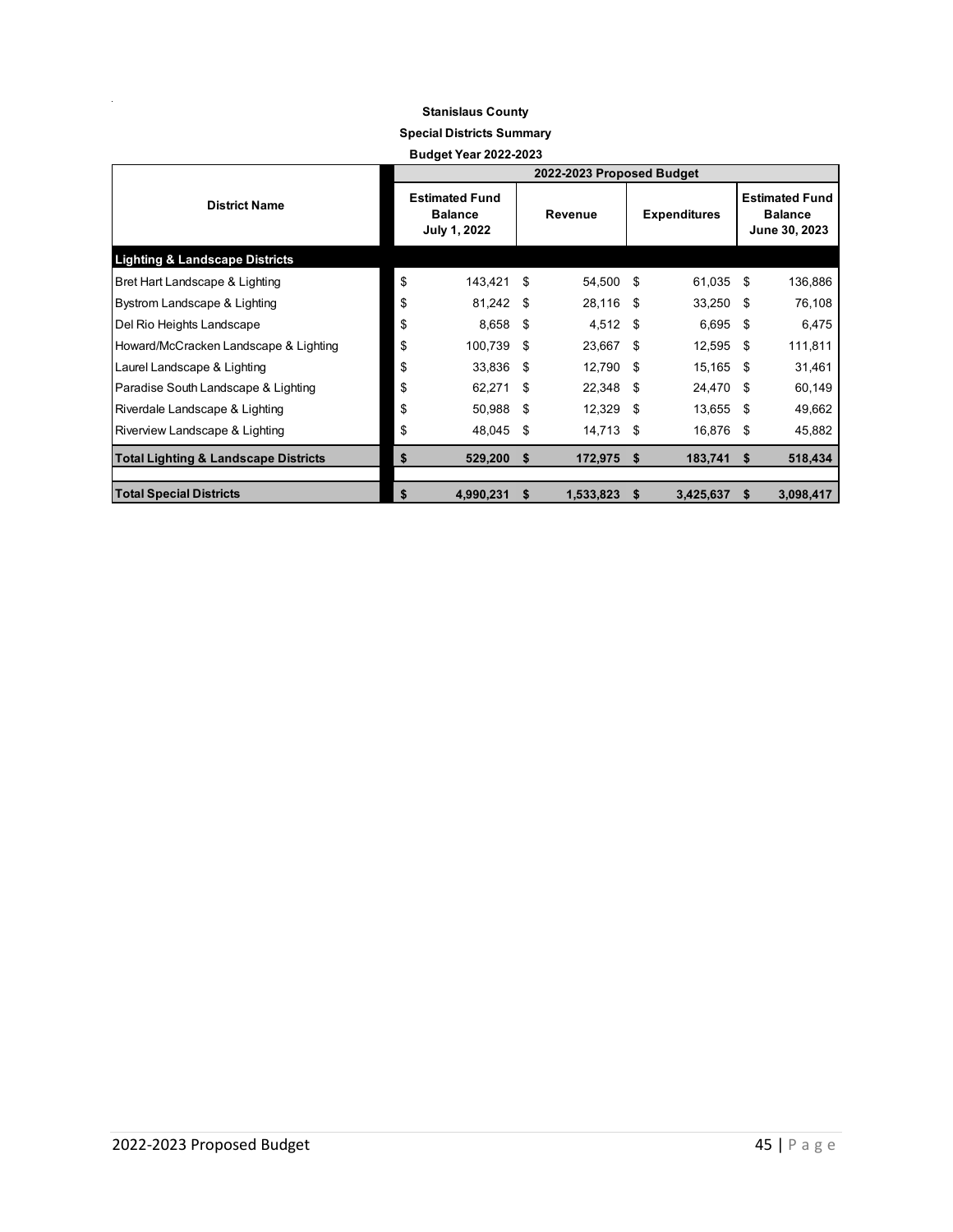#### **Stanislaus County Staffing Summary**

Allocation List – Three Year Comparison

|                                                                        | 2020-2021           | 2021-2022           | 2022-2023              |
|------------------------------------------------------------------------|---------------------|---------------------|------------------------|
| <b>Department</b>                                                      | <b>Final Budget</b> | <b>Final Budget</b> | <b>Proposed Budget</b> |
| Agricultural Commissioner                                              | 40                  | 40                  | 41                     |
| Aging and Veterans Services - Area Agency on Aging                     | 18                  | 19                  | 21                     |
| Aging and Veterans Services - Veterans' Services                       | 6                   | 6                   | $\overline{7}$         |
| <b>Animal Services</b>                                                 | 35                  | 35                  | 35                     |
| Assessor                                                               | 58                  | 61                  | 61                     |
| <b>Auditor Controller</b>                                              | 40                  | 41                  | 42                     |
| Auditor Controller - Enterprise Resource Planning                      | $\mathbf{1}$        | $\overline{2}$      | $\overline{3}$         |
| Behavioral Health and Recovery Services (BHRS)                         | 269                 | 249                 | 269                    |
| <b>BHRS</b> - Alcohol and Drug Program                                 | 42                  | 36                  | 46                     |
| <b>BHRS - Managed Care</b>                                             | 12                  | 10                  | 0                      |
| <b>BHRS - Mental Health Services Act</b>                               | 112                 | 105                 | 110                    |
| <b>BHRS - Public Guardian</b>                                          | 17                  | 22                  | 24                     |
| <b>BHRS - Stanislaus Recovery Center</b>                               | 35                  | 32                  | 40                     |
| <b>Board of Supervisors</b>                                            | 10                  | 10                  | 11                     |
| Chief Executive Office - Human Relations                               | 25                  | 31                  | 38                     |
| Chief Executive Office - Operations and Services                       | 36                  | 37                  | 40                     |
| <b>Child Support Services</b>                                          | 161                 | 154                 | 147                    |
| <b>Children and Families Commission</b>                                | 5                   | 5                   | 5                      |
| <b>Clerk-Recorder - Elections Division</b>                             | 14                  | 14                  | 16                     |
| Clerk-Recorder - Recorder Division                                     | 34                  | 34                  | 34                     |
| Community Services Agency - Program Services and Support               | 1,155               | 1,156               | 1,172                  |
| <b>Cooperative Extension</b>                                           | 5                   | 6                   | $\overline{7}$         |
| <b>County Counsel</b>                                                  | 18                  | 19                  | 20                     |
| District Attorney - Automobile Insurance Fraud Prosecution             | $\mathbf{1}$        | $\mathbf{1}$        | $\mathbf{1}$           |
| District Attorney - Criminal Division                                  | 133                 | 133                 | 134                    |
| District Attorney - Elder Abuse Advocacy and Outreach                  | $\mathbf{1}$        | $\mathbf{1}$        | 1                      |
| District Attorney - Real Estate Fraud Prosecution                      | $\overline{2}$      | $\overline{2}$      | 2                      |
| District Attorney - Unserved/Underserved Victims Advocacy and Outreach | $\overline{2}$      | $\overline{2}$      | $\overline{2}$         |
| District Attorney - Victim Services Program                            | 12                  | 12                  | 12                     |
| District Attorney - Violence Against Women                             | $\overline{2}$      | $\overline{2}$      | $\overline{2}$         |
| <b>Environmental Resources</b>                                         | 86                  | 85                  | 85                     |
| Environmental Resources - Fink Road Landfill                           | 18                  | 22                  | 22                     |
| Environmental Resources - Groundwater Program                          | $\mathbf{1}$        | $\mathbf{1}$        | $\mathbf{1}$           |
| General Services Agency - Administration                               | 13                  | 17                  | 8                      |
| <b>General Services Agency - Capital Facilities</b>                    | 0                   | $\pmb{0}$           | $\mathsf g$            |
| General Services Agency - Central Services                             | 13                  | 14                  | 14                     |
| General Services Agency - Facilities Maintenance                       | 37                  | 38                  | 40                     |
| General Services Agency - Fleet Services                               | $10\,$              | 11                  | 11                     |
| General Services Agency - Tenth Street Place                           | $\pmb{0}$           | $\mathsf{O}\xspace$ | $\mathbf{1}$           |
| Health Services Agency - Administration                                | 82                  | 84                  | 78                     |
| Health Services Agency - Clinics and Ancillary Services                | 178                 | 178                 | 181                    |
| Health Services Agency - Public Health                                 | 180                 | 194                 | 197                    |